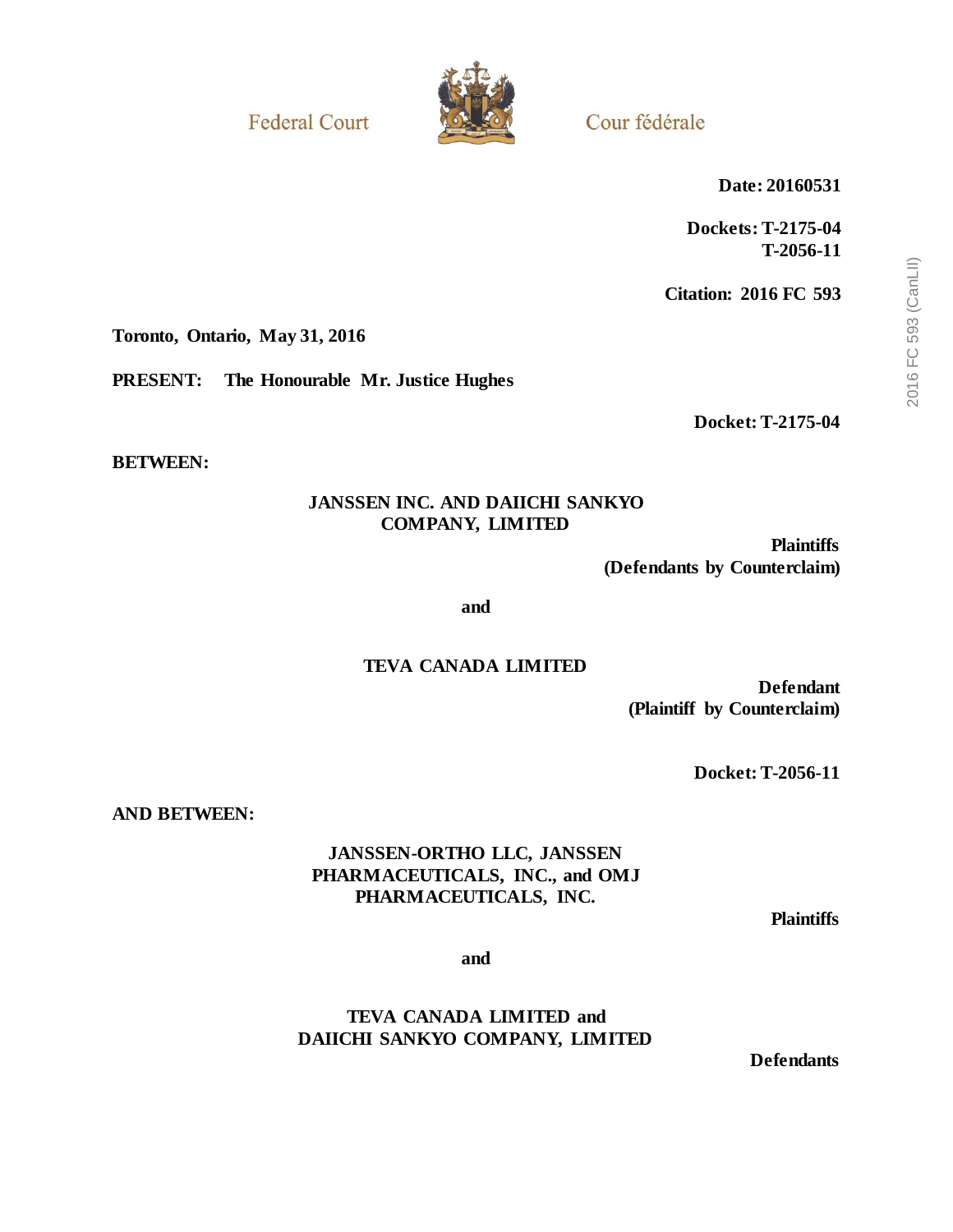#### **PUBLIC JUDGMENT AND REASONS**

[1] This decision relates to the determination of damages and quantification thereof arising out of a Judgment of this Court in Action No. T-2175-04 dated October 17, 2006, in which I determined that Claim 4 of Canadian Patent No. 1,304,080 was valid and had been infringed by the Defendant, Novopharm Limited, now Teva Canada Limited. I granted an injunction and damages but not profits. That decision, Reasons cited at 2006 FC 1234, was affirmed by the Federal Court of Appeal on June 7, 2007 (Docket No. A-500-06, Reasons cited as 2007 FCA 217). Leave to appeal was refused by the Supreme Court of Canada on December 6, 2007 (Docket No. 32200).

[2] For the purposes of this decision, the operative part of my previous Judgment, following a declaration as to validity and infringement of Claim 4 and an award of damages (as subsequently affirmed aforesaid), is as follows:

- 3. *The Defendant may, at its election, do one of the following in respect of levofloxacin containing products in its possession, custody or control as of the date of issue of this Judgment:*
	- *a. Sell them in the normal course of business in accordance with paragraph 2 above, provided that all unsold product at the end of the thirty (30) day period shall be treated in the manner provided in one of b) or c) below;*
	- *b. Destroy them and provide an appropriate affidavit of a responsible officer of the Defendant to that effect; or*
	- *c. Deliver them up to the Plaintiffs at a place and manner as the Plaintiffs may direct provided that if such delivery is to take place outside of*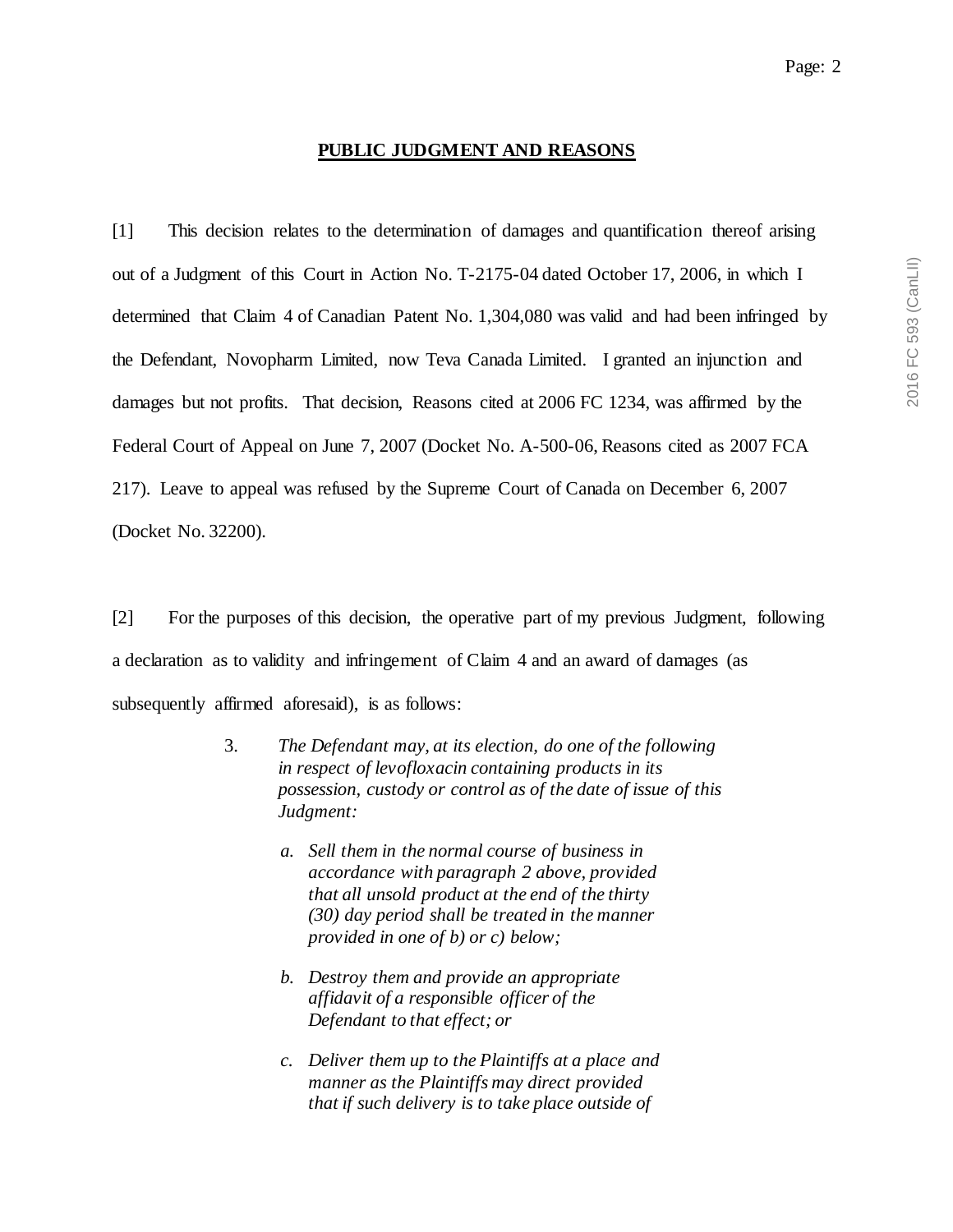*the Greater Toronto area it shall be at Plaintiffs' expense;*

- *4. The Plaintiffs are entitled to receive from the Defendant all damages sustained by them by reason of the activities of the Defendant which infringe claim 4 of the Patent. A separate trial, preceded by discovery if requested, shall be held as to the quantum of damages and interest as awarded herein. Any monies paid as set out in paragraph 2 above shall be taken into consideration by way of set off or otherwise, in the final calculation of damages.*
- *5. The Plaintiffs are entitled to pre-judgment interest on the award of damages, not compounded, at a rate to be calculated separately for each year since infringing activity began at the average annual bank rate established by the Bank of Canada as the minimum rate at which it makes short term advances to the banks listed in Schedule 1 of the Bank Act, RSC 1985, c. B-1;*
- *6. The Plaintiffs are entitled to post judgment interest, not compounded, at the rate of five percent (5%) per annum. This interest shall commence upon the final assessment of the monetary damage amount, prior to that, pre-judgment interest shall prevail;*

|     | <b>TOPIC</b>                     | PARAGRAPH NO. |
|-----|----------------------------------|---------------|
| I.  | <b>THE PARTIES</b>               |               |
| П.  | <b>PATENT AT ISSUE</b>           | 8             |
|     | III. JANSSEN'S PRODUCTS          | 11            |
| IV. | <b>TEVA/NOVOPHARM PRODUCTS</b>   | 13            |
| V.  | THE EVIDENCE / WITNESSES         | 14            |
|     | a) Agreed Evidence               | 15            |
|     | b) Plaintiffs Janssen's Evidence | 16            |
|     | c) Defendant Teva's Evidence     |               |

[3] The following is an Index to the topics covered in these Reasons, by paragraph number: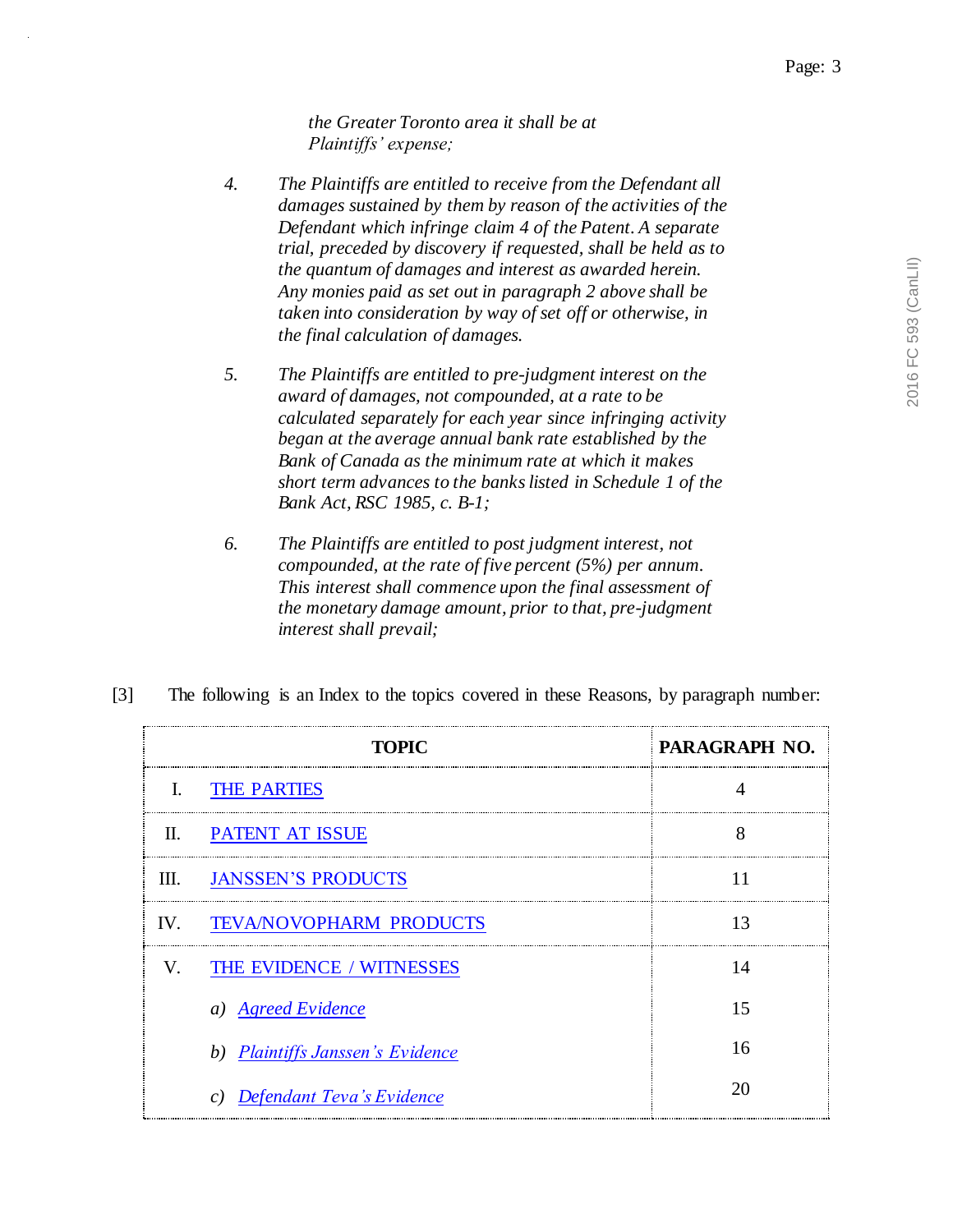| VI.   | <b>GLOSSARY</b>                                                                              | 24  |
|-------|----------------------------------------------------------------------------------------------|-----|
| VII.  | <b>ISSUES</b>                                                                                | 25  |
| VIII. | <b>ISSUE NO. 1 - STANDING OF JANSSEN US</b>                                                  | 26  |
| IX.   | <b>ISSUE NO. 2 - QUANTUM OF DAMAGES</b>                                                      | 69  |
|       | <b>Quantifying Damages Generally</b><br>a)                                                   | 69  |
|       | <b>Facts, Assumptions and Fun with Numbers</b><br>b)                                         | 72  |
|       | <b>Positions and Concessions</b><br>$\mathcal{C}$ )                                          | 74  |
|       | The Marketplace as it Existed in Fact<br>$\left( d\right)$                                   | 75  |
|       | <b>Scenarios</b><br>$\epsilon$ )                                                             | 89  |
|       | f)<br>The "But For" Marketplace                                                              | 91  |
|       | What Would Have Been the Normal Course of<br>$\dot{\iota}$<br>Events                         | 97  |
|       | <b>Competition – Other Molecules</b><br>ii)                                                  | 99  |
|       | Disruptions in the Market<br><i>iii</i> )                                                    | 101 |
|       | Findings as to What the "But For" World Would<br>g)<br>have Been                             | 104 |
|       | <b>Damage Period</b><br>h)                                                                   | 107 |
|       | <b>Hospital Sales – Price Suppression</b><br>$\left(i\right)$                                | 116 |
|       | Hospital Sales – Diamond, Non-Diamond and<br>j)<br><b>Educational Institution/Government</b> | 119 |
|       | Hospital Sales - Percentage<br>k)                                                            | 125 |
|       | <b>Royalty Paid to Janssen Puerto Rico</b><br>l)                                             | 132 |
| X.    | <b>ISSUE NO. 3 - PRE-JUDGMENT INTEREST</b>                                                   | 133 |
| XI.   | <b>ISSUE NO. 4 - MITIGATION</b>                                                              | 139 |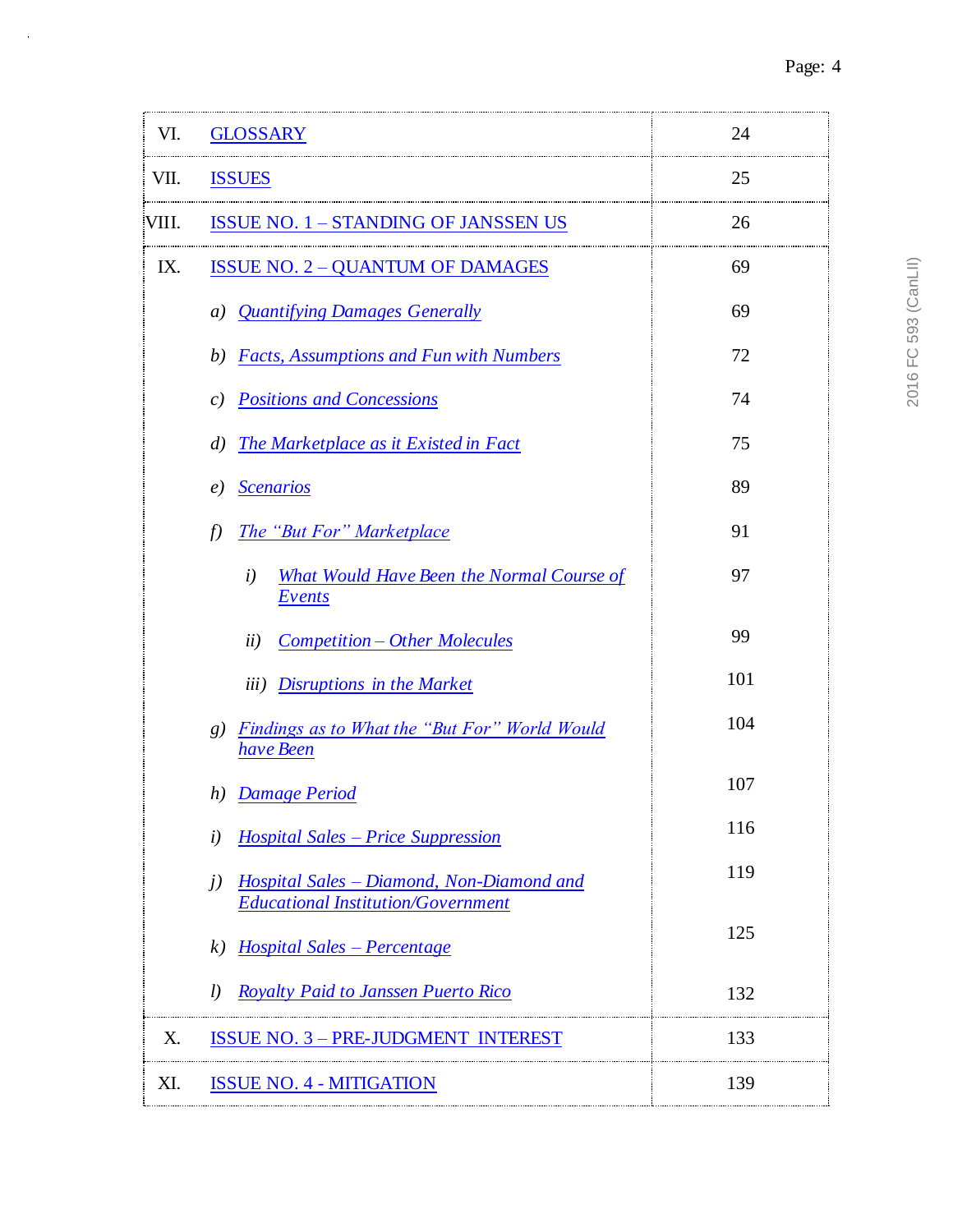### <span id="page-4-0"></span>I. THE PARTIES

[4] The Plaintiff in Action No. T-2175-04 is Janssen Inc. (previously Janssen-Ortho Inc.) and is referred to herein as Janssen Canada. It was found, in my previous Reasons at paragraph 3, to be a Canadian Company which is licensee of the Plaintiff, Daiichi Sankyo Company, Limited, hence is a person claiming under the patent at issue.

[5] Daiichi Sankyo Company, Limited, referred to herein as Daiichi, was found in my previous Reasons at paragraph 2 to be a Japanese company and owner of the patent at issue. Daiichi, as an owner of that patent, is also a named Defendant in Action No. T-2056-11. By letter to the Court dated November 9, 2012, Daiichi's solicitors stated that it does not intend to participate in this proceeding, that it has settled its damage claim against Teva Canada Limited, and that Daiichi will abide by the outcome decided by the Court herein.

[6] The other Defendant in Action No. T-2056-11, and only Defendant in T-2175-04, is Teva Canada Limited. At the time of my earlier decision in T-2175-04, it was known as Novopharm Limited. I found in my previous Reasons at paragraph 4 that it was a Canadian-based corporation which had, since about December 2004, been marketing and selling levofloxacin products in Canada. I will generally refer to this party as Teva although sometimes it may be referred to as Novopharm.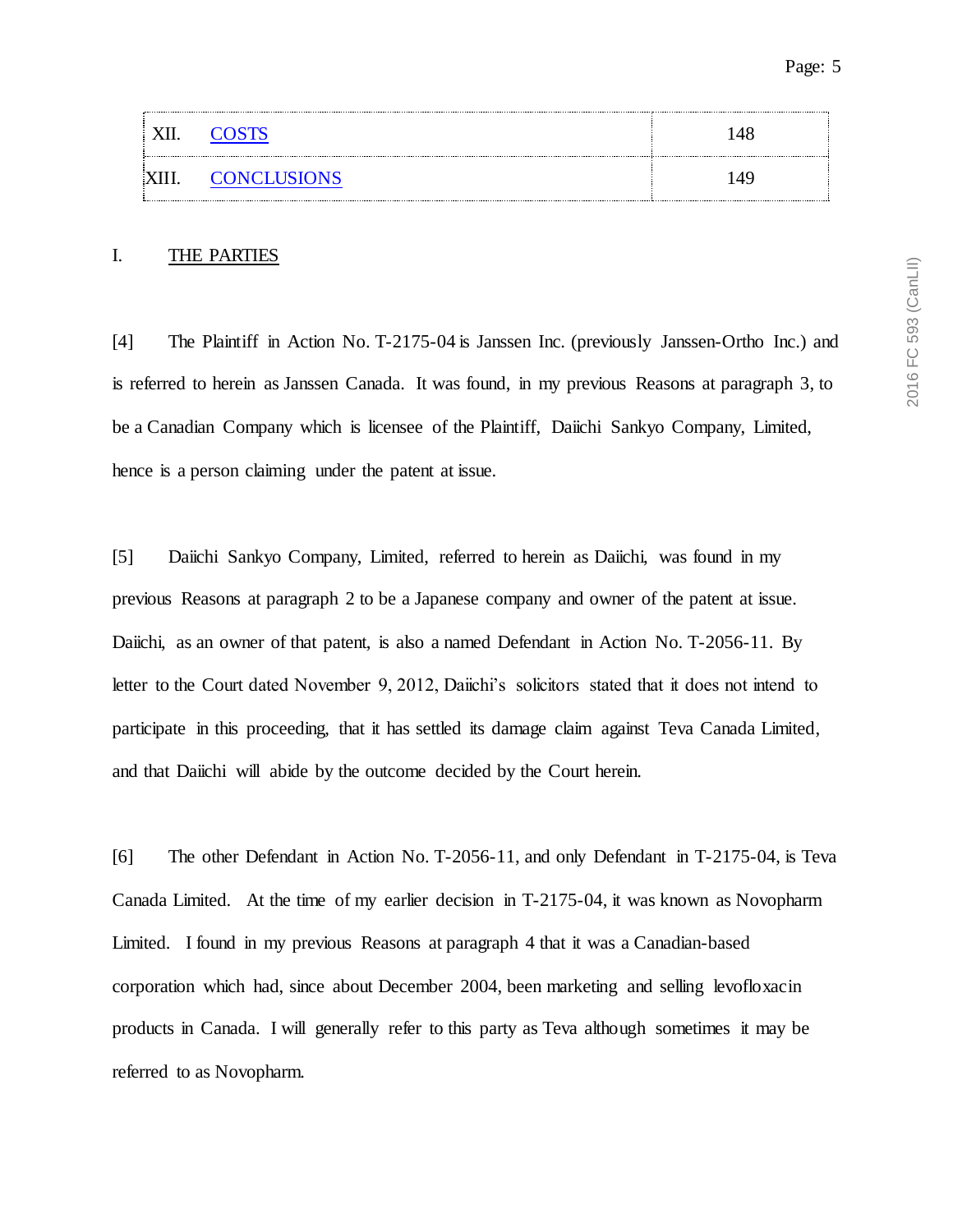[7] The Plaintiffs in Action No. T-2056-11, are three Janssen-related companies. Janssen-Ortho LLC is a Delaware limited liability company and is sometimes referred to in the evidence as JOLLC. Janssen Pharmaceuticals, Inc. is Pennsylvania corporation and is sometimes referred to in the evidence as JPI or Janssen US. OMJ Pharmaceuticals, Inc. is a Delaware corporation and is sometimes referred to in the evidence as OMJ. Collectively, JOLLC and OMJ are sometimes referred to as Janssen Puerto Rico.

### <span id="page-5-0"></span>II. PATENT AT ISSUE

[8] The patent at issue is Canadian Patent No. 1,304,080 which will be referred to as the 080 Patent. The application for that patent was filed in the Canadian Patent Office on June 19, 1986, thus the patent is governed by the provisions of the "old" (pre-October 1, 1989) *Patent Act*, RSC 1985, c. P-4*.* The patent was issued and granted to Daiichi on June 23, 1992, and expired seventeen (17) years from that date; that is, on June 23, 2009.

[9] Claim 4 of the 080 Patent was held by my previous Judgment to be valid and infringed by Teva by its sale, offering for sale, and other dealings in levofloxacin containing products in Canada. On October 17, 2006, I enjoined Teva from further sale and other dealings in levofloxacin containing products in Canada subject to a thirty (30) day sell-off period to permit it to dispose of such products subject to payment to Janssen. Teva took advantage of this sell-off period and has already paid Janssen in respect of such products. The expert witnesses have taken this payment into account in their calculations.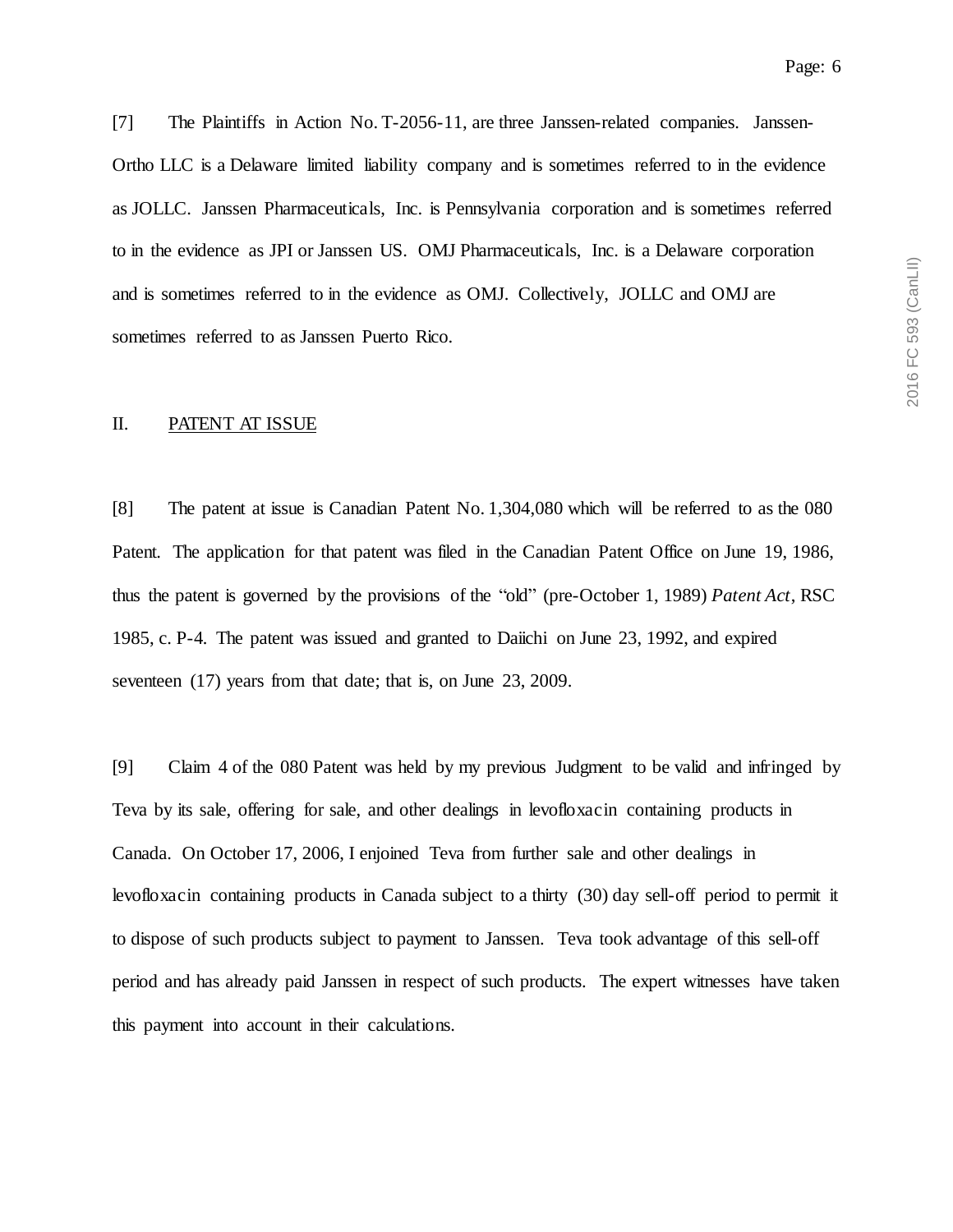[10] After the patent expired on June 23, 2009, Teva as well as any other person, was able to sell and otherwise deal in levofloxacin containing products in Canada free from a claim for infringement of the 080 Patent.

# <span id="page-6-0"></span>III. JANSSEN'S PRODUCTS

[11] Janssen Inc. has sold and otherwise dealt with levofloxacin containing products in Canada since about 1998. They have been provided at various times in tablet form having strengths of 250 mg, 500 mg and 750 mg under the name LEVAQUIN.

[12] Janssen Inc. also sold and otherwise dealt with levofloxacin containing intravenous solution products in Canada but is not claiming damages in respect thereof in this action.

### <span id="page-6-1"></span>IV. TEVA / NOVOPHARM PRODUCTS

[13] The Defendant, Teva/Novopharm, introduced its generic levofloxacin containing tablets into the Canadian market in December 2004, and continued to sell and distribute them until the injunction was granted by this Court on October 17, 2006, subject to the thirty day sell-off period aforesaid. These tablets were sold in 250 mg and 500 mg strengths under the name Novolevofloxacin.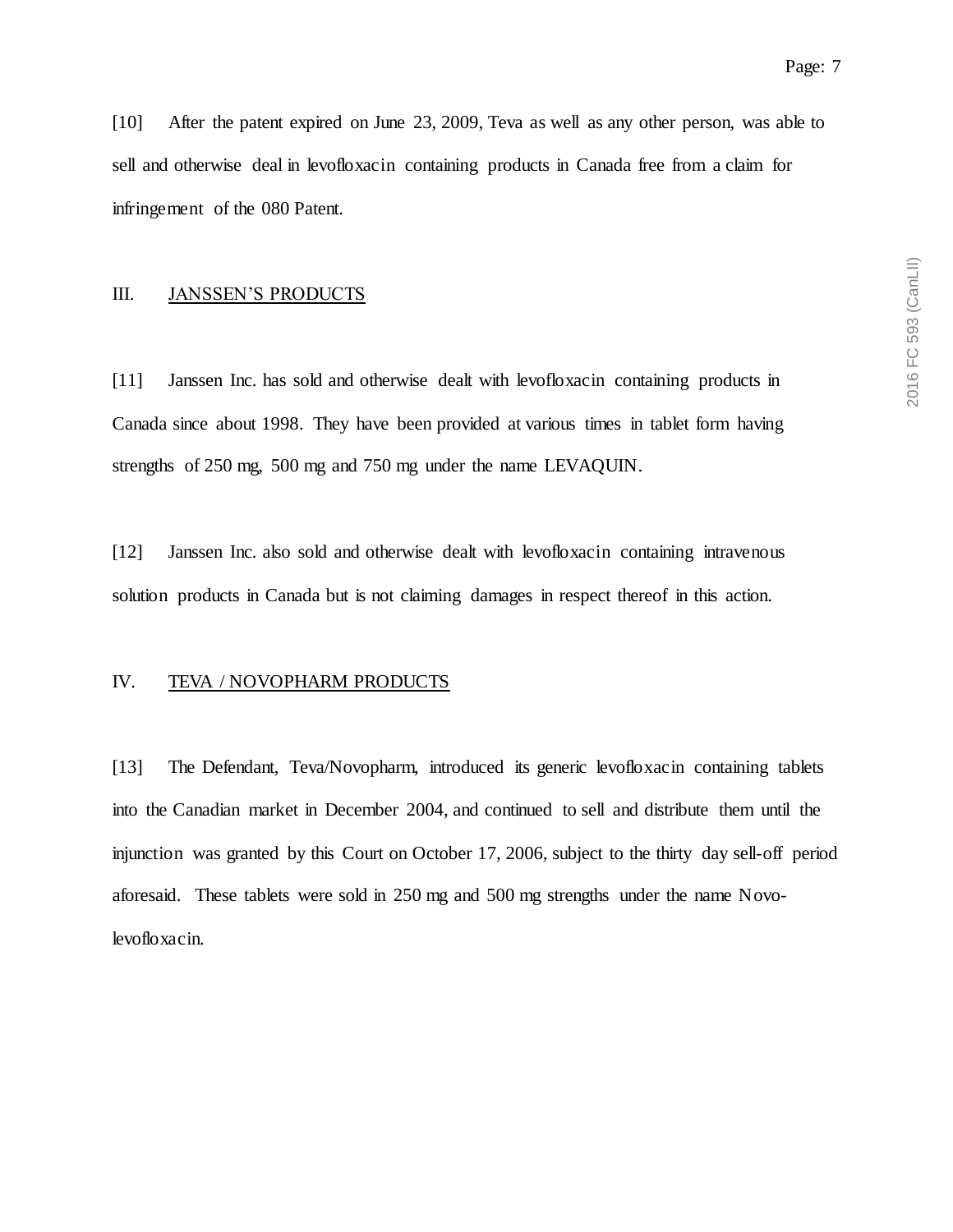2016 FC 593 (CanLII) 2016 FC 593 (CanLII)

### <span id="page-7-0"></span>V. THE EVIDENCE / WITNESSES

<span id="page-7-1"></span>[14] The evidence adduced at trial is common to both actions, T-2175-04 and T-2056-11.

#### *a) Agreed Evidence*

[15] Counsel have done a commendable job in agreeing to many facts. These are set out in Exhibits A1, A2, A3, A40, and A43. They have also agreed as to several documents, the proof of which may be dispensed with, although the truth of the contents of some of them may be disputed. These documents are contained in seven volumes, each document is provided with a numbered tab; these volumes are collectively marked as Exhibit A4 supplemented by electronically recorded documents in a USB key, Exhibit A14. A booklet containing Notices to Admit and Responses thereto served by each party upon the other was entered as Exhibit A66.

#### <span id="page-7-2"></span>*b) Plaintiffs Janssen's Evidence*

[16] Janssen called three expert witnesses all of whom submitted Reports which were deemed to have been read into the Record; they were:

1. Dr. Jerry Rosenblatt, Town of Mount Royal, Quebec. His Report and Reply were marked as Exhibits P5 and P6. The parties agreed that he could be called as an expert witness and agreed as to his qualifications as follows:

*He is an expert in the marketing of pharmaceutical products in Canada and the data analysis and forecasting of pharmaceutical sales and market share in Canada including the impact of generic entry.*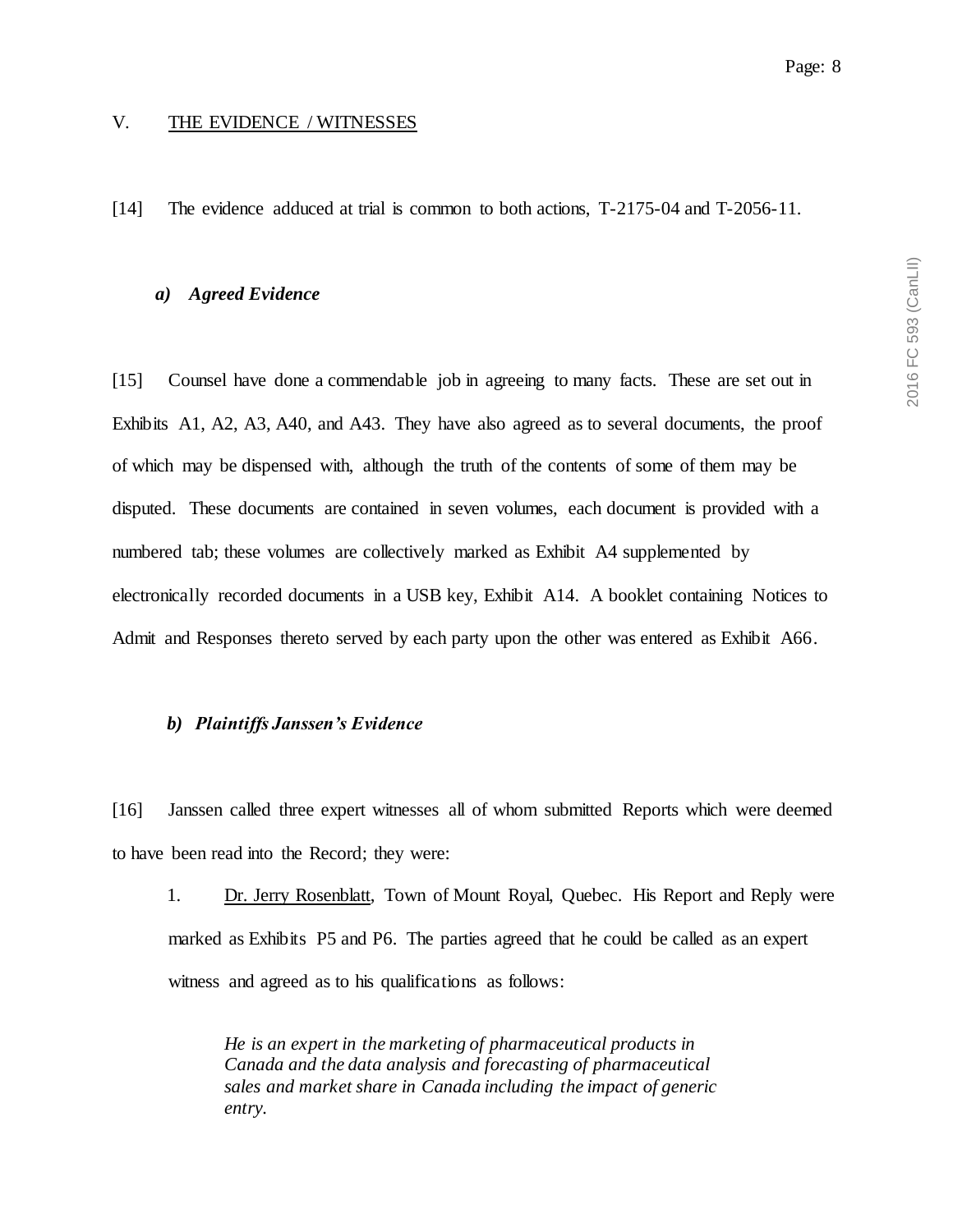I found him to be straightforward and professional in his evidence. Some of his opinions were based on what he was told by Dr. Chan as to the state of the marketplace in Canada.

2. Farley Cohen, Toronto, Ontario. His reports and schedules to those reports were marked as Exhibits P7, P8, P9, P10 and P11. The parties agreed that he could be called as an expert witness and agreed as to his qualifications as follows:

*… expert chartered account and chartered business valuator with a specialist designation in investigative and forensic accounting and expertise in the quantification of economic damages, lost profits, and income determination.*

Again, I found him to be straightforward and professional in his evidence. Some of his opinions were based on those of Dr. Rosenblatt and Dr. Chan.

3. Dr. Charles Chan, North York, Ontario. His Report and Reply report were marked as Exhibits P19 and P20. The parties agreed that he could be called as an expert witness but disagreed as to his qualifications. Janssen's Counsel proposed his expertise as follows:

*…as an expert on the following basis: a medical doctor with a specialist certification in respiratory medicine and expertise regarding respiratory tract diseases, antiinfectives, and prescribing practice including expertise on the Canadian antibiotic guidelines.*

Teva's Counsel did not agree as to his expertise respecting prescribing practice and expertise on Canadian antibiotic guidelines. Having heard Dr. Chan, I accept Janssen's statement as to his qualifications. I have some difficulties with respect to his evidence. While Dr. Chan has a depth of knowledge and years of experience with respect to many of the drugs at issue, he could not answer even simple questions from his own Counsel or cross-examining Counsel without going into long, complex, and often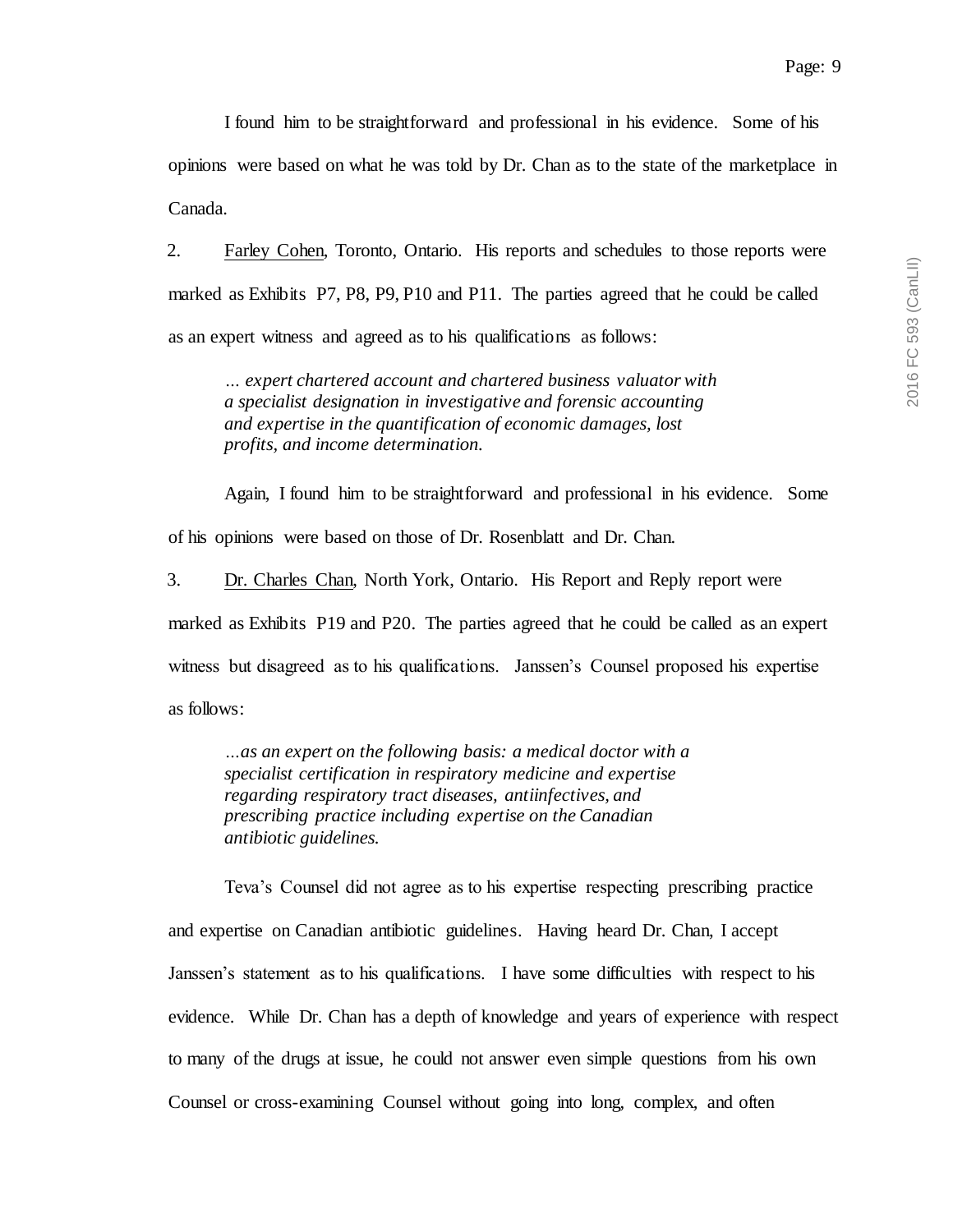irrelevant answers. He is undoubtedly a person not used to being challenged as to his opinions as he frequently accused cross-examining Counsel as trying to deceive him or misstate the facts or his answers. I treat Dr. Chan's evidence with caution.

[17] Janssen called seven fact witnesses; they were:

1. Rod Curtis, Markham, Ontario. He is Chief Financial Officer of Janssen's medical operations in Canada. He gave evidence as to the corporate structure of Janssen in Canada and elsewhere in the Western Hemisphere.

2. Jeff Smith, Flemington, New Jersey. He is Vice President, Business Development of Janssen Pharmaceuticals Inc. He has been with Janssen and its predecessors for about three decades and gave evidence as to the evolution of its corporate structure. He provided a corporate chart, Exhibit P17. While I accept his evidence, for what it was, it was not backed up by any documents. I am not surprised that he could not identify documents such as invoices. However, he could not identify more "high level" documents such as apparent license agreements and letters of agreement.

3. John Stewart, Holland Landing, Ontario. He is Business Unit Director of Janssen Inc., and has been involved at the senior level in Janssen Inc. and its predecessors in marketing its levofloxacin products in Canada. He gave his evidence in a straightforward manner in dealing with the marketing strategy and decisions of Janssen in respect of its levofloxacin products in Canada.

4. Seth Fischer, Bridgewater, New Jersey. He was with the Johnson & Johnson organization including various Ortho-McNeil entities for many years in the 1990's and 2000's. He has left the Johnson & Johnson organization and is presently employed by a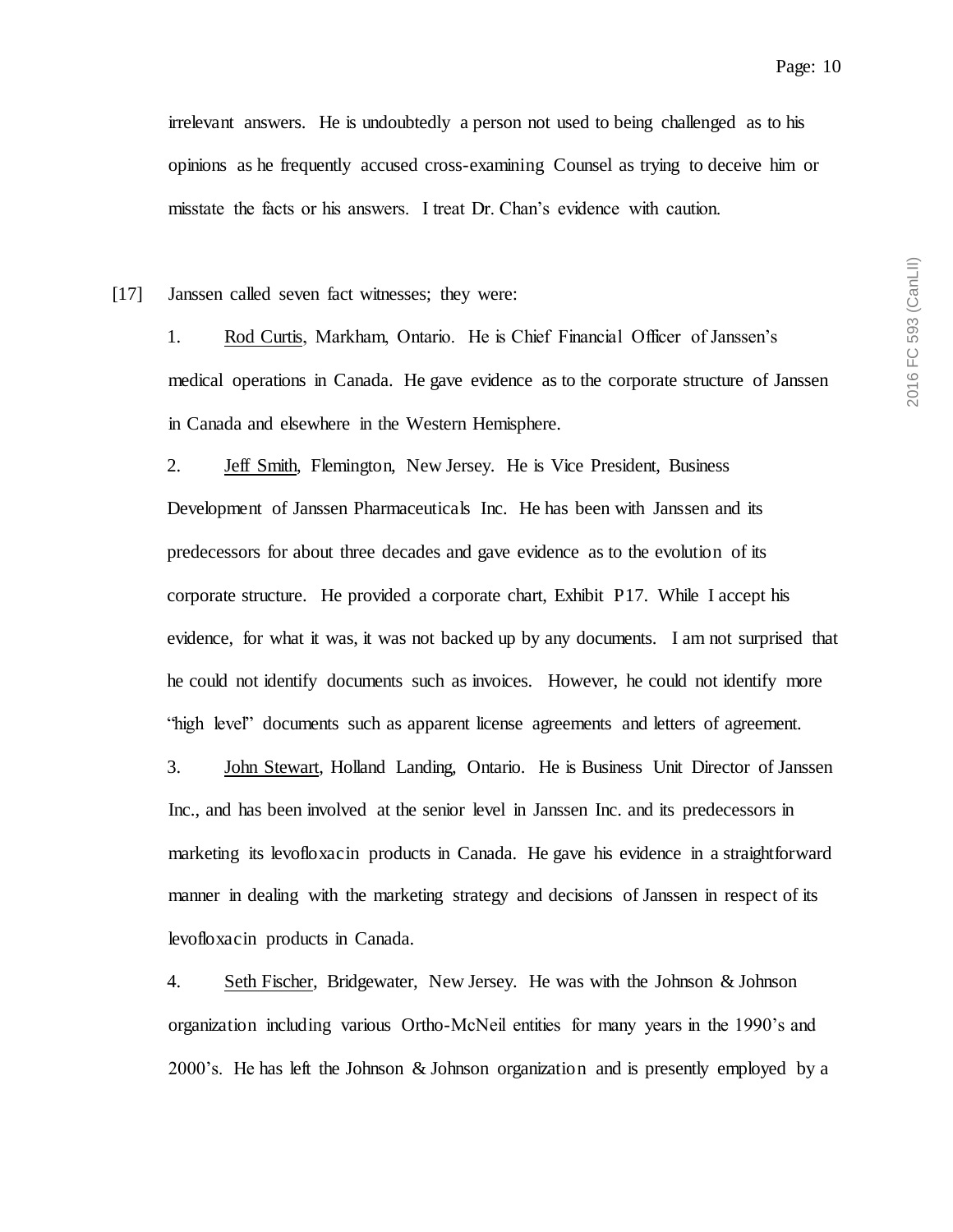different organization in California. He gave evidence respecting the launch of levofloxacin products in the United States and Canada, and the relationship between various Johnson & Johnson entities and Daiichi. He identified several agreements between these entities and Daiichi and e-mail exchanges in respect thereof. He gave his evidence in a straightforward manner.

5. Lindsey Villacis, Flemington, New Jersey. She is a Senior Financial Analyst with the Johnson & Johnson group. She gave evidence as to the documents relating to manufacture and sale of the levofloxacin containing products within the Johnson  $\&$ Johnson group of companies and, in particular, sales to the Canadian organization. She addressed many sales related documents found in Exhibit P37 but was unable to identify certain documents put to her in cross-examination. She was a straightforward, if careful, witness.

6. Carlos Fernandini, Bayamon, Puerto Rico. He is a Senior Finance Manager of Johnson-Ortho Puerto Rico. He gave evidence as to the shipment of levofloxacin (sometimes called the active pharmaceutical ingredient or API) from Daiichi to the Puerto Rico manufacturing facility and, from there, to Janssen Inc. in Canada. He identified several documents related to these transactions. His evidence was straightforward. He was unable to identify certain documents put to him in crossexamination.

7. Bob Roarty, Flemington, New Jersey. He is Director, Global Finance with the Janssen supply chain division of Johnson & Johnson, New Jersey. He gave evidence as to the physical flow of goods and related paperwork, from Daiichi through Puerto Rico, and then to Canada. This evidence is illustrated in charts entered as Exhibits P39 and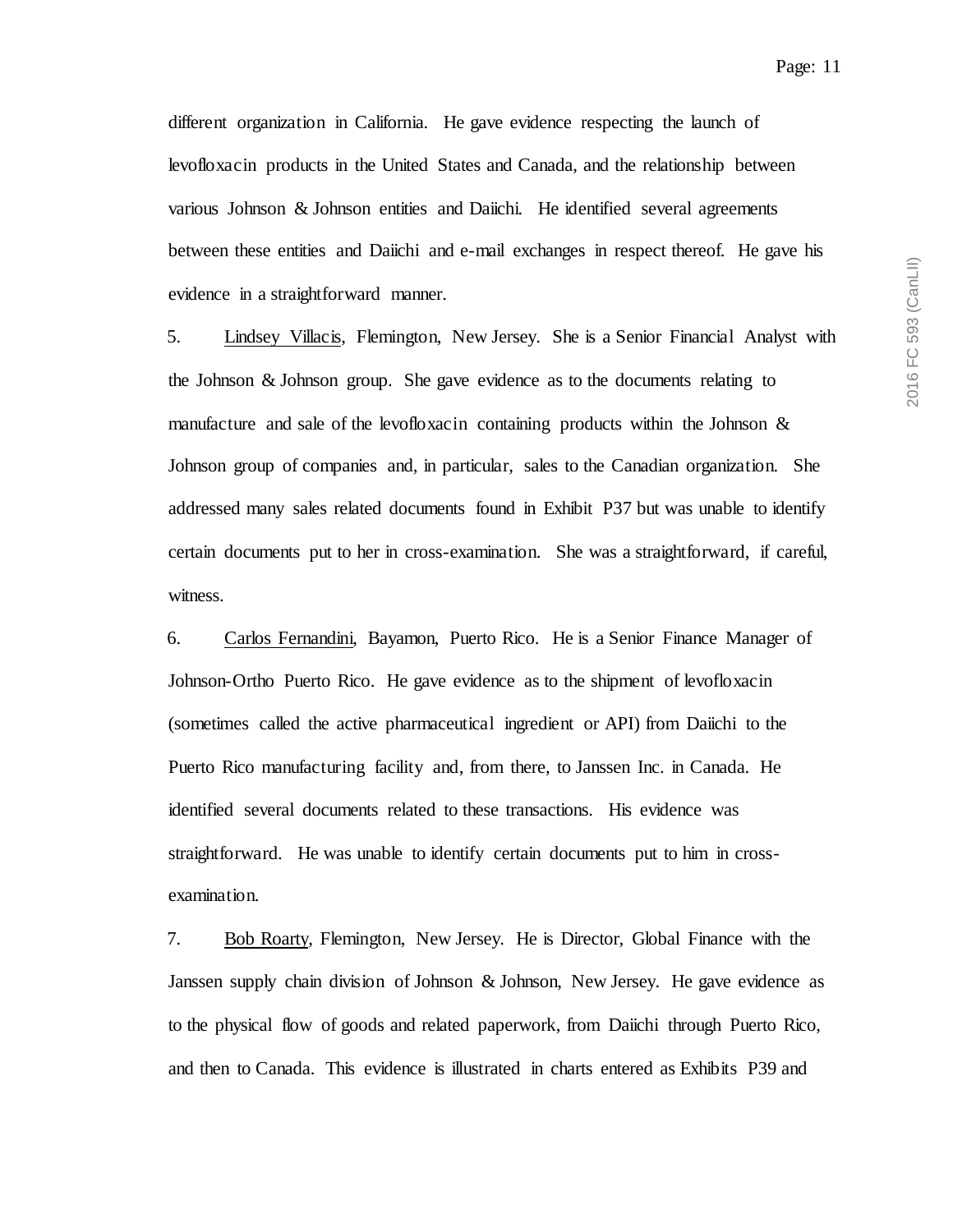P17. His evidence was straightforward; he identified certain documents in his evidence in chief but could not identify others put to him in cross-examination.

[18] At the conclusion of the evidence of the Plaintiffs' witnesses, Plaintiffs' Counsel tendered an affidavit of Cheewooi Lim, a Japanese resident, who is with the Business Development and Licensing Department at Daiichi. Defendant's Counsel objected to the filing of this affidavit since Lim was not presented for cross-examination and apparently, is precluded from giving sworn evidence in Japan in a non-Japanese proceeding. I entered the affidavit into evidence as Exhibit P41 but indicated that I would give it little, if any, weight.

[19] The Plaintiffs introduced a portion of their Examination for Discovery of the Defendant as Exhibit P42 which was deemed to have been read into the Record.

### <span id="page-11-0"></span>*c) Defendant Teva's Evidence*

[20] The Defendant Teva did not call any fact witnesses but did call four expert witnesses. The parties agreed that these four witnesses could be called as experts, and agreed as to the scope of their expertise (Exhibit A45). Their reports were marked as Exhibits and were deemed to be read into the Record. These experts were:

1. Alan Mak, Toronto, Ontario. The parties have agreed as to his expertise: *…an expert in litigation and forensic accounting.*

Mr. Mak was provided with a number of assumptions and data and asked to calculate Janssen's losses (gains) consequent upon Teva's entry into the levofloxacin market with a generic product. His reports were marked as Exhibits D46, D47, and D48.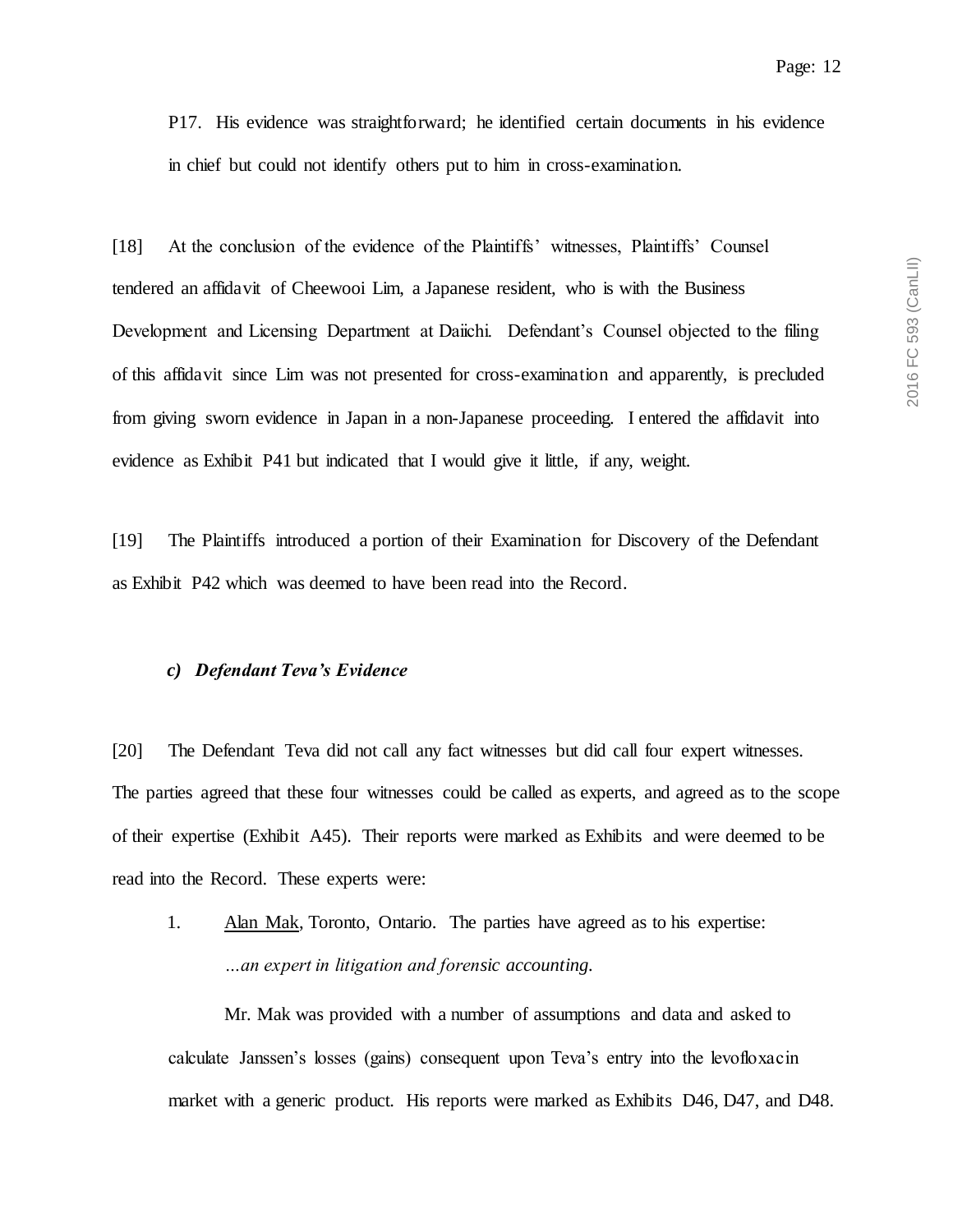Mr. Mak gave his evidence in a straightforward manner. The opinions and conclusions that he reached however are dependent upon the assumptions that he was asked to make.

2. Dr. Paul Grootendorst, Oakville, Ontario. The parties have agreed as to his expertise:

*…an expert in health and pharmaceutical economics.*

Dr. Grootendorst was provided with a number of assumptions and data and asked to provide his opinion as to the market share Janssen's levofloxacin products, LEVAQUIN, would have had in the "but for" world had Teva not entered with a generic. His reports were entered as Exhibits D52, D53, with corrections as D54.

His opinions are dependent upon the assumptions which he was given and others that he made. His evidence was given in a frank and straightforward manner.

3. Dr. Lea Katsanis, Westmount, Quebec. The parties have agreed as to her expertise:

*…an expert in pharmaceutical marketing.*

Her report was marked as Exhibit D55. She gave evidence as to the likely market share that Janssen's Levaquin would have received in the "but for" world had Teva not entered the marketplace concluding that it would have been a declining share. I accept that she was endeavouring to give reasonable opinions although, in cross-examination, she tended to be overly loquacious or confused. When I asked her to compare Dr.Grootendorst's conclusion with hers, she said that they were about the same but that Dr. Grootendorst may have been working with more data than she had.

4. Dr. Andrew Simor, Toronto, Ontario. . The parties have agreed as to his expertise:

2016 FC 593 (CanLII) 2016 FC 593 (CanLII)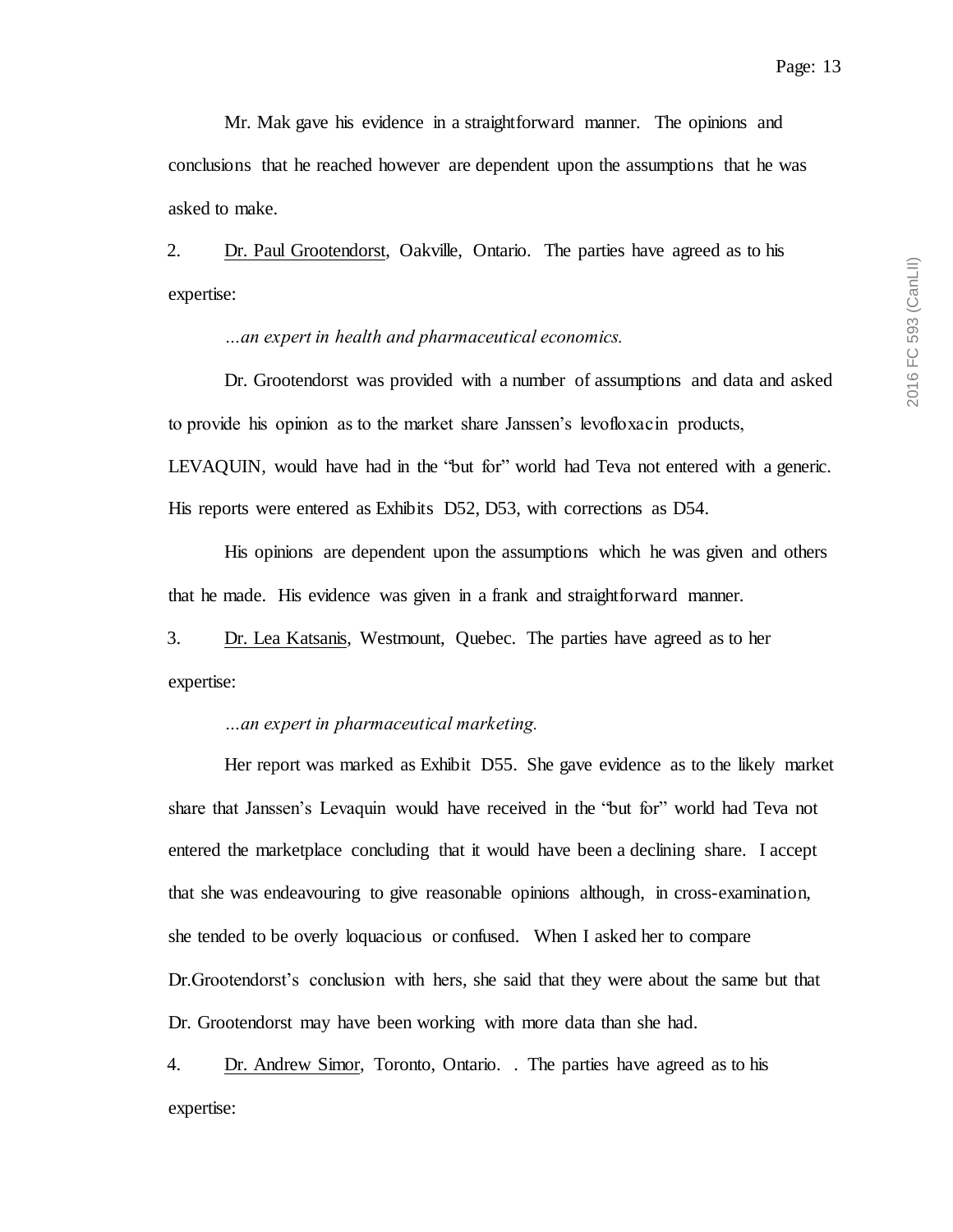## *…an expert in medical microbiology and the treatment of infectious diseases.*

He gave evidence as to the use and recommendations for use (guidelines) of antiinfection drugs including macrolides and quinolones. His reports are marked as Exhibits D58 (2 volumes) and D59. He gave his evidence in a straightforward and candid manner.

[21] The Defendant entered into evidence four volumes of excerpts from its discovery of the Plaintiff in Action No. T-2175-04 as Exhibit D61, and a supplemental volume in the same action as Exhibit D62. Documents referred to in those excerpts were marked as Exhibit D63.

[22] Excerpts from the Defendant's Examination for Discovery of the Plaintiffs in Action No. T-2056-11 were marked as Exhibit D64, and documents referred to as Exhibit D65.

[23] All of this discovery material was deemed to have been read into the Record and, in accordance with the understanding in both these actions, all of these discovery excerpts and documents are applicable equally to both actions.

### <span id="page-13-0"></span>VI. GLOSSARY

- [24] The following is a glossary of some of the terms used in evidence:
	- 1. **Fluoroquinolones** were sometimes referred to in the evidence as **quinolones**. They include medications with generic names ending in –floxacin such as ciprofloxacin (CIPRO), levofloxacin (LEVAQUIN), moxifloxacin (AVELOX), and gatifloxacin (TEQUIN).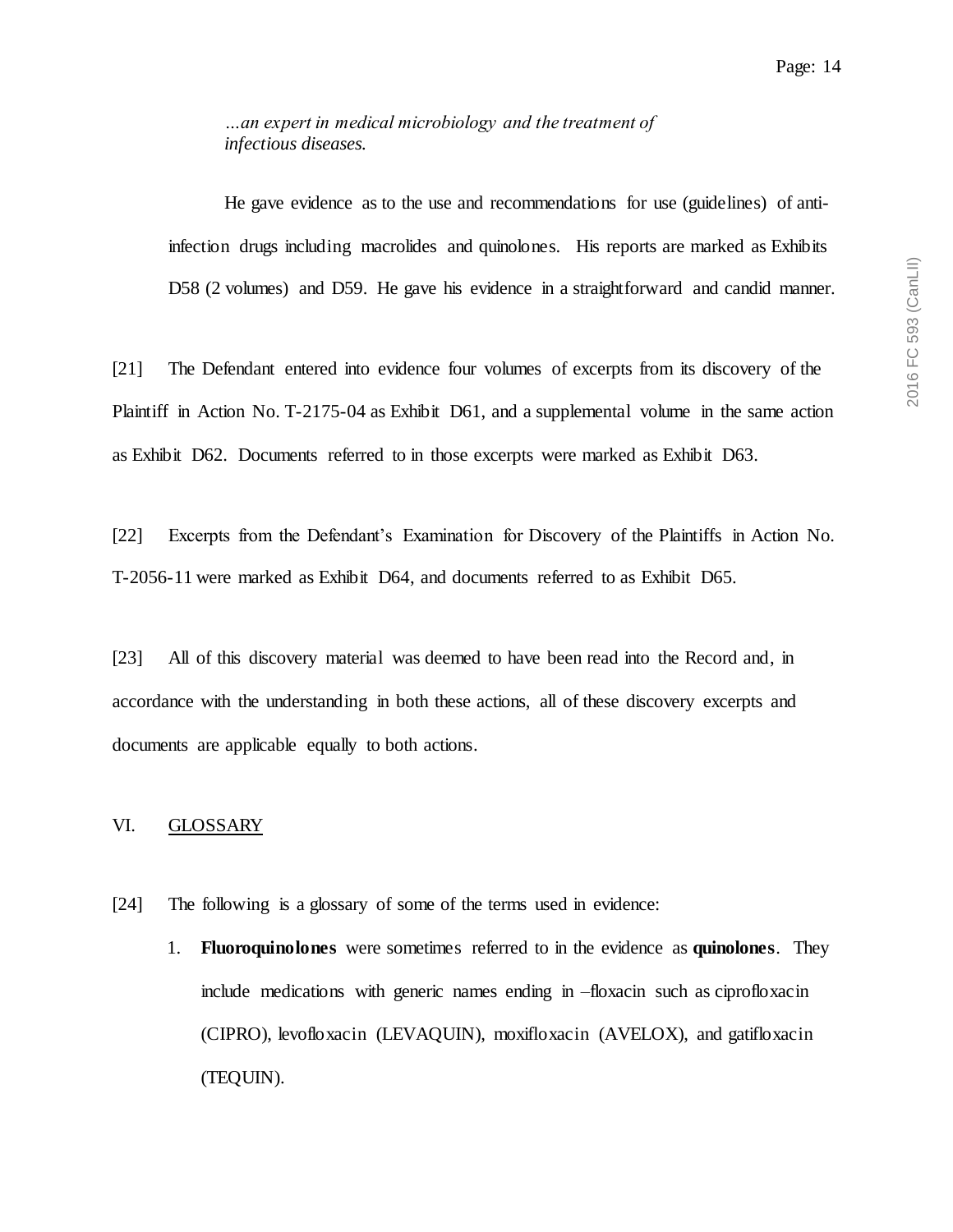- 2. **Respiratory fluoroquinolones** are a subset of the fluoroquinolones. These are fluoroquinolones that may be used to treat a range of bacteria that cause Respiratory Tract Infections (RTI's) such as S. pneumoniae. Of the fluoroquinolones in the evidence, levofloxacin (LEVAQUIN), moxifloxacin (AVELOX), and gatifloxacin (TEQUIN) are respiratory fluoroquinolones. While ciprofloxacin (CIPRO) is not a respiratory fluoroquinolone, it was used to treat some RTI's in the 2000's.
- 3. **Macrolides** are a group of antibiotics also used in the treatment of RTI's. They have generic names ending in –omycin and include erythromycin, clarithromycin (BIAXIN BID or BIAXIN XL), and azithromycin (ZITHROMAX).
- 4. **Beta-lactams** or **β-lactams** are another class of antibiotics. An old example of a beta-lactam is penicillin. Of the drugs in this class, a common element is a molecular structure known as a beta-lactam ring. During the proceedings, mention was made of several of these antibiotics including amoxicillin, cefuroxime, and ceftriaxone.
- 5. **Combination therapy with beta-lactam and a macrolide** is a combination of one drug from each class that can be used together for the treatment of RTI's.
- 6. **API** or **active pharmaceutical ingredient** is the active medicinal ingredient in a drug. It is combined with other ingredients, often called excipients, to make the final product (e.g., a tablet). Levofloxacin is an API made by Daiichi and shipped to Puerto Rico where it is mixed with other ingredients (excipients) and made into tablets.
- 7. **A respiratory tract infection (RTI)** is an infection anywhere along the respiratory tract from the nose to the lungs. They are usually caused by a virus or bacteria and include colds, sinusitis, influenza, bronchitis, and pneumonia.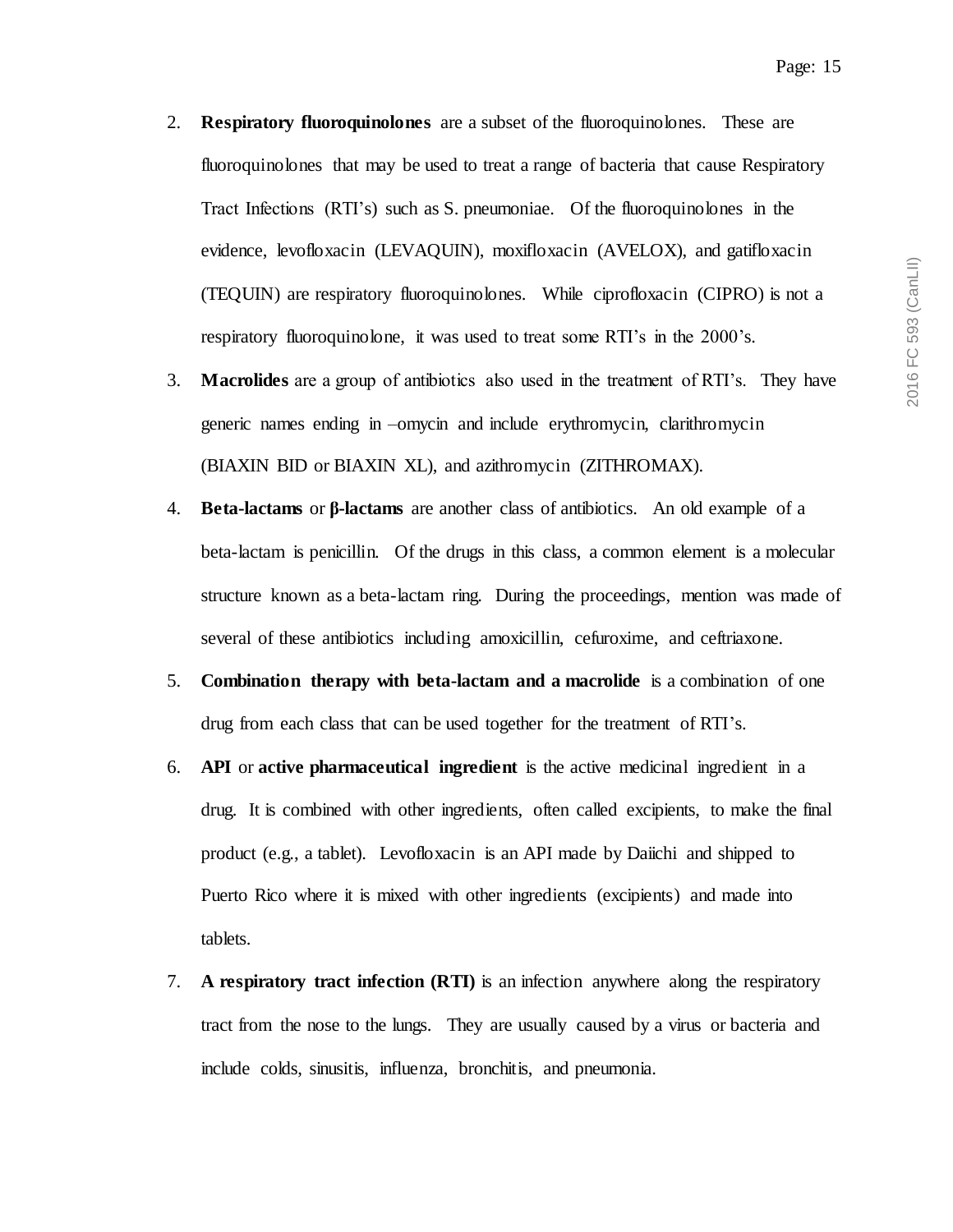8. **Community-acquired pneumonia** or **CAP** is one of the more common RTI's. It is a pneumonia developed by someone who has not had contact with a hospital or other medical institution. **Hospital-acquired pneumonia** or **HAP** is a pneumonia developed by someone who has had contact with a hospital or other institution.

## <span id="page-15-0"></span>VII. ISSUES

[25] There are four issues that the Court must address in these proceedings; the first three are proposed by Janssen, and the fourth by Teva who agrees with the three proposed by Janssen. They are:

- 1. Does Janssen US have standing to claim damages as a result of Teva's infringement of the 080 Patent?
- 2. What is the quantum of damages suffered by each of Janssen Canada and Janssen US?
- 3. How is the pre-judgment interest, if any, awarded to Janssen US to be calculated?
- 4. Should Janssen Canada have taken steps to mitigate its damages and, if so, when and to what extent?

#### <span id="page-15-1"></span>VIII. ISSUE NO. 1 – STANDING OF JANSSEN US

[26] The 080 Patent is owned by Daiichi and Daiichi has settled its claim against Teva. Janssen Inc., the Plaintiff in Action No. T-2175-04, has a claim for damages against Teva which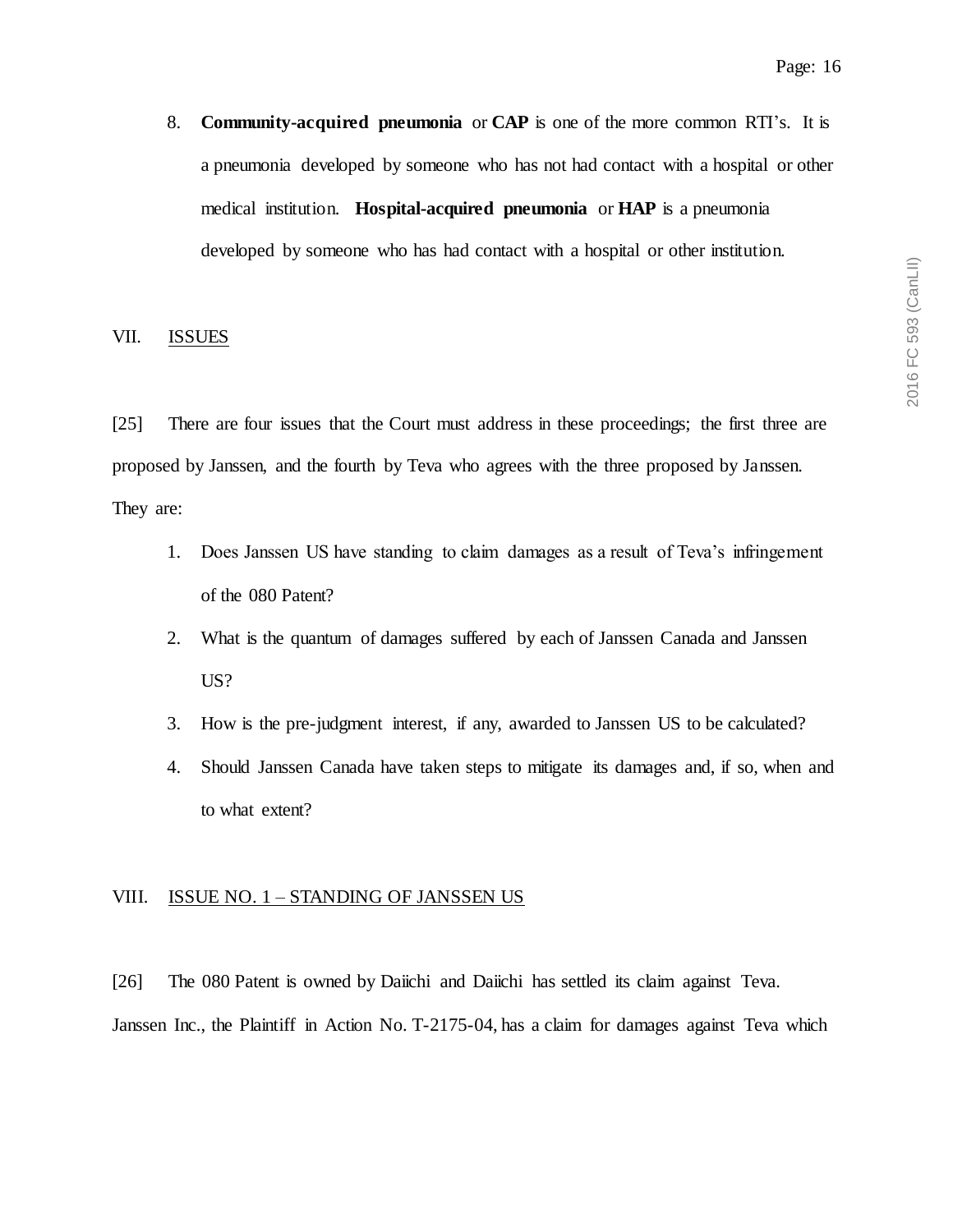claim is contested only as to the quantum of damages, and not its right to damages which right was settled in the earlier decision in this case.

[27] There are three Plaintiffs in Action No. T-2056-11; of these, two, Janssen-Ortho LLC and OMJ Pharmaceuticals Inc. (collectively known as Janssen Puerto Rico), make no claim for damages. That leaves only Janssen Pharmaceuticals, Inc. (JPI or Janssen US) as the entity making a claim for damages in that action.

[28] The claim by Janssen US for damages rests on the provisions of section 55(1) of the *Patent Act* (the provisions are the same in the pre- and post- October 1989 versions of that *Act*) which state that an infringer is liable for all damages sustained not only by a patentee, but also by all persons "claiming under" the patentee.

> *55 (1) A person who infringes a patent is liable to the patentee and to all persons claiming under the patentee for all damage sustained by the patentee or by any such person, after the grant of the patent, by reason of the infringement.*

*55 (1) Quiconque contrefait un brevet est responsable envers le breveté et toute personne se réclamant de celui-ci du dommage que cette contrefaçon leur a fait subir après l'octroi du brevet.*

[29] Who constitutes a person "claiming under" a patentee has generated a good deal of jurisprudence in Canadian Courts. By way of contrast, the United Kingdom *Patents Act 1977*, c. 37, sections 33, 61, 67 and 68, give a right to take action for infringement and to claim remedies not only to the proprietor (owner) of a patent but also to an exclusive licensee provided that the licensee has, within six months, registered the particulars of the licence with the Patent Office. This brings a good deal of certainty to the situation.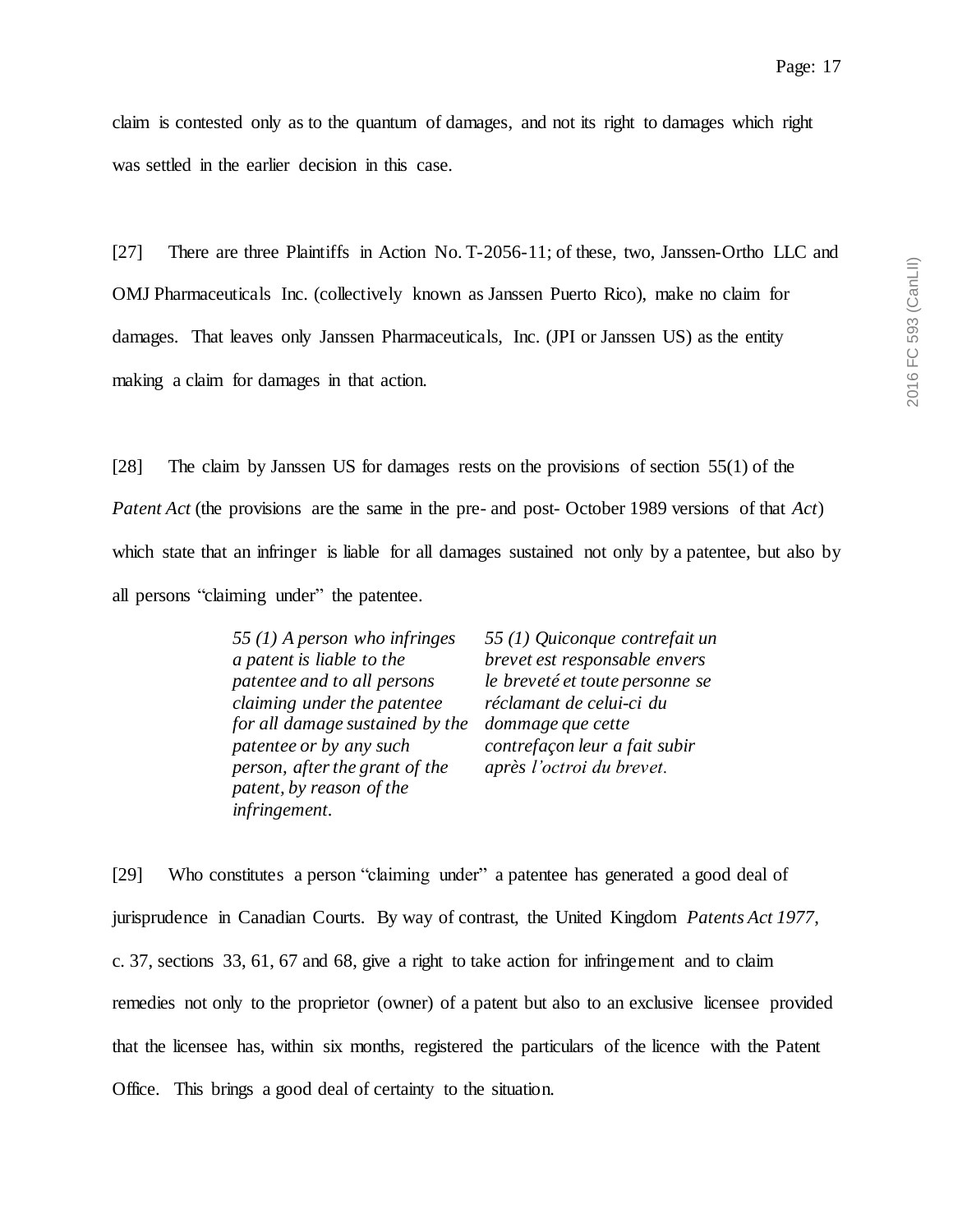[30] The leading case in Canada is the decision of the Supreme Court in *Armstrong Cork Ltd. Canada v Domco Industries Ltd.*, [1982] 1 SCR 907. That case proceeded on an Agreed Statement of Facts. The patent owner (Congoleum) granted to Domco a restricted non-exclusive licence under a patent directed to etched pattern floor coverings. The licence provided that the patentee itself would not enter the Canadian market for three years and would not give a licence to anyone else for five years. The issue was whether Domco was a person "claiming under" the patentee. Martland J., for the Court, reviewed prior decisions including that of the Privy Council in *Spun Rock Wools Ltd. v Fiberglas Canada Ltd.*, [1947] AC 313, and the Federal Court of Appeal in *American Cyanamid Co. v Novopharm Ltd.*, [1972] FC 739. In *Fiberglas,* the Privy Council, at pages 320 to 321, stated that "licensees" were entitled to sue for damages under section 55 of the *Patent Act*. On the facts of that case, however, the "licensee" was an exclusive licence and Counsel sought to distinguish that decision on that basis. Martland J. rejected that submission and stated that there was no valid reason to exclude a non-exclusive licensee from the provisions of the *Patent Act* respecting persons "claiming under" the patentee. He wrote at pages 917 to 920:

> *While it is true that the licensee actually under consideration in the Fiberglas case was said to be "the exclusive sub-licensee" (or "exclusive licensee") under the patent, no information is given in any of the judgments as to the precise nature of the licence, and nothing in the reasons for judgment on this point turned on the distinction between an exclusive licensee and a non-exclusive licensee or a bare licensee. Both Mr. Justice Davis in this Court delivering his and Mr. Justice Taschereau's judgment and Lord Simonds in the Judicial Committee used the general word "licensee"*

*in delivering their judgments. It cannot be supposed that they did so intending that only an exclusive licensee was being considered, particulary when Lord Simonds defined the issue of law as being: "Here the question is whether a licensee is a person claiming under the patentee" (p. 320).*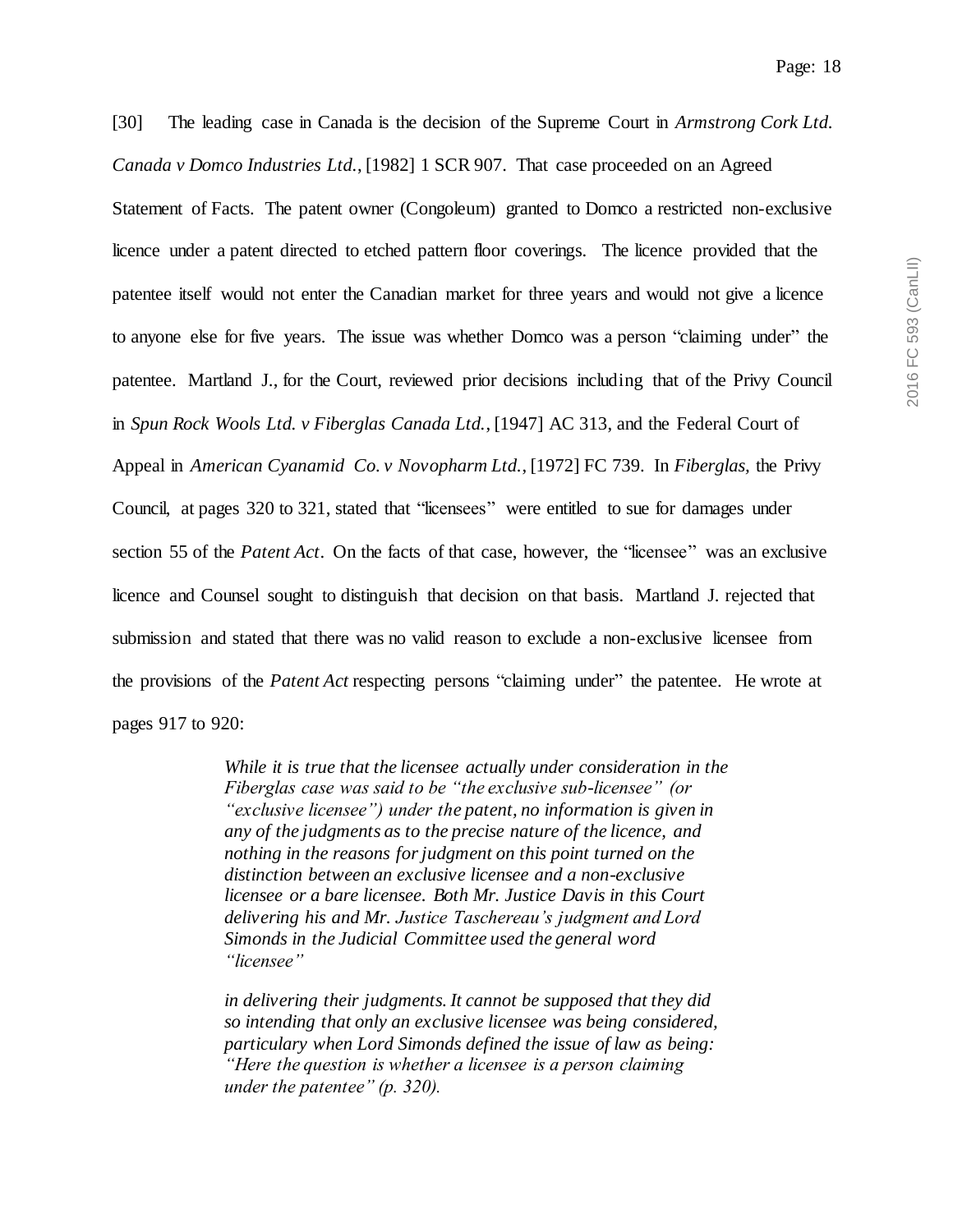*Armstrong sought to distinguish an exclusive licence from a nonexclusive licence on the basis that the former was a grant of a part of the monopoly and that such a licensee was practically an assignee of the patent for the term of the licence with all the beneficial rights of the patentee. It is difficult to reconcile this reasoning with what was said in Heap v. Hartley (supra) (applied by this Court in the Electric Chain Co. case) in the passage which I have already quoted. I repeat from that passage the following portion which is apt in relation to Armstrong's submission:*

> *Now he puts his case in a two-fold manner. He says: "In the first place, as exclusive licensee, I am in the position of an assign of the letters patent for that district and for that term, and as an assign of letters patent, I have a right to restrain any person who is infringing within the district." That argument appears to be based on an entire error with regard to the nature of a license. An exclusive license is only a license in one sense; that is to say, the true nature of an exclusive license is this. It is a leave to do a thing, and a contract not to give leave to anybody else to do the same thing. But it confers like any other license, no interest or property in the thing.*

*In my opinion, the reasons which led this Court and the Privy Council to the conclusion reached in the Fiberglas case are as applicable to a nonexclusive licensee as to an exclusive licensee. If an exclusive licensee is a person claiming under the patentee within s. 57(1), and the Fiberglas case so holds, there is no valid basis, under the wording of the subsection, to exclude its application to a non-exclusive licensee, and there is no valid basis for interpreting the Fiberglas case as holding otherwise.*

*It was also contended on behalf of Armstrong that a non-exclusive licensee has no rights which can be infringed and therefore has no claim against the infringer of a patent. This was the view of Jackett C.J. in the American Cyanamid case. He was of the opinion that the non-exclusive licensee had only a right to use the patent, which right was not affected by its infringement.*

*This was the legal position, even in respect of an exclusive licensee, prior to the enactment of s. 55 of the 1935 Act. Section 55 was enacted to meet this difficulty and, in my opinion, it has overcome the problem. Section 55(1), by its terms, imposes a liability upon the infringer of a patent to the patentee and also to all persons claiming under him for all damages sustained by the*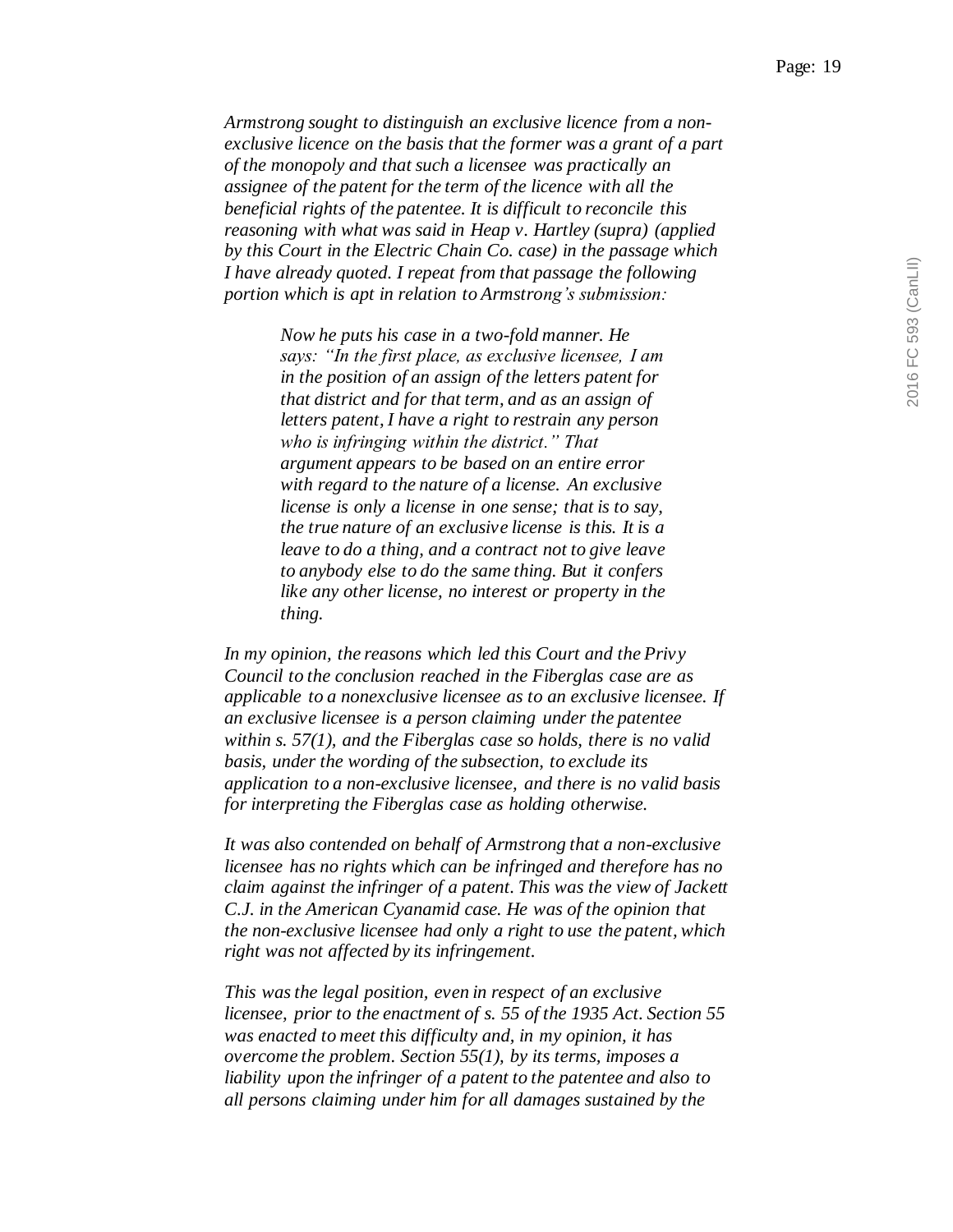*patentee or any such person by reason of such infringement. It is the infringement of the patent which gives rise to a liability. If that infringement causes damage to the patentee or to any person claiming under him, the infringer must compensate for the damage sustained by reason of the infringement of the patent. A licensee relying on this subsection is not claiming against the infringer for infringement of his rights under the licence, he is claiming for the damage he has sustained in consequence of the infringement of the patent.*

*On this point, I adopt the reasons of Sweet D.J. in the American Cyanamid case which have already been quoted.*

*Armstrong contended that the meaning of the word "damages" in s. 57(1) meant loss resulting from interference with the legal rights of the claimant. "Damages", it was said, refers to pecuniary recompense given by process of law to a person for an actionable wrong that another has done to him.*

*The meaning of the word "damages" must be ascertained in respect of its use in this specific statutory provision. In section 57(1) it is provided in terms that an infringer of a patent is liable for all damages sustained by reason of his infringe-*

*ment by a patentee or by any person claiming under him. This is a statutory obligation to pay damages and it applies in favour of any person who comes within the provisions of the subsection. In my opinion, Domco does come within the terms of the subsection.*

[31] The Federal Court of Appeal considered whether a party was a person "claiming under" a patentee in *Signalisation de Montréal Inc. v Services de Béton Universels Ltée* [1993] 1 FC 341(CA). In that case, the owner of a patent directed to machines that moved highway barriers granted an exclusive license to an entity known as Barrier. In turn, Barrier appointed the Plaintiff Signalisation as its exclusive representative in Quebec. Hugessen J.A. took a broad view as to who was a person "claiming under" the patentee. He wrote at paragraphs 24 and 25:

> *24 In my view, a person "claiming under" the patentee is a person who derives his rights to use the patented invention, at whatever degree, from the patentee. The right to use an invention is one the monopoly to which is conferred by a patent.9 When a*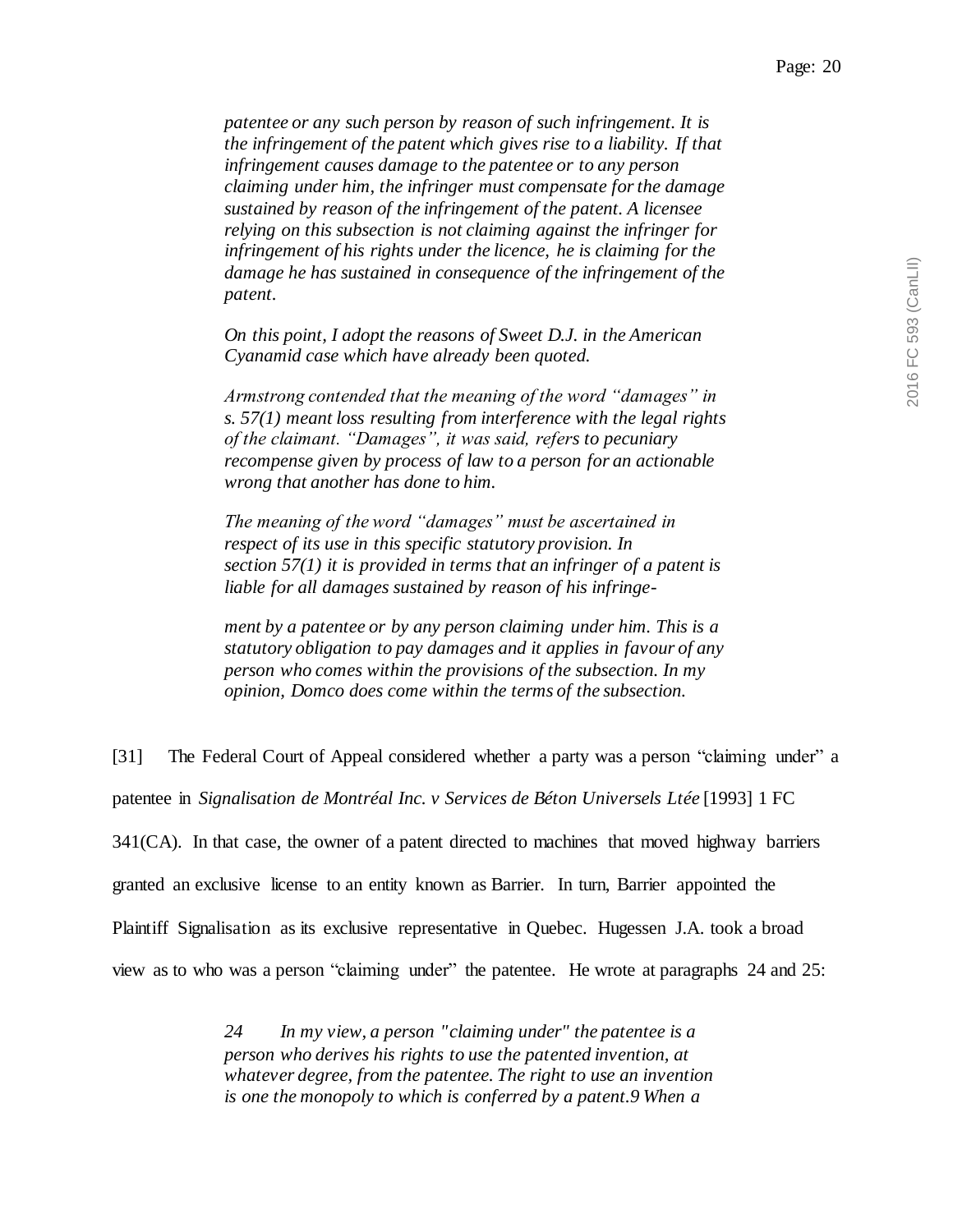*breach of that right is asserted by a person who can trace his title in a direct line back to the patentee that person is "claiming under" the patentee. It matters not by what technical means the acquisition of the right to use may have taken place. It may be a straightforward assignment or a licence. It may, as I have indicated, be a sale of an article embodying the invention. It may also be a lease thereof. What matters is that the claimant asserts a right in the monopoly and that the source of that right may be traced back to the patentee. That is the case with the appellant here.*

*25 In my view, the appellant has the status to assert a claim for damages under section 55 of the Patent Act and has done so inter alia in the paragraphs in the statement of claim reproduced and summarized above. That statement of claim should not have been struck out.*

[32] Décary J.A. disagreed, writing at paragraphs 44 to 46:

*44 Nor is it impossible that the appellant may have some ground for bringing action itself against the respondent on the basis of some form of liability in tort.*

*45 Whether or not there is, or was, any possibility of a contractual remedy against Energy or Barrier or of a remedy in tort against the respondent, it is not for this Court to extend the statutory remedy provided by Parliament. As Judson J. pointed out in Commissioner of Patents v. Farbwerke Hoechst Aktiengesellschaft Vormals Meister Lucius & Bruning, [1964] S.C.R. 49, at page 57:*

> *There is no inherent common law right to a patent. An inventor gets his patent according to the terms of the Patent Act, no more and no less.*

*The same is true of a person who claims under the patentee. That person is the person whom the Patent Act recognizes as such, and no one else. To accept the appellant's arguments would, in my opinion, be to interpret subsection 55(1) of the Act as if the words "claiming under the patentee" did not appear, and as if it were sufficient for damages to have been incurred as a result of the infringement of a patent in order for the injured party to have a remedy under that subsection.*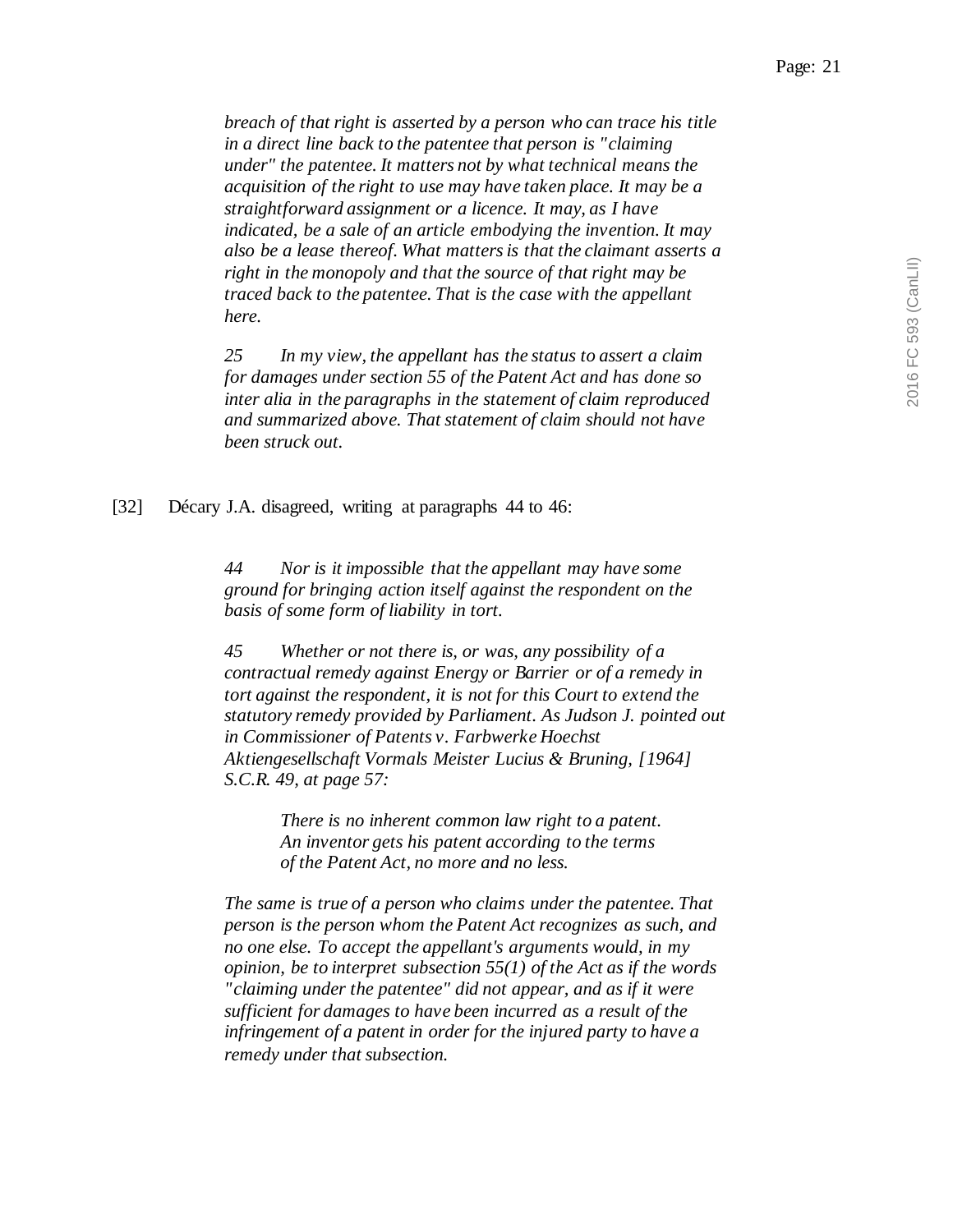*46 I therefore conclude that a mere contract of purchase of a patented product does not make the purchaser a person claiming under the patentee within the meaning of subsection 55(1) of the Act.*

[33] Létourneau J.A. agreed with Hugessen J.A. and responded to Décary J.A. in writing at

paragraph 51:

*51 Nor do I believe as my colleague Décary J.A. suggests that the words "persons claiming under the patentee" in subsection 55(1) are more limited than the word "person" in subsections 60(1) and (2) of the Act. In subsection 60(1), it has to be an interested person and therefore it is not unqualified. In subsection 60(2), it has to be a person who uses or proposes to use a process or a person who makes, uses or sells an article that might constitute an infringement of a patent. Likewise in subsection 55(1), it has to be a person who claims under the patentee, that is to say a person who as a user, an assignee, a licensee or a lessee had a title or a right which may be traced back to the patentee.*

[34] The final words used by Létourneau J.A. are instructive; a person "claiming under" who, as a user, an assignee, a licensee or lessee, had a title or a right that may be traced back to the patentee, thus can be a person claiming under the patentee.

[35] There have been a number of more recent decisions of the Courts where consideration was given to whether a person was one "claiming under" a patentee. Some of these decisions dealt with circumstances not unlike those of the present case where it was agreed that, despite the lack of a written agreement, the claimant was part of a family or group of entities all dealing in some way with the patented goods.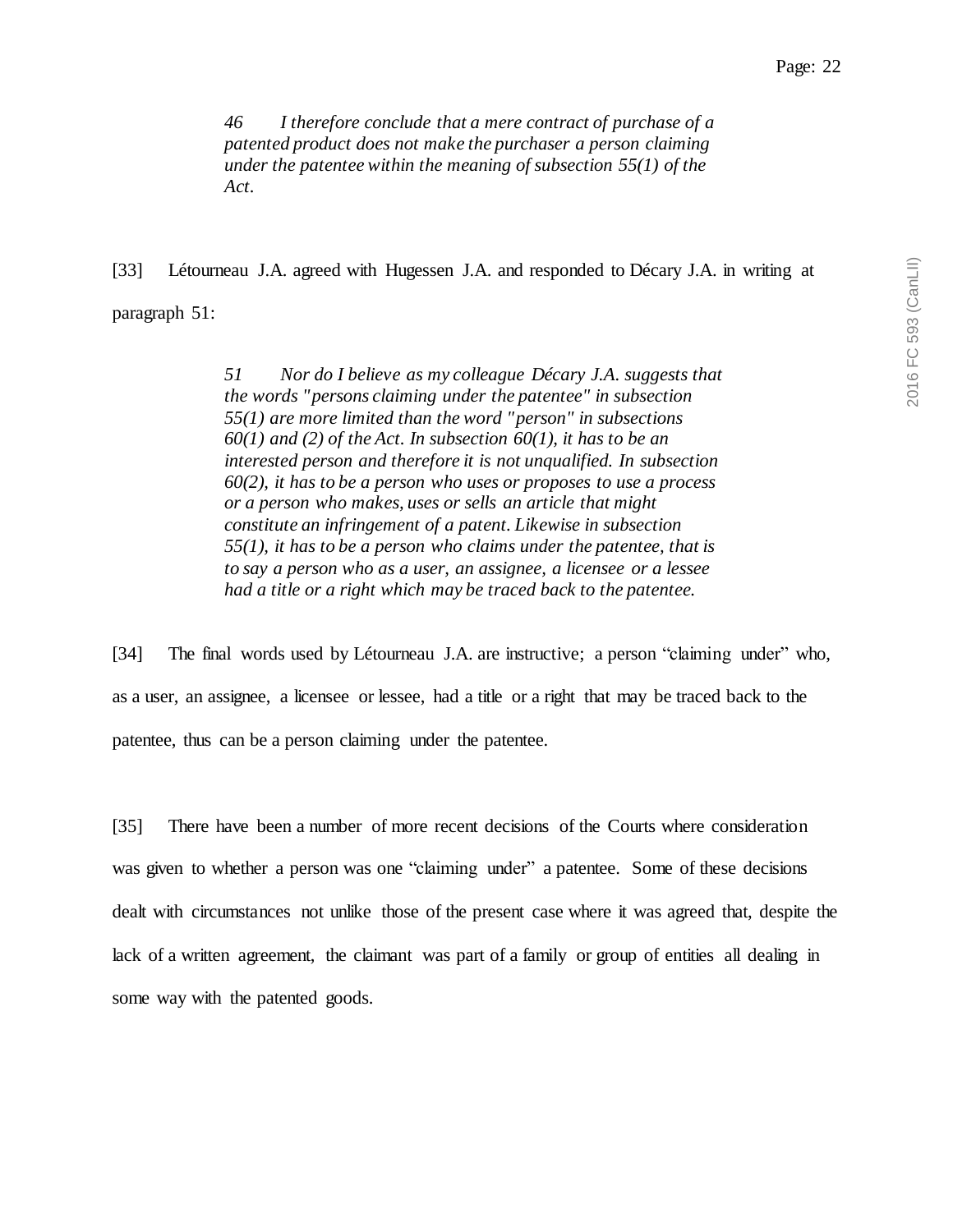[36] In *AstraZeneca Canada Inc. v Apotex Inc.*, 2014 FC 638 (aff'd 2015 FCA 158, leave to appeal to SCC granted March 10, 2016), Justice Rennie (as he then was) made a careful review of the evidence and concluded that one of the Plaintiffs, AstraZeneca Canada Inc., had standing as a person "claiming under". He wrote at paragraphs 10 and 23 to 24:

> *[10] In my view, AstraZeneca Canada has standing. More specifically, AstraZeneca Canada qualifies as a person claiming under the patentee because there is an implied license between AstraZeneca and AstraZeneca Canada regarding the sale of Nexium. However, prior to elaborating on this finding, it is important to note the factual background underlying Apotex's surprisingly technical standing defence against its alleged infringement.*

*[23] In this case, there is something more. Indeed, a number of facts support the finding that AstraZeneca Canada's right of use can be traced back to AstraZeneca Aktiebolag:*

*...*

*1. AstraZeneca Canada and AstraZeneca Aktiebolag are both indirect subsidiaries of a common parent, AstraZeneca PLC, located in Sweden;*

*2. AstraZeneca Aktiebolag, the owner of the '653 patent, is the principal source of supply to AstraZeneca Canada and globally;*

*3. AstraZeneca Canada sought and obtained regulatory approval to sell Nexium in Canada. The information in support of the regulatory filing derived from AstraZeneca Aktiebolag – the holder of the master regulatory file for Nexium;*

*4. AstraZeneca Canada and AstraZeneca Aktiebolag entered into a Formulation, Packaging and Distribution Agreement (Distribution Agreement) in December 2000. In the Distribution Agreement, AstraZeneca Canada is defined as the"Distributor," and is granted non-exclusive rights to the "Products" which are defined to include Nexium. This agreement addresses intellectual property rights in articles 24.1 and 24.2:*

*24 INTELLECTUAL PROPERTY RIGHTS*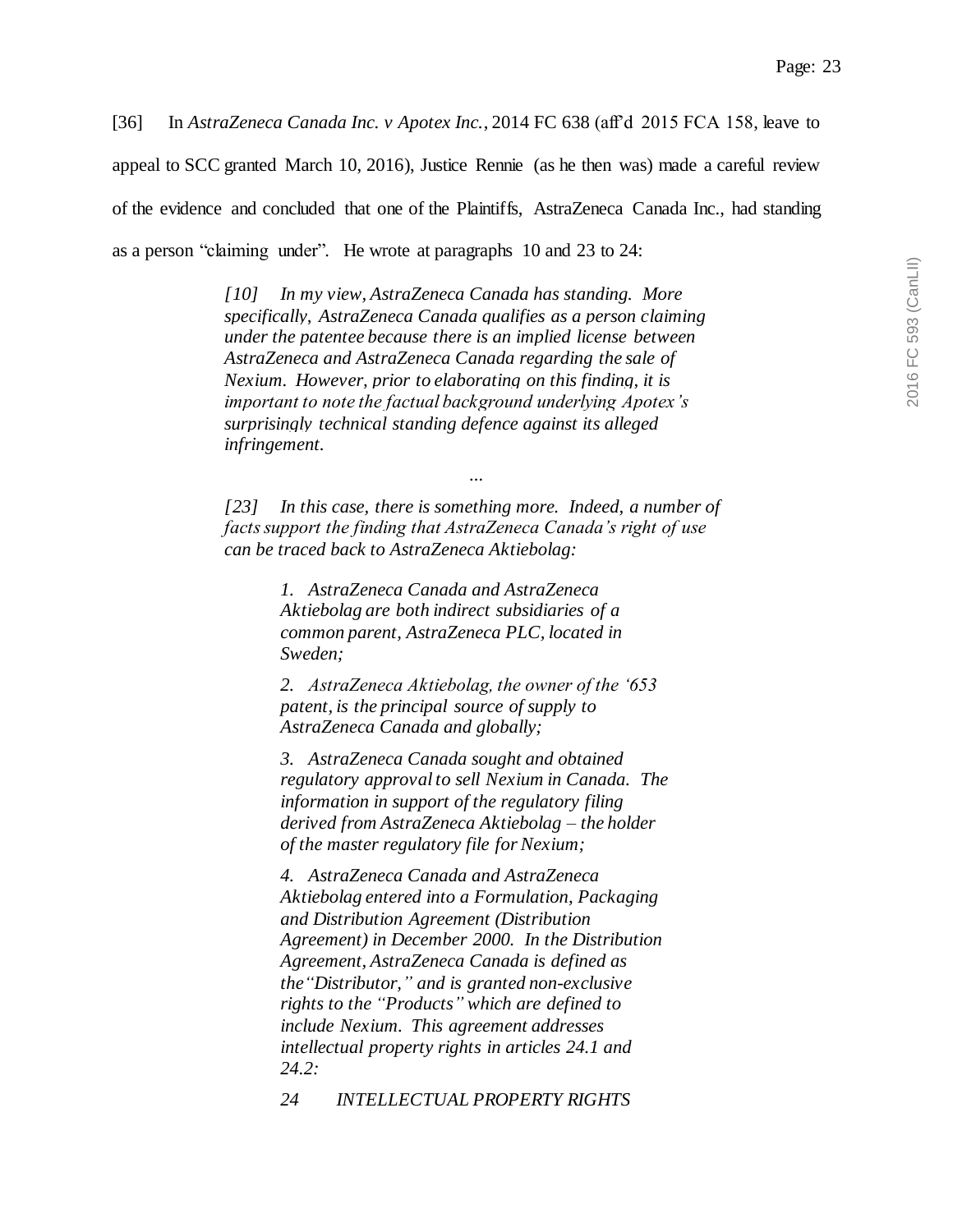*24.1 All intellectual property rights relating to the Products shall remain the property of ASTRAZENECA at all times. The Distributor shall not acquire any intellectual property rights relating to the Products and shall only have permission to use such rights granted to the Distributor under this Agreement.*

*24.2 The Distributor will inform ASTRAZENECA of any infringement or suspected infringement of any of ASTRAZENECA's intellectual property rights in the Market which comes to the notice of the Distributor. ASTRAZENECA will take all reasonable steps, at its own expense, to prosecute infringers. The Distributor will give ASTRAZENECA all reasonable assistance in such prosecution [emphasis added].*

*5. From 2001 -2008 AstraZeneca Canada packaged Nexium which it received from AstraZeneca Aktiebolag in bulk tablets, prior to sale in Canada. In 2008, AstraZeneca Canada's packaging facility in Mississauga was closed. The letter agreement between AstraZeneca Canada and AstraZeneca Aktiebolag dated December 12, 2007 stated that after closure, Nexium would be supplied by AstraZeneca Aktiebolag to AstraZeneca Canada in finished packaged form, and that AstraZeneca Canada would continue to act as the distributor. Accordingly, after 2008, AstraZeneca Canada received pre -packaged Nexium from AstraZeneca Aktiebolag for sale in Canada. Thus, AstraZeneca Canada has always received its supply of Nexium (pre -packaged or in bulk) from AstraZeneca Aktiebolag, except for a three month period in 2001 and a six month period in 2012, during which AstraZeneca UK was the source of supply.*

*6. According to the evidence of Ms. Elaine Campbell, CEO of AstraZeneca Canada, AstraZeneca Canada has obtained the consent of AstraZeneca Aktiebolag to file Form IV patent lists under the PMNOC Regulations;*

*7. Ms. Campbell testified that all of AstraZeneca Canada's legal costs in respect of this litigation were being paid by AstraZeneca Aktiebolag.*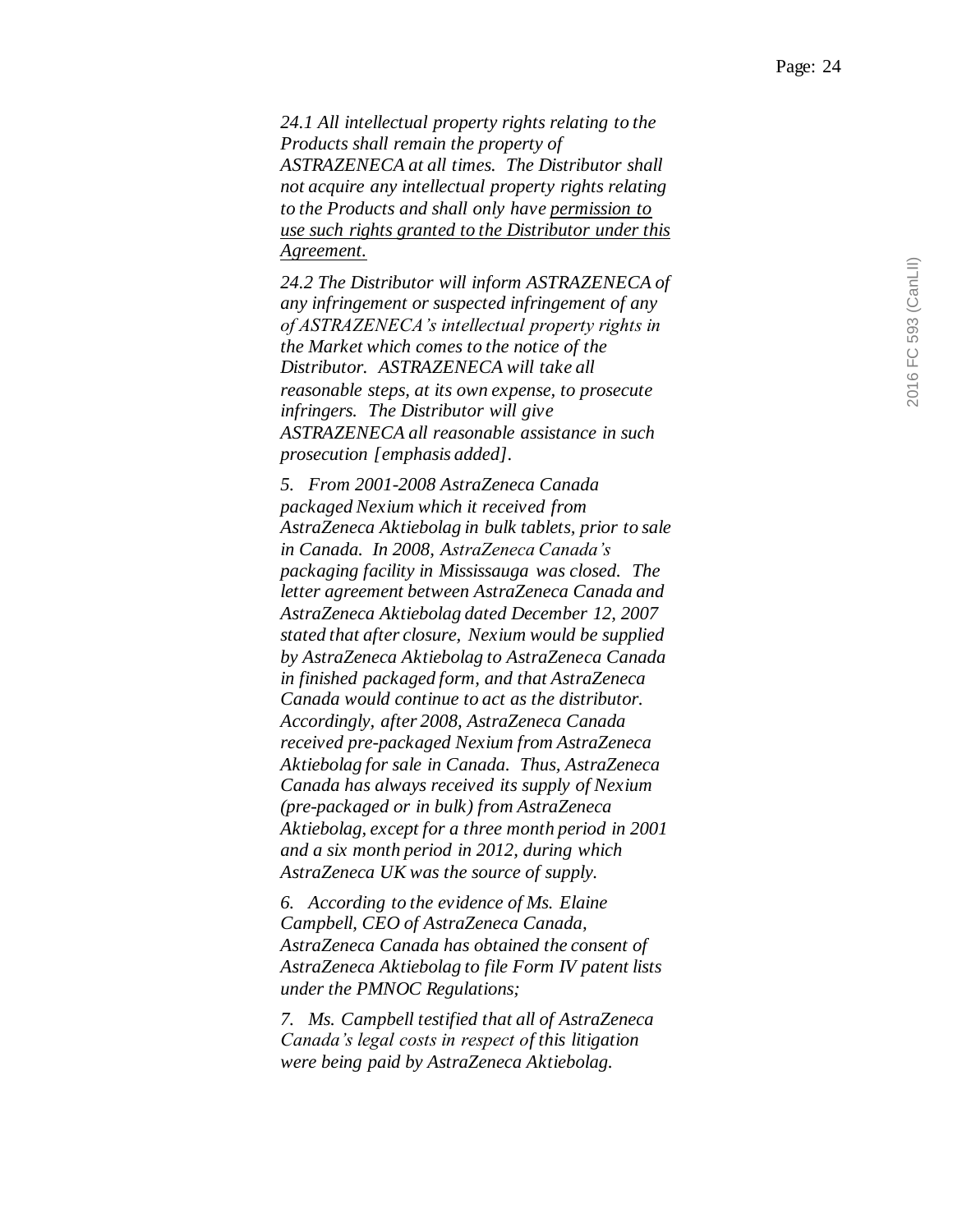*[24] When assessed against this factual landscape, AstraZeneca Canada's right to use the patent may be traced back to AstraZeneca Aktiebolag, the patentee. All rights of use of Nexium by AstraZeneca Canada are derivative, by an implied agreement, from AstraZeneca Aktiebolag. While there is no express licence and no plea of licence, the conduct of the parties is consistent with a finding of an implied licence granted by AstraZeneca Aktiebolag. The Distribution Agreement grants AstraZeneca Canada permission to use AstraZeneca Aktiebolag's intellectual property rights "insofar as is necessary to exercise the rights granted" under the Distribution Agreement. These rights include the right to sell Nexium and the obligation to assist AstraZeneca Aktiebolag in the civil prosecution of possible infringement by others. Commencement of an infringement action by AstraZeneca Canada falls within a reasonable interpretation of sections 24.1 and 24.2, and implicit to that is an acknowledgment of a right to recover damages on behalf of the patentee for infringement. Consequently, AstraZeneca Canada is a person claiming under the patentee as required by section 55(2) of the Patent Act and has standing in this trial.*

[37] *In Eli Lilly and Company v Apotex Inc.*, 2009 FC 991 (aff'd 2010 FCA 240), Justice

Gauthier (was she then was) also reviewed the facts thoroughly and concluded that one of the

Plaintiffs, Lilly Canada, had standing. She wrote at paragraphs 76 to 83:

*[76] Lilly Canada does not disagree with the above-noted statements, it simply says that in this case it has not only established, through the testimony of Mr. Pytynia (Transcript Volume 7, pp. 56-63; 83-84) that Lilly Canada is a wholly owned subsidiary, but also that it had an express licence to both the Lilly and Shionogi Patents at issue in this case. It has also been admitted that Lilly Canada has been selling Ceclor® (cefaclor) in Canada since 1980. Lilly Canada made specific references to various exhibits filed during the hearing to support its position, particularly an agreement executed and effective as of January 1, 1991 between Lilly U.S. and Lilly Canada (TX-109) where:*

> *Lilly represents and warrants that for Canada, it has the exclusive right to grant licenses to enable the licensee to make, have made, use and sell certain products, including the right to use within Canada, certain patents, trademarks*

*[…]*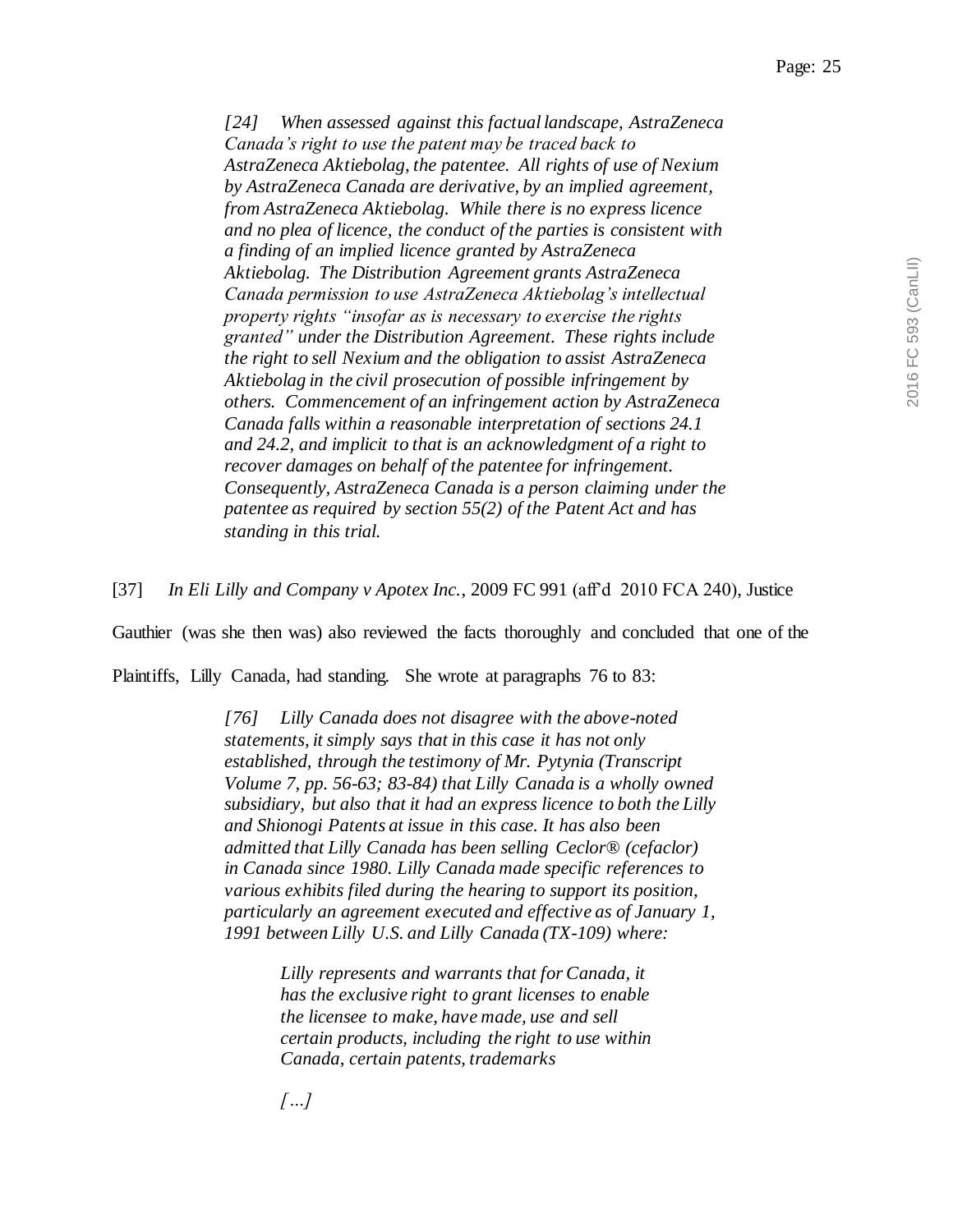*relating to such products and to their preparation, manufacture, processing and packaging.*

*[77] In the said agreement, Lilly U.S. appoints Lilly Canada as its authorized distributor of all Lilly U.S. products in Canada (which includes Ceclor®) and at s. 1.2:*

> *Lilly further grants to Lilly Canada a non-exclusive sublicense (without right of further sublicense except as further granted in writing by Lilly) under the Canadian patent applications and patents listed in Schedule "A"*

*[…]*

*to make, have made, use or sell, and/or import Lilly Products whose preparation is covered by the patent applications and patents.*

*[78] At pp. 8 and 9 of Schedule A, the four Lilly patents at issue here are listed. Normally, it should thus not be contentious that Lilly Canada has proper standing pursuant to subs. 55(1) of the Patent Act, at least in respect of those patents.*

*[79] Apotex, however, says that on January 1, 1995, the 1991 agreement was amended (TX-110) to delete the various schedules which, according to Mr. Pytynia, was done to avoid having to keep them up to date which was found to be difficult. According to Apotex, the result of this amendment is simply that licences to the Lilly or Shionogi patents were no longer granted to Lilly Canada.*

[80] *This, according to Apotex, makes particular sense*<sup>[23]</sup> *in respect of the Shionogi patents, given that none of the material purchased by Lilly Canada was made by the processes protected thereunder and that Lilly Canada never actually made, purchased or sold any of the actual compounds claimed in the patents in suit. Apotex also discards the impact of the General Supply and Distribution Agreement, filed as TX-112, on the basis that Lilly Canada's role as distributor appears to be based on an agreement that says nothing about patent rights, nor does it characterize Lilly Canada as an agent and expressly disclaims any other rights flowing between the parties.*

*[81] The Court agrees with the plaintiff that such an interpretation of the 1991 agreement as amended through time leads to an absurd result and is simply incorrect. The January 1, 1995 agreement expressly states:*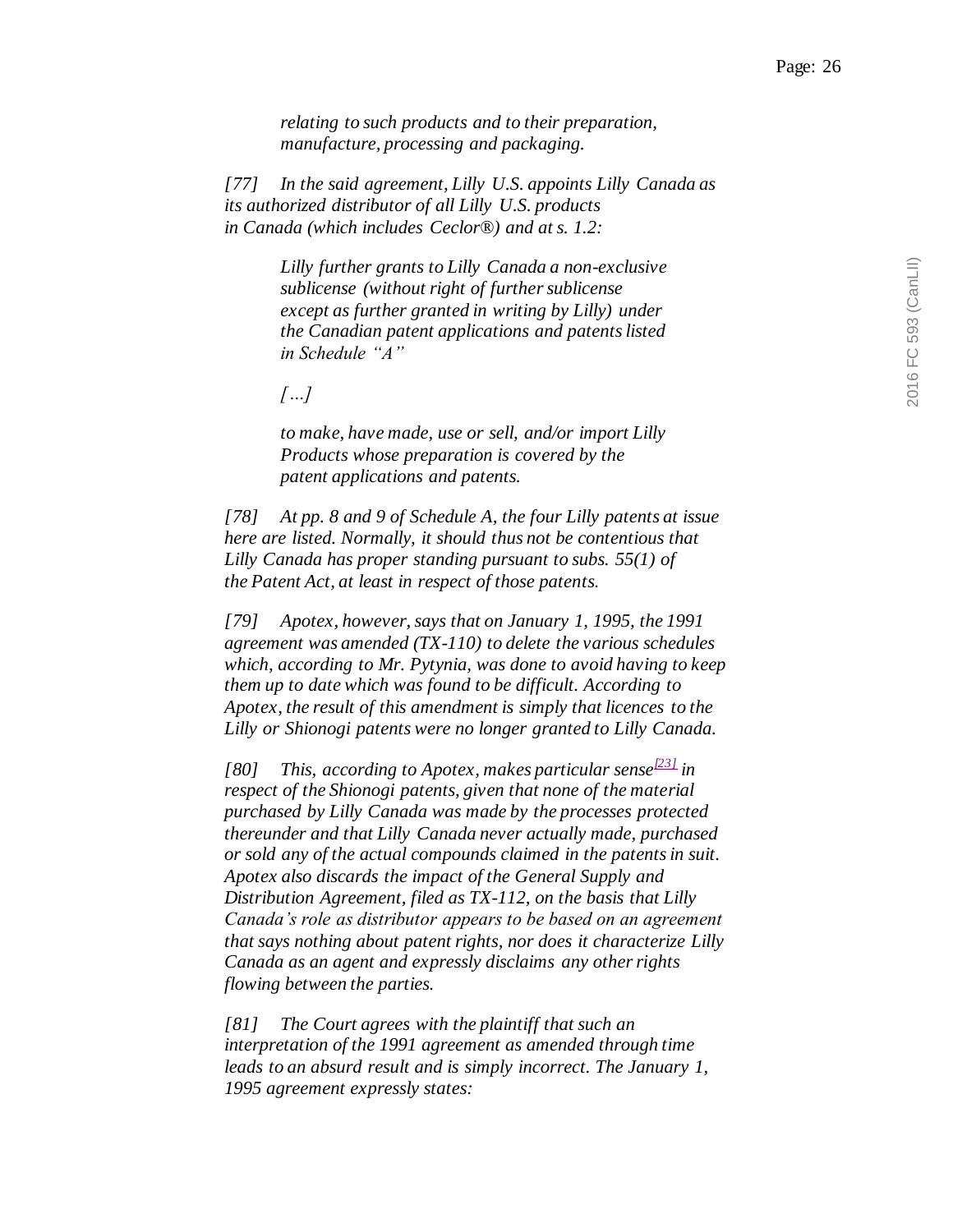*WHEREAS the parties desire to maintain the rights, licenses and sublicenses granted by the AGREEMENT while also recognizing that the parties will receive full compensation under the Master Supply and Distribution and Manufacturing or other Agreements.*

*[82] It is also worth noting that the 1991 agreement was further amended on April 9, 1998 (TX-113) giving Lilly Canada the right to further sub-licence a third party under some of the patents covered by the agreement, in conformity with s. 1.2 of the 1991 agreement. More particularly, the amendment refers to the licence granted under the 1991 agreement for cefaclor and:*

> *grants to Lilly Canada the right to sub-license the following licenses granted to it under the [1991] License Agreement (collectively, the "Licenses") for cefaclor: (i) licenses granted under patent rights of Lilly U.S. (including, without limitation, the patents listed in Schedule A hereto).*

*Said schedule made specific reference to three of the Lilly Patents in suit (the only ones missing are the '007 and '026, the latter having expired by that time).*

*[83] Having considered all of the evidence, the Court is satisfied that Lilly Canada has properly established its standing based on an express licence from the patentee.*

[38] In *Apotex Inc. v Sanofi-Aventis*, 2011 FC 1486 (rev'd on other grounds, 2013 FCA 186),

Justice Boivin (as he then was) reviewed the factual circumstances of the case and concluded

that a "Partnership" had standing. He wrote at paragraphs 46 to 48 and 55 to 57:

*[46] Against this background, the Court now turns to the evidence put before it in connection with the rights conferred to the Partnership.*

*D. The Evidence before the Court*

*[47] During the trial, Dr. Thierry Saugier, Vice-President Alliance and Partnership at Sanofi-Aventis, was called by Sanofi to testify as to the standing of the Partnership. Dr. Saugier testified that, since April 2006, he has managed group of alliances for*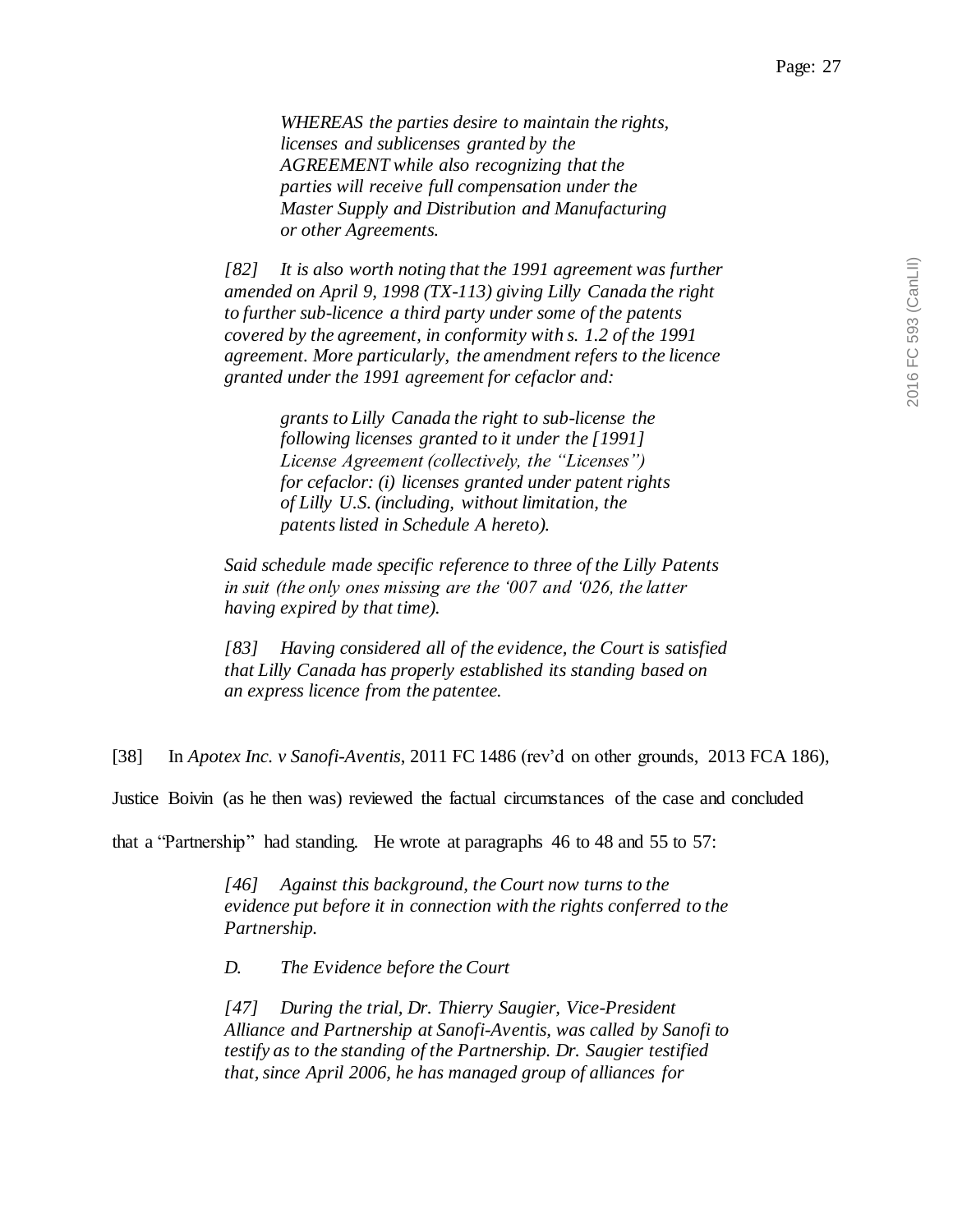*Sanofi-Aventis, including the alliance referred to the Territory B Partnership and the Territory A Partnership.*

*[48] In particular, Dr. Saugier testified that, in order to structure the alliance, Sanofi granted an exclusive licence for clopidogrel to the Partnership, as can be seen in the Partnership Agreements which are still in effect today. The various agreements produced into evidence indeed support Dr. Saugier's oral testimony as to the rights granted thereunder.*

*…*

*[55] The Court believes that such a list could not, on a practical point of view, be amended each time a development occurred in connection with products under research or in a process of a patent application. The terms and scope of the agreement at issue are such that […] must be interpreted to encompass newly developed compounds. To conclude otherwise would fly in the face of the very purpose of the Partnership Agreements, which was to allow the Partnership to carry out all activities related to the development, manufacturing, sourcing and commercialization of clopidogrel in the specified territory known as Territory B, would otherwise be defeated.*

*[56] Finally, the Court recalls that counsel for Apotex questioned Dr. Saugier in connection with the absence of manufacturing facilities, employees and registered place of business in Canada in order to demonstrate the lack of standing. In light of the breadth of the Partnership Agreements, the Court finds this line of questioning to be of no assistance for the purposes of the standing issue.*

## *E. Conclusion on Standing*

*[57] In sum, considering the broad meaning of "persons claiming under" a patentee as referred to under ss 55(1) of the Patent Act, and based on the Court's review of the Partnership Agreements and the testimony given in that regard, the Court finds that the Partnership has a "credible and legally sufficient basis" for claiming under a patentee in the circumstances. Indeed, the evidence clearly shows that the Partnership was granted an exclusive licence for clopidogrel products through the various Agreements as of 1997. It follows that the Partnership has standing to bring the action at issue for any infringement that it alleges to have occurred prior to December 6, 2007.*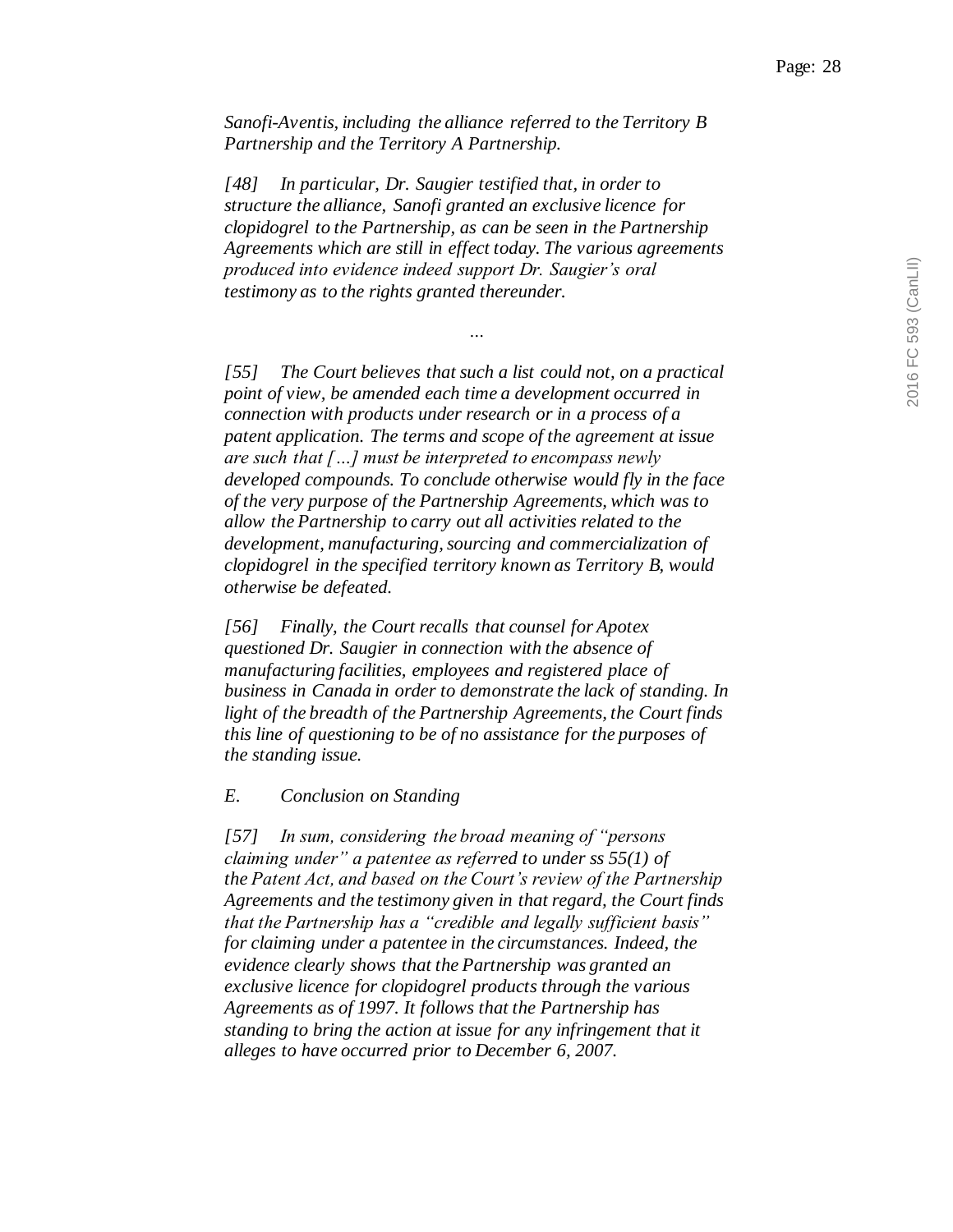[39] In *Apotex Inc. v Wellcome Foundation Ltd.*, [2001] 1 FC 495, the Federal Court of

Appeal held that, since both the patentee and the person "claiming under" were before the Court and both were asserting that the person "claiming under" had standing, the Court would not deny that standing. Rothstein J.A. wrote at paragraph 99:

> *[99] It is perhaps not uncalled for to observe that this is not a case in which the alleged licensee is alone in advancing its claim for patent infringement. Here, the patentee is also before the Court as a co-plaintiff supporting the claim of GWI. It is difficult to conceive of what more is necessary to prove the existence of a licence than to have the licensor and licensee both attesting to the validity of the licence. Where both the patentee and the person claiming under the patentee are before the Court, are affiliated as being owned by the same parent and have an identity of interest in the litigation--with the patentee supporting the person claiming under the patentee--it is, to say the least, surprising that technical questions of status to sue would be advanced as a defence to infringement.*

[40] In circumstances involving parties who are very similar to those before the Court here, Justice Reed of this Court considered standing in *Kirin-Amgen Inc. v Hoffmann-LaRoche Ltd.* (1999), 87 C.P.R. (3d) 1 (aff'd 11 CPR( $4<sup>th</sup>$ )78). She wrote at paragraphs 89 to 94:

> *89 Kirin-Amgen is the owner of the '047 patent. That patent issued on May 27, 1997, and as noted, was divided from a more comprehensive patent application that had been filed on December 12, 1984. On September 30, 1985, Kirin-Amgen licensed Ortho Pharmaceutical Corporation (now known as Ortho-McNeil Pharmaceutical Inc.) and its affiliates to use and sell in a number of countries, including Canada, products made in the United States of America that are within the scope of the broader patent application. A written agreement to that effect exists. The recombinant EPO used in the EPREX product that is sold in Canada is made in Puerto Rico, a commonwealth of the United States.*

*90 In 1986 Ortho Pharmaceutical Corporation gave Janssen-Ortho's predecessor a mandate to market and sell EPREX in Canada. No written licence documenting that agreement can be found. No written notice to Kirin-Amgen of that sub-licence has*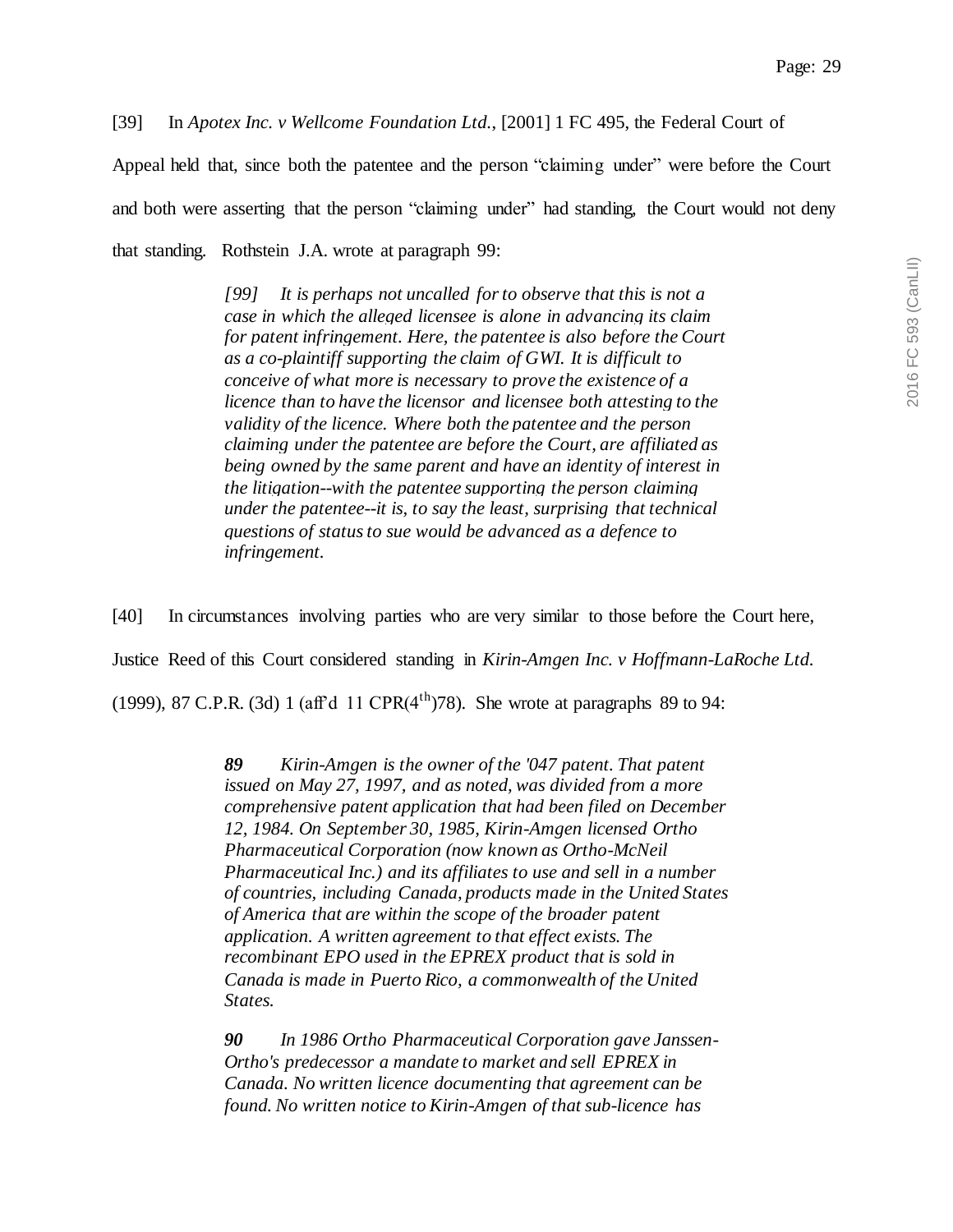*been found. Nevertheless, it appears that Kirin-Amgen has had notice that Janssen-Ortho's predecessor and now Janssen-Ortho had been sub-licensed to use and sell the EPREX product in Canada. The EPREX product was launched on the Canadian market in 1990. Since that time, Janssen-Ortho has been paying royalties, first to what was then the Ortho Pharmaceutical Corporation, and more recently to Ortho Biotech Inc. The royalties are then paid to Kirin-Amgen.*

*91 The rights acquired from Kirin-Amgen in 1985 were subsequently assigned by Ortho Pharmaceutical Corporation (renamed Ortho-McNeil Pharmaceutical Inc.) to Ortho Biotech Inc. under an Asset Transfer Agreement effective January 1, 1998. Kirin-Amgen consented to this assignment.*

*92 Since no written document could be found of the 1986 agreement between Ortho Pharmaceutical Corporation and Janssen-Ortho's predecessor, a written licence agreement was signed by Ortho Biotech, Ortho McNeil, and Janssen-Ortho on November 20, 1998 confirming that Janssen has been sub-licensed since 1986 by Ortho-McNeil's predecessor Ortho Pharmaceuticals to use and sell products containing erythropoietin in Canada. In the agreement, Ortho Biotech also grants to Janssen-Ortho a nonexclusive right to use and sell licensed products containing erythropoietin as provided in the product licence agreement signed between Kirin-Amgen and Ortho Pharmaceuticals on September 30, 1985. Written notice of this agreement was given to Kirin-Amgen (Exhibit D-6).[para93] It is also necessary to note that the Ortho companies are all affiliated. Johnson & Johnson a New Brunswick, New Jersey corporation owns 100% of the voting stock of Janssen-Ortho. It also owns either directly or indirectly 100% of the voting stock of Ortho-McNeil Pharmaceutical Inc. and Ortho Biotech Inc.*

*94 Counsel for the plaintiffs argues that applying the test articulated in Apotex Inc. v. Wellcome Foundation Ltd. (1998), 79 C.P.R. (3d) 193 (F.C.T.D.) at 300 - 301, (which test is: can the right asserted by the claimant be traced back to the patentee), leads to the conclusion that Janssen-Ortho is a person "claiming under" the patentee for the purpose of section 55 of the Patent Act. I agree.*

[41] In *Jay-Lor International Inc. v Penta Farms Systems Ltd.*, 2007 FC 358, Justice Snider of this Court reviewed the authorities and in particular, the Reasons of Justice Wetston of this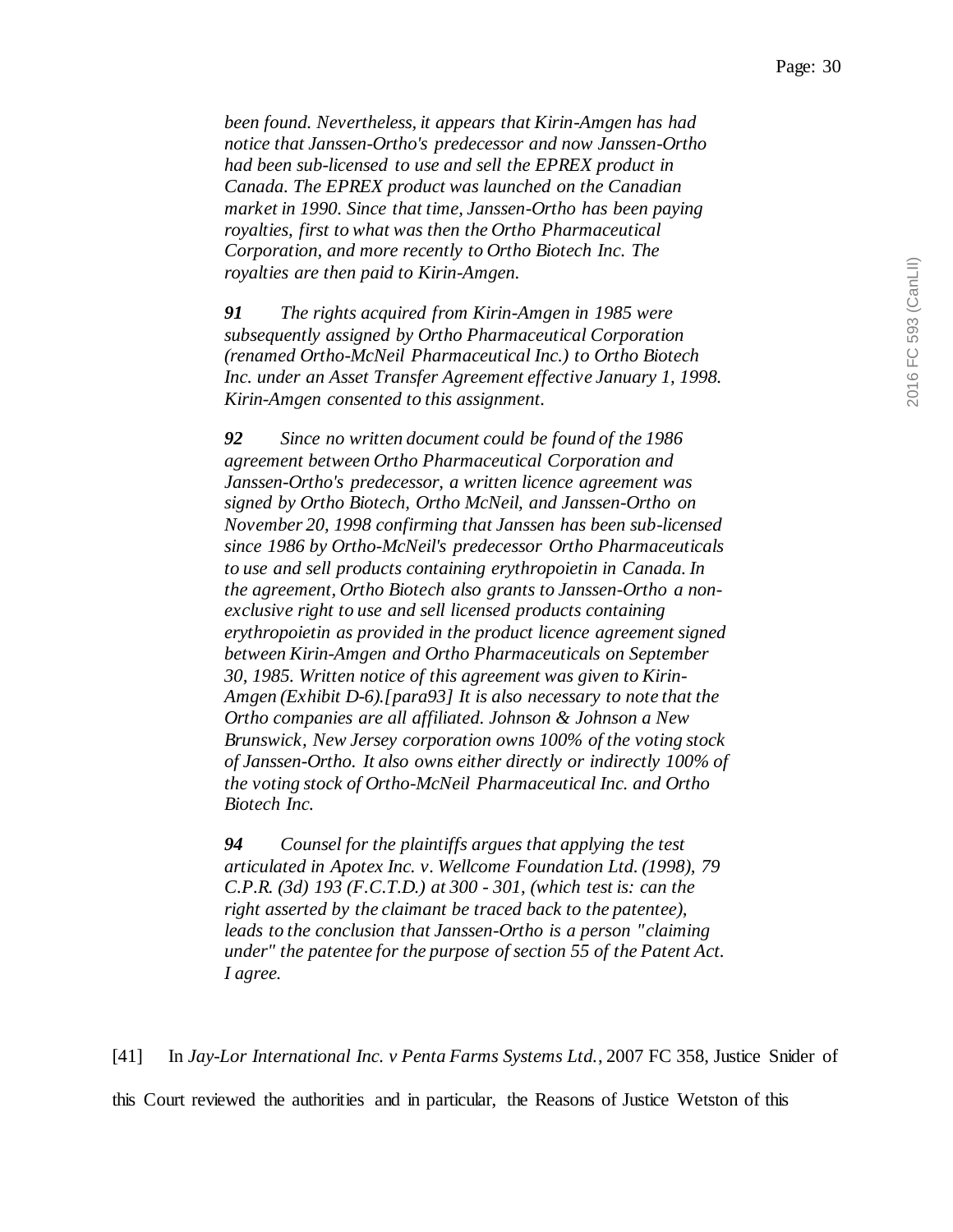Court, in *Apotex Inc. v Wellcome Foundation Ltd.* (1998), 79 C.P.R (3d) 193, and concluded that the ability of a person to claim under a patentee depends on whether the party can trace an interest under the patent; it does not necessarily require the existence of an express licensee. She wrote at paragraphs 32 to 38:

> *[32] More recently, in Apotex Inc. v. Wellcome Foundation Ltd., 79 C.P.R. (3d) 193, 145 F.T.R. 161, [1998] F.C.J. No. 382 (F.C.T.D.) (QL), aff'd on this point 2000, 10 C.P.R. (4th) 65 (F.C.A.), 262 N.R. 137, (referred to as Wellcome), the court considered the relationship between the two related companies who had brought an action for infringement and provided some helpful analysis on the issue of the right to assert rights under s. 55(1) of the Patent Act. In that case, Glaxo Wellcome Inc. (GWI) claimed that it was entitled to bring an infringement action because it was exclusively licensed by the Wellcome Foundation Ltd. to import, manufacture, use and sell the invention described in the patent. Wellcome was listed as the owner of the patent. Although, no written licence was produced to establish GWI as a licensee, GWI maintained that the licence was implied.*

> *[33] The arguments of the plaintiffs in Wellcome were very similar to those made by the Defendants in this case. The plaintiffs asserted that GWI failed to meet its onus to establish that it had an entitlement to sue under s. 55(1) of the Patent Act. They argued that a licence, like any other contract, must be proven according to its terms and effects.*

*[34] In Wellcome, at paras. 360-361, Justice Wetston provided the following comments on the interpretation of s. 55(1):*

> *Canadian jurisprudence has provided a broad interpretation of "persons claiming under" the patentee. A range of interests is held to have been contemplated, including the exclusive licensee, the non-exclusive licensee, the purchaser of a patented articles and sales agents. This interpretation is embodied in Signalisation de Montréal Inc. v. Services de Béton Universels Ltée et al. (1992), 46 C.P.R. (3d) 199 (F.C.A.) per Hugessen J.A. at p. 211:*

*It matters not by what technical means the aquisition of the right to use might have taken place. It may be a straightforward assignment*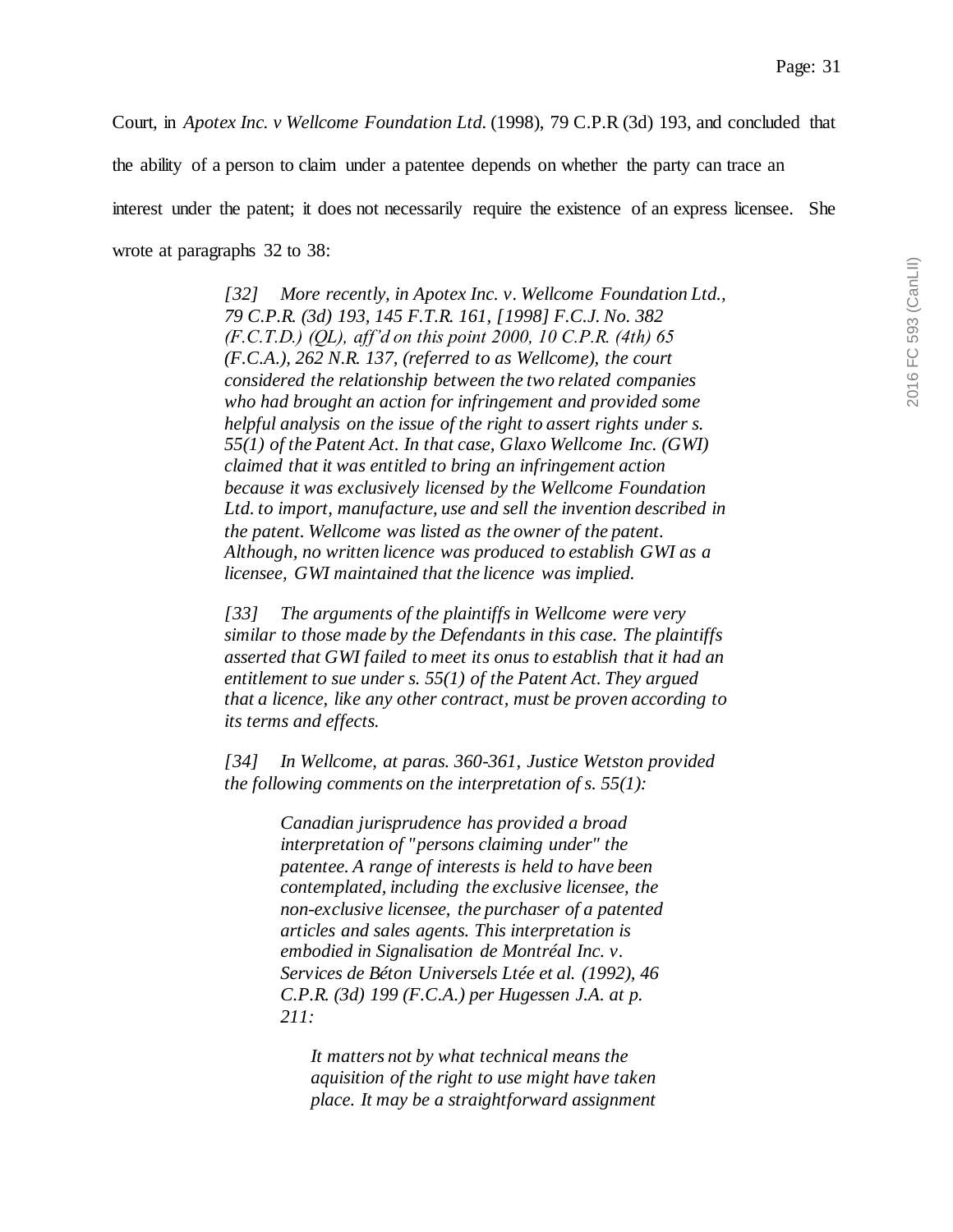*of a licence. It may, as I have indicated, be a sale of an article embodying the invention. It may also be a lease thereof. What matters is that the claimant asserts a right in the monopoly and that the source of that right may be traced back to the patentee.*

*[35] In the Wellcome case, Justice Wetston did not find that a parent/subsidiary relationship exist between GWI and Wellcome. However, the two companies were under the ownership, common care and control of Glaxo Wellcome plc. The evidence was that licences were seldom written. Based upon his review of the facts of the case, Justice Wetston concluded, at para. 367, that "GWI is indeed able to trace an interest under the patent to the patentee in virtue of the corporate practices with respect to implied licensing within the group of companies under the care and control of Glaxo Wellcome plc".*

*[36] In sum, what I can take from the Wellcome case and other jurisprudence is that the ability of a party to claim under a patentee depends on whether the party can trace an interest under the patent to the patentee and does not necessarily require the existence of an express licence. Where no express licence exists, each case will be determined on its facts.*

*[37] In the case before me, I am satisfied, on a balance of probabilities, that JAY-LOR Fabricating has met the burden of demonstrating that it can trace an interest under the patent to JAY-LOR International. The key facts supporting this conclusion can be summarized as follows:*

- *• Both JAY-LOR Fabricating and JAY-LOR International are under the same control of Mr. Tamminga;*
- *• No other licence has been granted – either explicitly or by implication – to any third party; and*
- *• The two companies have structured their affairs in a manner consistent with a licensee-licensor relationship.*

*[38] In conclusion, I am satisfied on this point that JAY-LOR Fabricating has standing to bring this action.*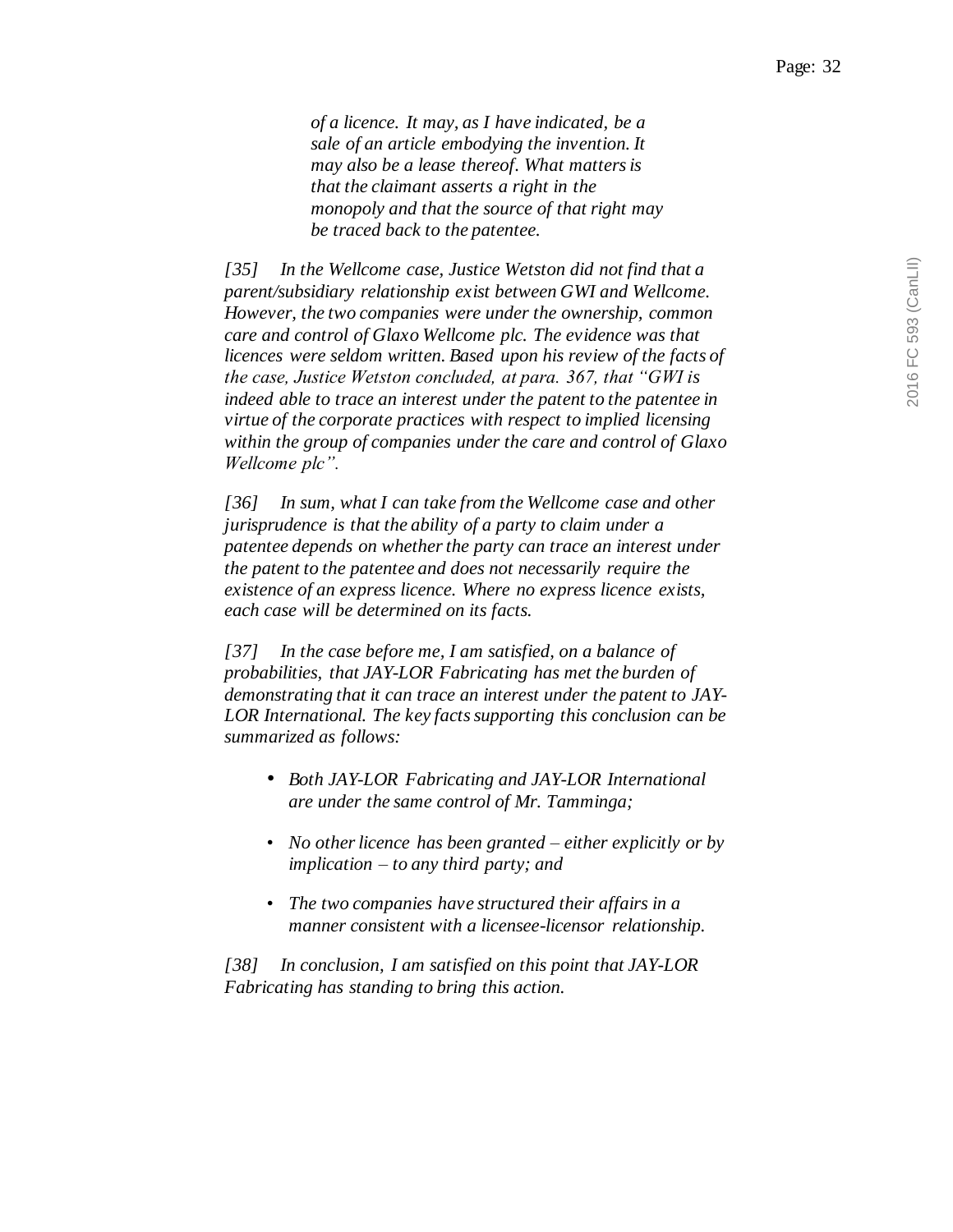[42] Lastly, I turn to the decision of Justice Snider in *Les Laboratories Servier v Apotex Inc.*, 2008 FC 825 (affirmed without discussion on this point, 2009 FCA 222). She determined that the mere existence of a corporate affiliation is not conclusive of a right as a person "claiming under" a patentee; there must be something more. She concluded that an entity which did not operate "in Canada" was not a person "claiming under" the patentee. She wrote at paragraphs 70, 81 and 82 and 88 to 91:

> *[70] The test for who qualifies as a person claiming under a patentee is not simply whether the patentee has consented to the person being joined as a plaintiff in an action; nor is it enough to demonstrate that two parties are related. In each case, the facts must demonstrate a credible and legally sufficient basis for claiming under a patentee (Jay-Lor International Inc. v. Penta Farm Systems Ltd. (2007), 59 C.P.R. (4th) 228 at paras. 31, 36 (F.C.) [Jay-Lor]).*

> > *…*

*[81] Mr. Langourieux confirmed that none of the non-ADIR Foreign Plaintiffs manufacture, offer for sale or import any of the compounds claimed in the '196 Patent into Canada. He also agreed that each local affiliate in a particular country has the focus of promoting, marketing, and registering the product in its specific jurisdiction. For example, Servier UK promotes, markets, sells and distributes the medicines of Groupe Servier in the U.K. market only. I have seen no evidence that Servier Canada sells perindopril in the United Kingdom. For that purpose, Servier UK exists. Servier Australia promotes, markets, sells and distributes the Servier products in the Australian and New Zealand markets. Manufacturing of the active ingredient (the API) in COVERSYL is done by Oril Industries in France. Thus the evidence shows that the affiliated companies within Groupe Servier do not operate as a single entity; each has its own sphere of operation and its own responsibilities within Groupe Servier. Nevertheless, the non*‑ *ADIR Foreign Plaintiffs may still be able to satisfy s. 55(1) of the Patent Act, through a licence or other such arrangement.*

*[82] As noted above, the mere existence of a corporate affiliation is not conclusive evidence of a right under s. 55(1) of the Patent Act. There must be something more. That something more has consistently been described in the jurisprudence as a "licence" or some other arrangement (for example, a lease, an*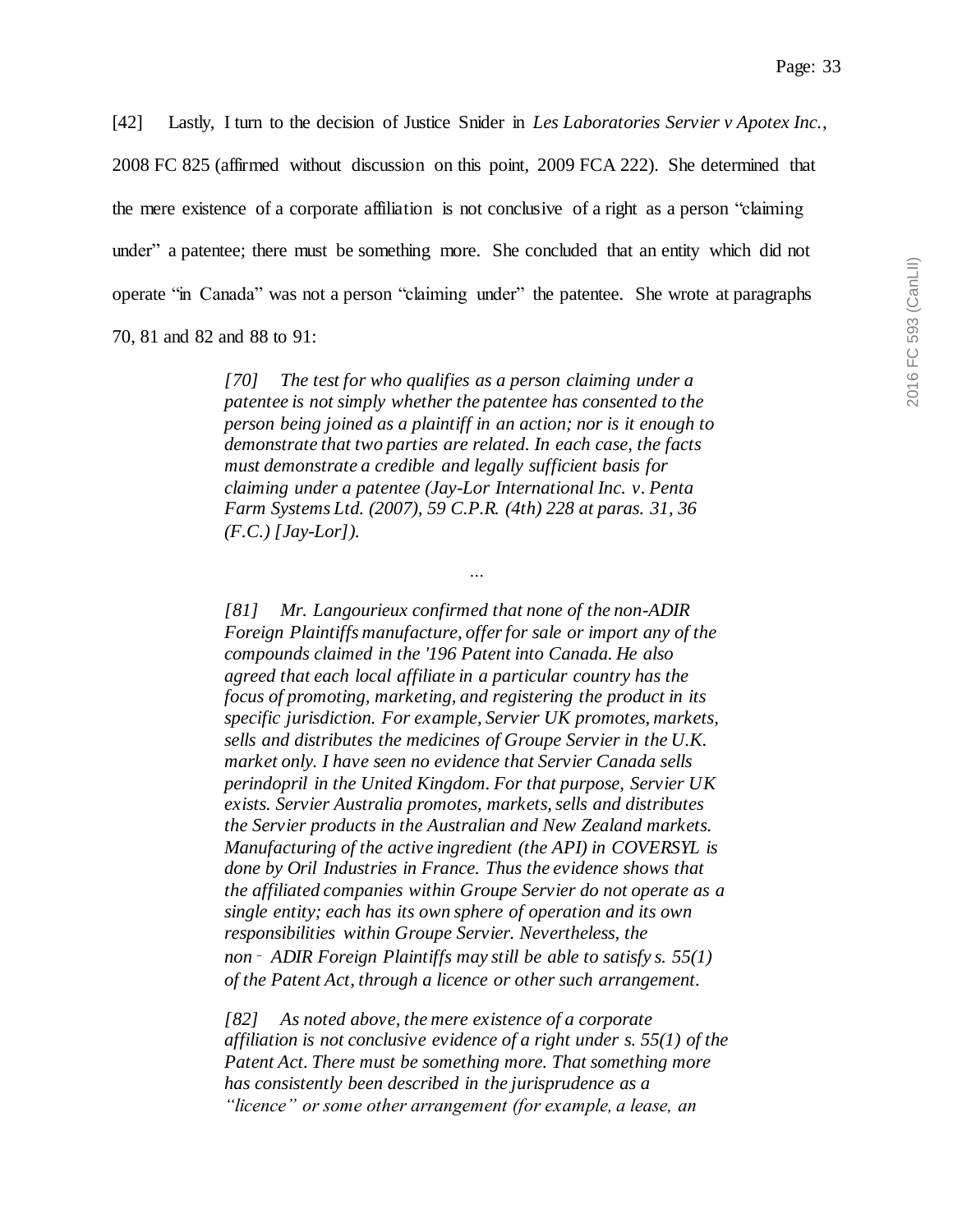*assignment, or a sale) that would give the affiliate the right to use the patent.*

*…*

*[88] As shown by the evidence, none of the non-ADIR Foreign Plaintiffs operates in Canada. In final argument, counsel for Servier tried to counter Apotex's arguments on the use of the patent by the non-ADIR Foreign Plaintiffs through the following hypothetical:*

> *It is wholly conceivable that if Servier Australia ran out of perindopril and Servier Canada had too much of it, that Servier Australia would purchase perindopril from Canada, or even in Canada.*

> *My friends' position would either prevent that situation from happening, because Servier Australia would not have a licence in Canada, or would make everybody stop, negotiate a sublicence under the '196 Patent, or bring in Adir to award Servier Australia a licence under the Canadian patent.*

> *That is nonsensical . . . when we view the manner in which the Servier group of companies views itself and operates.*

*[89] There are two problems with this line of reasoning. First, this argument is not based on any evidence that this has ever happened in the history of Groupe Servier; it is totally speculative. Secondly, it is not at all "nonsensical" to require affiliates to enter into some type of document to reflect legal rights.*

*[90] Further, none of these Plaintiffs has ever needed a licence in respect of the '196 Patent because none of their foreign activities relating to the manufacture, use or sale of perindopril can constitute an infringement of the '196 Patent.* 

*[91] Quite clearly, the non-ADIR Foreign Plaintiffs do not use the '196 Patent in Canada or elsewhere. They do not need a licence from ADIR in respect of that patent. It is a stretch to say that the non-ADIR Foreign Plaintiffs are parties to an implied licence for the '196 Patent when no such licence is required.*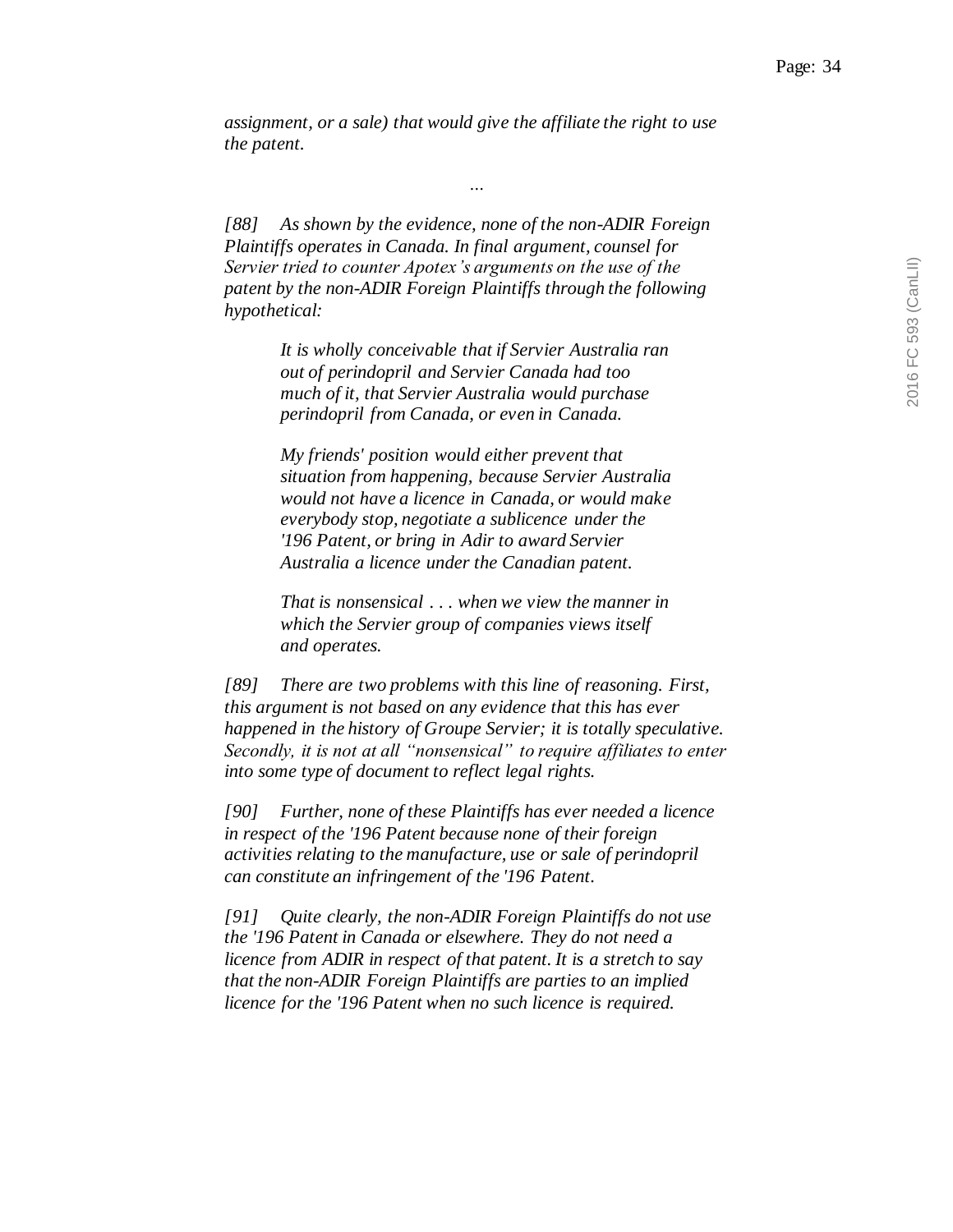[43] From all this jurisprudence, I determine that for a Court to conclude that a party is a person "claiming under" the patentee for the purposes of section 55(1) of the *Patent Act*:

- the person must be one who, as a user, an assignee, a licensee or lessee has a title or a right that can be traced back to the patentee (*Signalisation*);
- it does not matter whether a licensee is exclusive or non-exclusive (*Domco*);
- the licence must be proved but it need not exist in writing (*Jay-Lor*);
- the claim must be one in respect of a use in Canada and not elsewhere in the corporate chain (*Servier*).
- [44] I will now review the evidence in this case.

[45] The parties agree that Daiichi, the patentee, has entered into a written license agreement with an entity called Johnson & Johnson, a New Jersey corporation [J&J], effective as of May 28, 1991 with respect to levofloxacin. That agreement is in evidence at Tab 298 of Exhibit 4. It is agreed that this agreement applies to the 080 Patent. That licence, Article 2.1, grants J&J a licence to manufacture finished products containing levofloxacin and to sell them in Canada, among other countries, in exchange for payment of certain royalties as set out in Article 6.00. Article 7 provided that Daiichi will supply all of J&J's requirements for levofloxacin [the API]. Article 11.00 provides that J&J shall notify Daiichi of any infringement, and Daiichi shall take action in respect thereof assisted by J&J. Article 21.00 provides that any modification to the agreement shall be confirmed in writing. Article 2.3 is important in this case and I reproduce it in full since it relates to sublicenses to J&J subsidiaries:

> *2.3 J&J has the right to sublicense to J&J's Subsidiaries in each country of the Territory any or all of the license herein*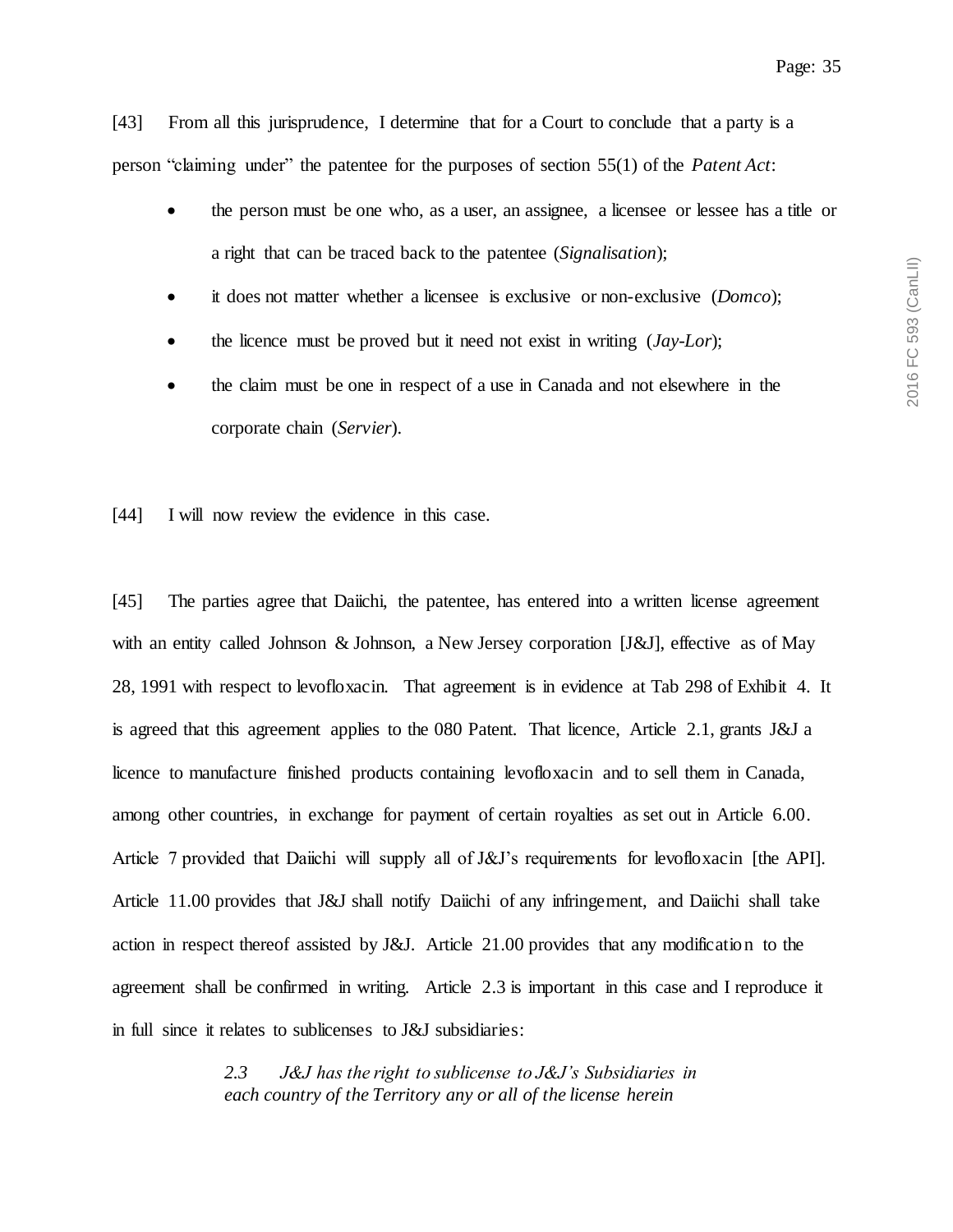*granted upon the terms and conditions of this Agreement, provided, however, that the right of sublicense to manufacture the Finished Preparation from the Compound shall be granted to one J&J's Subsidiaries in each country of the Territory. No sublicense agreement entered into pursuant to this paragraph shall be deemed to relieve J&J of its responsibility hereunder, including without limitation the responsibility of insuring that proper payment is made to DAIICHI of all amounts that may become due and owing under this Agreement. Furthermore, J&J shall have the right to appoint distributors and to sublicense such distributors in each of the countries in Territory B to sell the Finished Preparation subject to the terms and conditions of this Agreement. In the event that J&J intends to grant a sublicense pursuant to this paragraph, J & J shall obtain DAIICHI's prior written consent on the contents of such sublicense agreement, which consent shall not be withheld unreasonably.*

[46] A number of written amendments and supplements to the licence agreement have been put in evidence. None of them directly relate to Janssen Pharmaceuticals, Inc. (or its predecessors) nor do any of them deal in any specific way with Canada.

[47] There is no written agreement in evidence directly between Daiichi and Janssen Pharmaceuticals, Inc., or any of its predecessors.

[48] Through the evidence of Seth Fischer there was introduced Exhibit P35 which included an e-mail from a Daiichi executive to Fischer who was at the time a senior executive at a Johnson & Johnson subsidiary. That e-mail, according to Fischer, was in response to a letter sent by Fischer to Daiichi, a draft of which was, according to Fischer, "something like" Exhibit P36. That draft said, in part:

> *Changes in the U.S. Tax Laws affecting the tax status of our manufacturing operations for Levaquin in Puerto Rico became effective as of today, December 1. While highly technical in nature, those changes will have no substantive effect on the way we*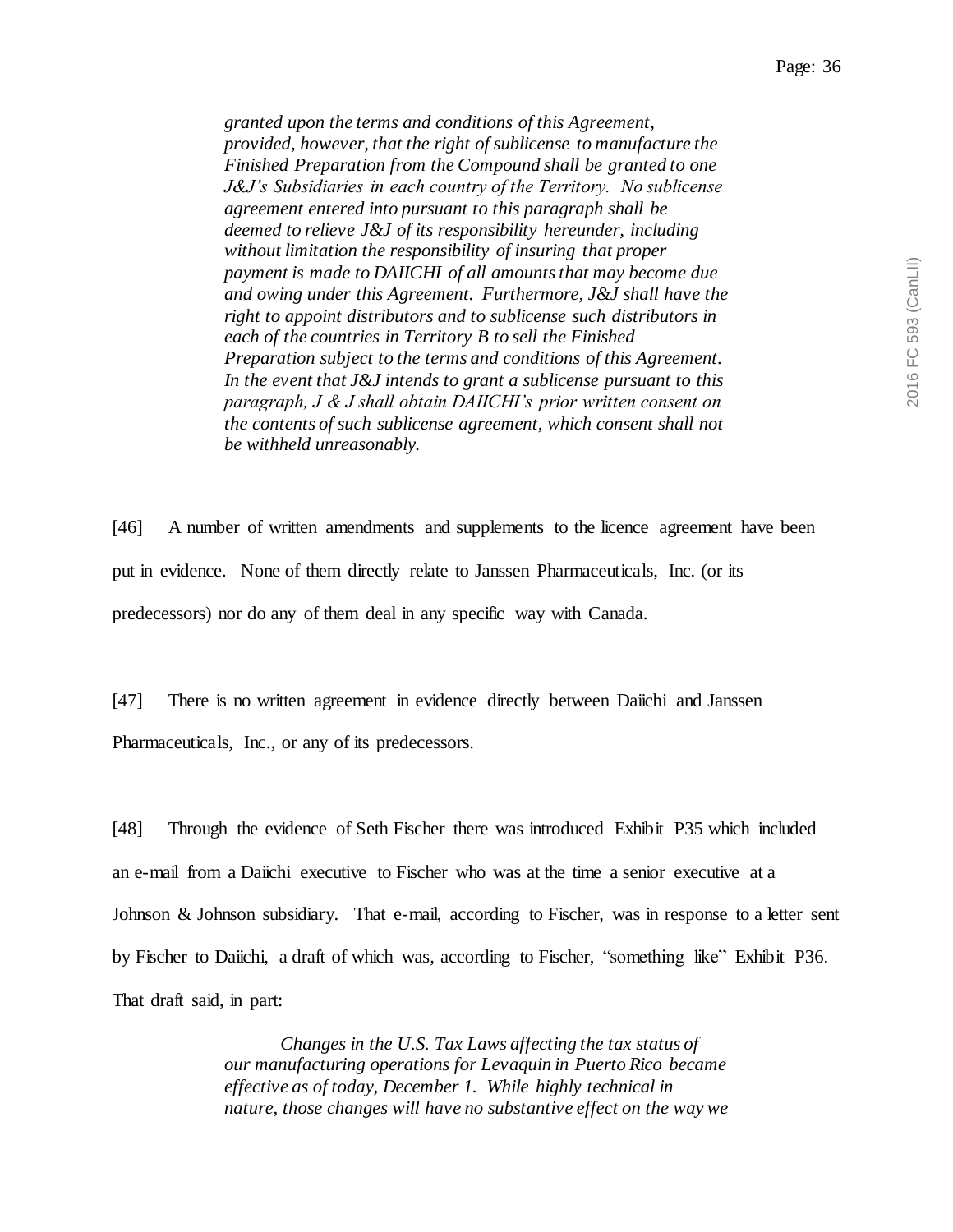*manufacture Levaquin. However, we have concluded that we should document a form of sub-license from Johnson & Johnson to our wholly owned Puerto Rican based subsidiary, Janssen Ortho LLC, so that we have a written record for its rights to manufacture Levaquin. Such sublicenses are contemplated by our License Agreement with you in Section 2.3 of the 1991 Agreement.*

*I enclose for your review a draft of the proposed manufacturing sub-license from Johnson & Johnson to Janssen Ortho LLC.*

*My people tell me that Section 2.3 is somewhat ambiguous as to whether a sub-license to our subsidiary requires consent from Daiichi, or whether the consent requirement in Section 2.3 is limited to agreements for the appointment of third party distributors.*

*I will very appreciate your confirming that you agree that the consent requirement in Section 2.3 does not apply to a sublicense to our subsidiary, or in any event confirm that you have no objection to the enclosed sub-license.*

[49] The responding Daiichi e-mail, Exhibit 35, said in part:

*Dear Seth,*

*I was forwarded your e-mail addressed to Dr. Une.*

*Our understanding of the Agreement Section 2.3 is that the consent requirement shall apply to both the sub-license to Johnson & Johnson's subsidiaries and third party distributers.*

*However, in view of the reality and our previous communication records, it is expressly understood that you have granted a manufacturing sub-license to your subsidiaries (in this case, Janssen Ortho LLC) of Levaquin in the Territory, and we have already agreed with you on such sub-license.*

*Therefore, notwithstanding Section 2.3, there is no need to give our written consent on a sub-license agreement for Janssen Ortho LLC.*

*Nevertheless, if Daiichi were to comment on the draft of sublicense agreement, I would like to share the same understanding with you that this sub-license agreement dose not seem to fit into the License Agreement (e.g. Article 1.6 or Article 2).*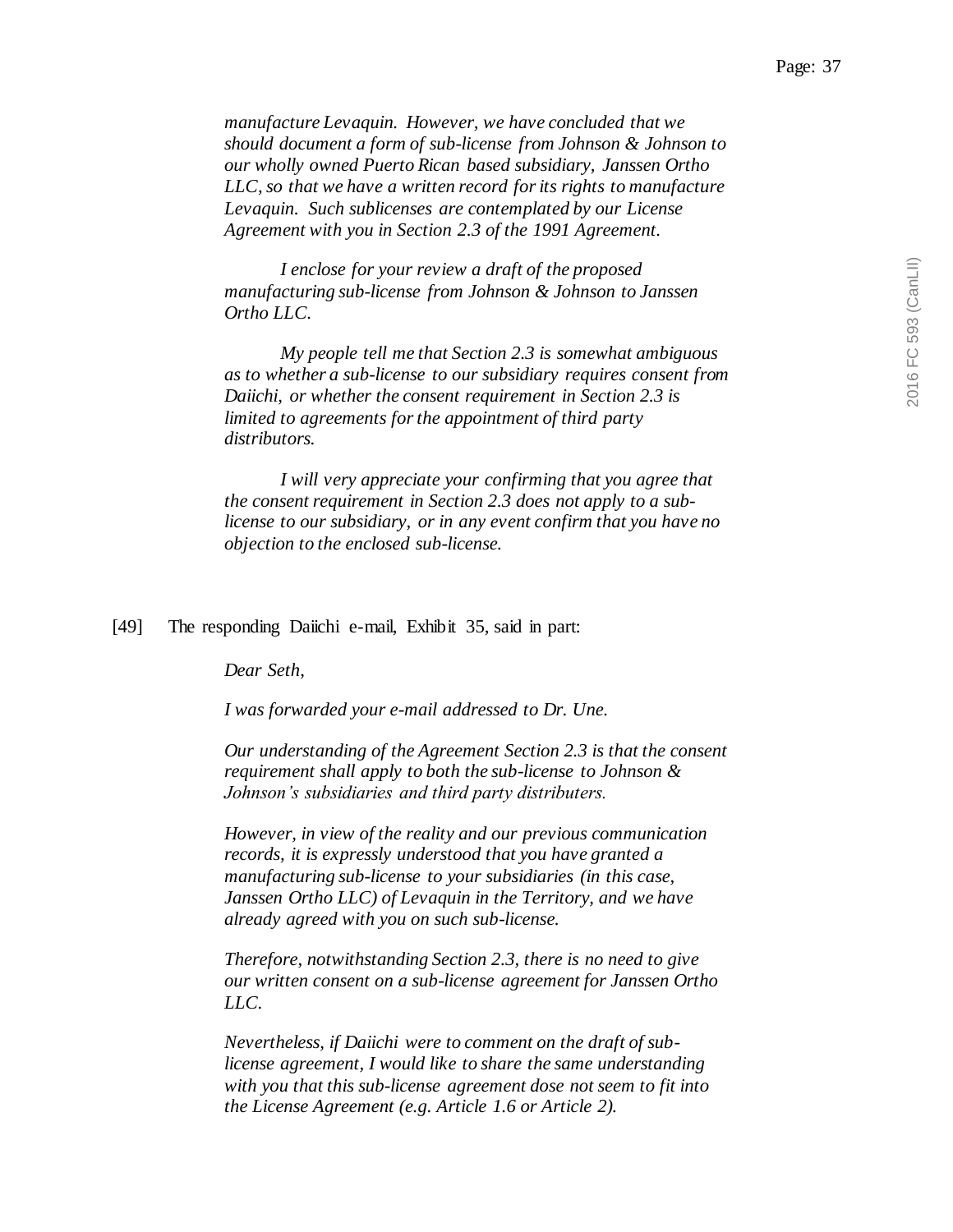*I simply assume the reason being that this agreement was drafted as an "comprehensive contract" between Johnson & Johnson and its subsideries, in response to the changed Tax Laws, not limited to Levaquin.*

*In short, as long as Johnson & Johnson's obligations stipulated in the License Agreement are fulfilled by Johnson & Johnson and its subsideries, we do not think this sub-license agreement should create any problems on our side.*

[50] The evidence of Jeff Smith in that he, and others in the Ortho-McNeill branch of the J&J organization, had frequent meetings and communications with Daiichi in Japan and the United States, and that Daiichi was well aware as to how the J&J organization was making and selling levofloxacin finished products through one or more of its related companies.

[51] The affidavit of Lim, Exhibit P41, to which I attach little weight, is largely hearsay and of little assistance in any event.

[52] Addressed in evidence by the witnesses Smith and Roarty were charts, the first of which is Exhibit P17, showing the corporate history of Janssen US, and Exhibit P38, providing an overview of the Levaquin supply chain. The evidence, as far as it goes, as shown in those charts was not seriously challenged in cross-examination.

[53] Exhibit P17 shows that Janssen Pharmaceuticals, Inc. merged with Ortho-McNeil Inc. on December 31, 2007, with the merged corporation continuing under the name Ortho-McNeil-Janssen Pharmaceuticals, Inc. That entity changed its name on June 22, 2011 to Janssen Pharmaceuticals, Inc., the current Plaintiff that we call Janssen US.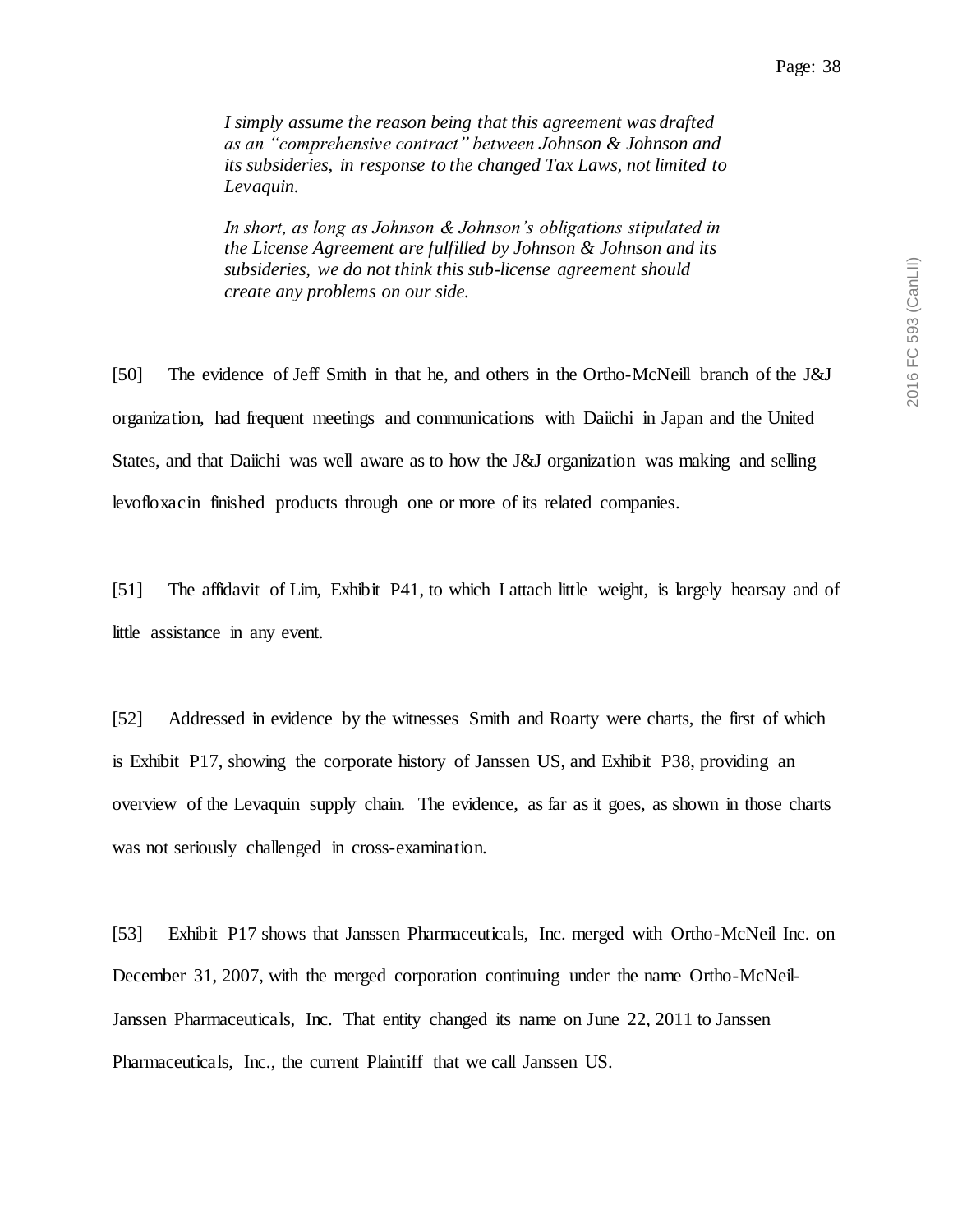[54] Exhibit P38 shows that Johnson & Johnson [J&J] is the parent company of Janssen Puerto Rico, Janssen U.S. and Janssen Canada. It shows that Daiichi supplies levofloxacin to Janssen Puerto Rico who manufactures finished levofloxacin tablets in Puerto Rico (Gurabo), and ships them directly to Janssen Canada. However, the paperwork flow showing the sales transactions is one wherein Janssen Puerto Rico sells these tablets to Janssen U.S. who then sells them to Janssen Canada. The price at which Janssen U.S. sells to Janssen Canada is sometimes referred to as the transfer price. Janssen US's claim for damages is based on alleged loss of sales to Janssen Canada at the transfer price less costs such as payments to Janssen Puerto Rico for the product and other expenses.

[55] In addition to the documents I have already referred to, there were introduced into evidence several business records reflecting transactions as to the levofloxacin products within the J&J companies as well as to Janssen Canada customers. Many of these were excerpted from a system called SAP which is a vast computerized programme into which data such as sales and transfer of products can be entered, stored and excerpted. This data does not reflect information such as where title to the product may pass.

[56] Copies of some invoices and the like were entered into evidence such as Exhibit P37 through the witness Lindsey Villacis, an executive with Janssen Supply Group in New Jersey. Neither she, nor any other fact or expert witness, could advise the Court as to when and where title passed in respect of the levofloxacin product. I provide an excerpt of Ms. Villacis' crossexamination at page 853 of the transcript:

> *Q. When you speak of title passing in Gurabo, that is the title passing to Janssen Canada in Gurabo?*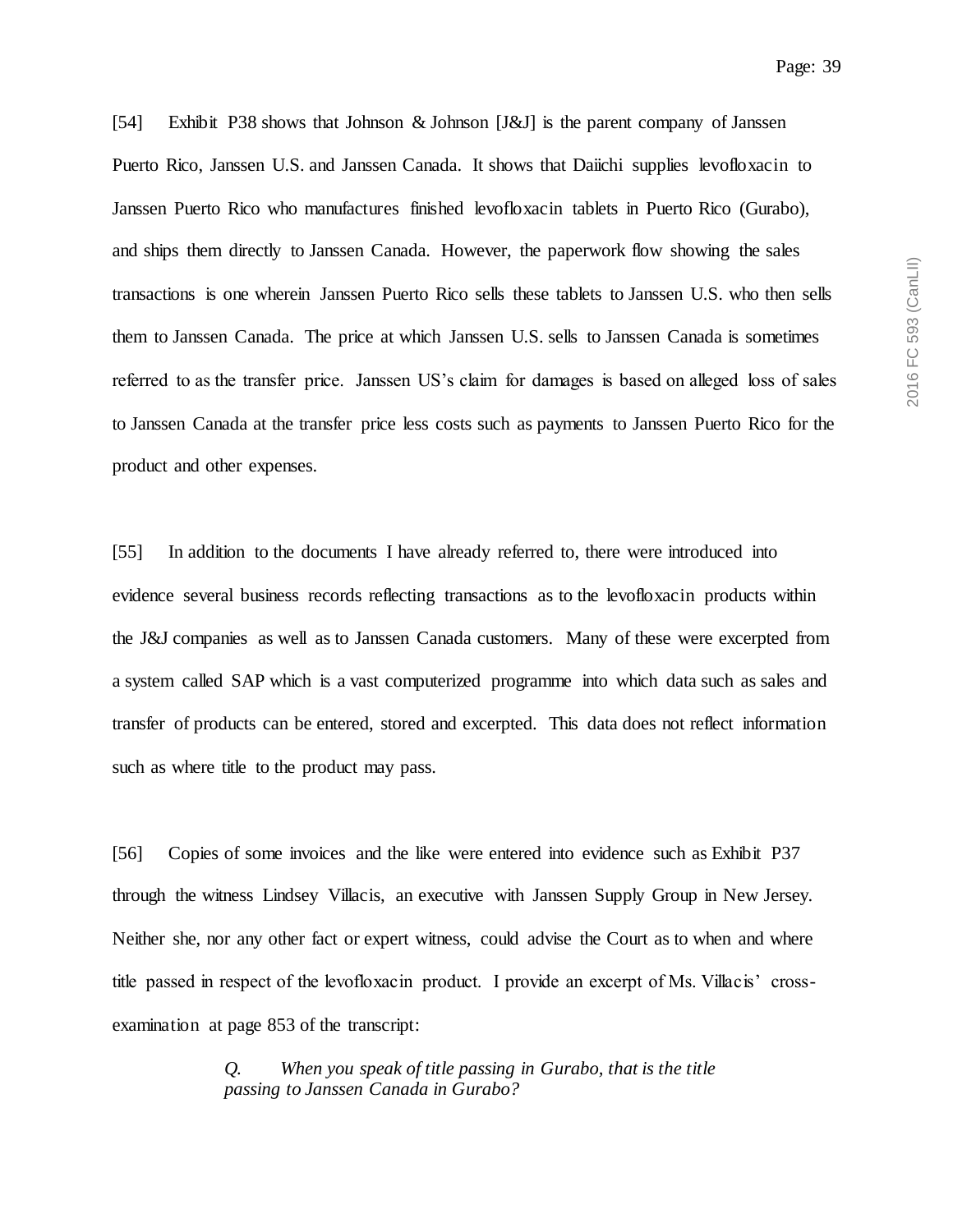*A. I can't speak to which specific legal entity that it passes at the point of shipping, but I can speak to the fact that financial ownership changes at the end of the month. At the time, Janssen-Ortho Inc. owns the product.*

*Q. It is just the finances you can speak to, not so much telling this court where title passes?*

*A. True. Yes.*

*Q. You can't tell me at what point in the process title moved from one party to another, from LEVAQUIN going from Puerto Rico to Canada?*

*A. I cannot tell you that. I can tell you that it starts in Gurabo, and at the end of the process, it ends with Janssen-Ortho Inc.*

[57] Fernandini, an executive with Janssen Puerto Rico, at pages 886 to 888 of his crossexamination, said:

*Q. You don't know who had title to the product at any point?*

*A. Title of the product, when this is Janssen-Ortho LLC, we have the burden of the risk of having that API in Gurabo. If material is rejected or damaged, Janssen-Ortho was responsible for the material.*

*Q. They also had title to the finished product there in Gurabo?*

*A. Once it is in Gurabo, it is Gurabo inventory.*

*Q. When they put it on the plane to ship it to Canada, the title-*

*A. Depending on the terms and conditions, I don't remember. We need to see the terms and conditions.*

*Q. You can't tell me who has title after?*

*A. No. It is in transit. It depends on the terms.*

*…*

*Q. You don't know if it had an impact on the title?*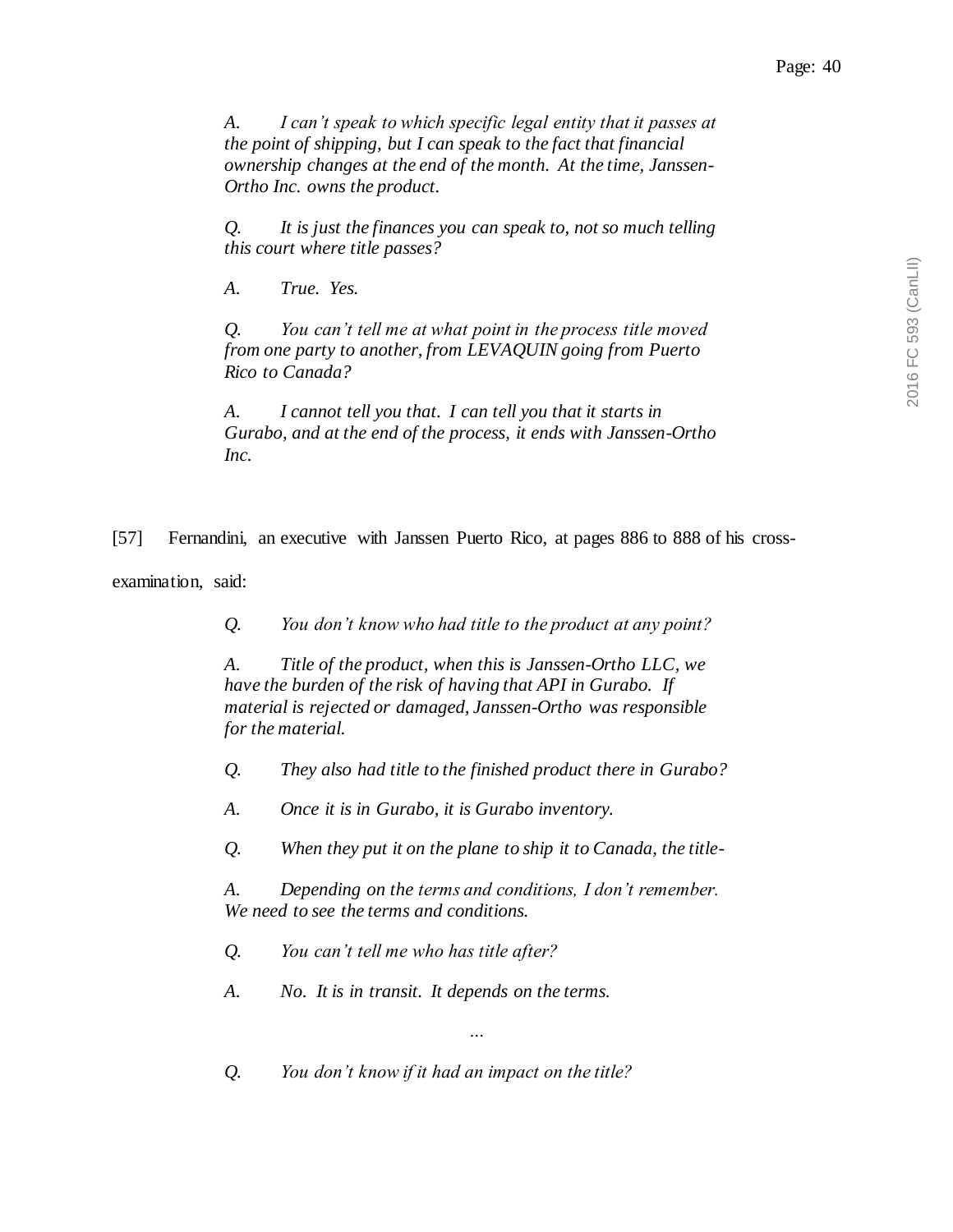*A. But the title was Janssen-Ortho. All the time, it was Janssen-Ortho LLC.*

*Q. When you told me that Janssen-Ortho LLC had title to the product in Puerto Rico, it had title at least until it was put on the plane to go to Canada?*

*A. Yes.*

[58] Roarty, an executive with Johnson & Johnson, in cross-examination said at pages 910 to

911:

*Q. At the time LEVAQUIN – you understand LEVAQUIN was manufactured in Puerto Rico?*

*A. Yes.*

*Q. At the time LEVAQUIN was shipped out the door and put on a plane, it was not owned by Janssen Pharmaceuticals Inc. or any previous incarnation of Janssen Pharmaceutical Inc.; right?*

*A. I don't believe so. It would have been owned by either OMJ Pharmaceuticals or Janssen-Ortho LLC, depending on when.*

*Q. They would have owned it as it got onto the plane, and at some point later possibly, the SAP entry is entered into the system?*

*A. I never was involved in those transaction[s]. I don't know the exact sequence or when title passed or things like that.*

*Q. It was owned by Janssen-Ortho LLC or OMJ Pharmaceuticals Inc. while it is in transit, and then it lands in Canada?*

*A. I am not sure who owned it while it is in transit.*

*Q. You can only tell me who owned it when it got on the plane?*

*A. I believe it would have been owned by the manufacturer.*

*Q. Who is Janssen-Ortho LLC?*

*A. Correct.*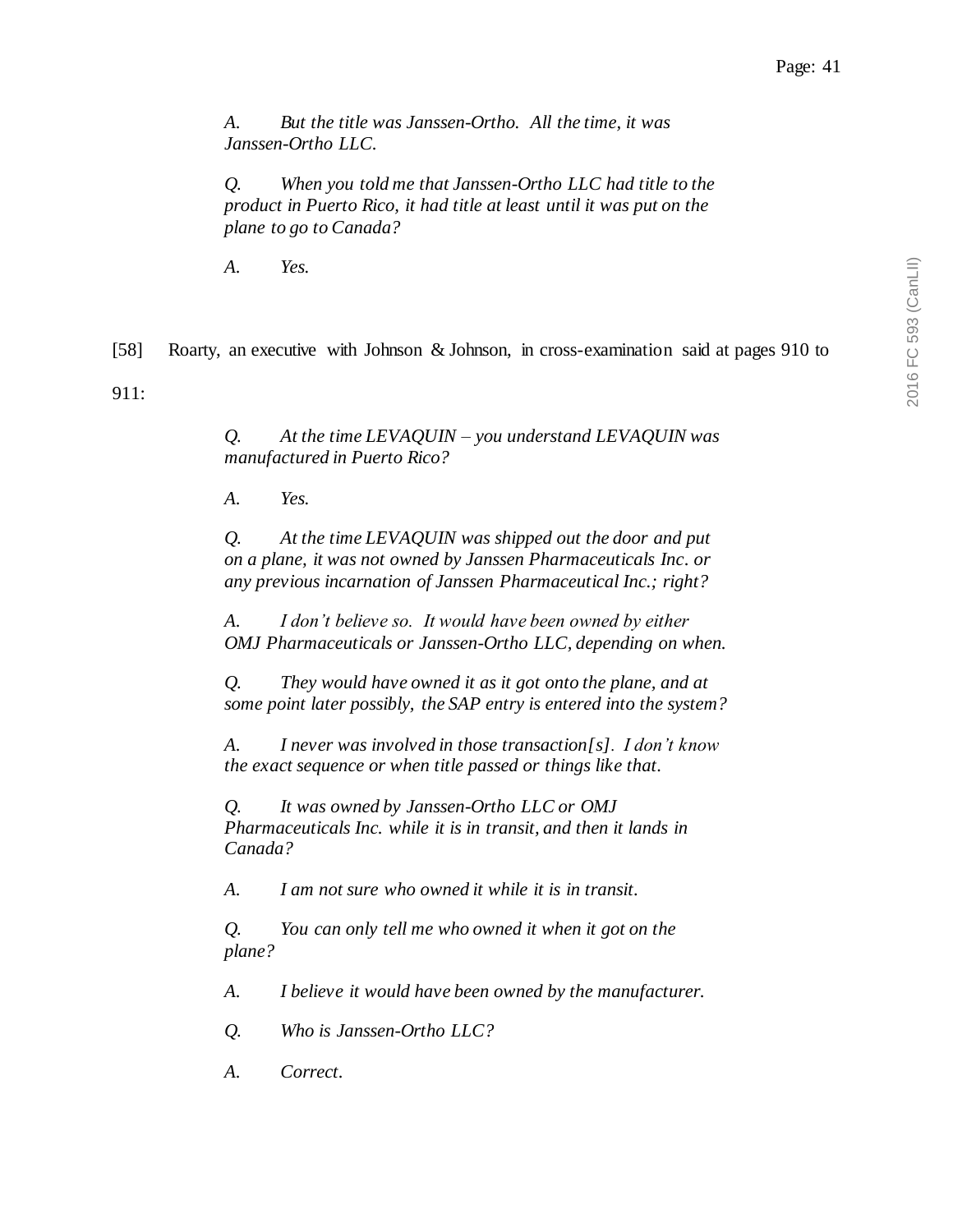*Q. That is true in the period of 2005 to 2006, etc.?*

*A. After 2006, I believe, it was Janssen-Ortho LLC. Prior to that, it was OMJ Pharmaceuticals.*

*Q. You wouldn't be able to tell me who owned the LEVAQUIN when the plane landed in Canada?*

*A. I am not sure if it was owned by Canada at that point or the U.S. or Puerto Rico.*

- *Q. That is because you just don't know?*
- *A. That is correct.*

[59] Teva argues that Janssen US cannot be a person "claiming under" the patentee, Daiichi, since there is no clear evidence that Janssen US "used" the patented invention in Canada. Teva argues that Janssen US bears the burden of demonstrating that it had, even if for a moment, title to the levofloxacin containing tablets in Canada whereby, save for a licence from Daiichi, it would be infringing on the 080 Patent. Teva argues that the evidence falls far short of proving, even on a civil burden, that Janssen US had title to the tablets in Canada, hence "used" the invention in Canada.

[60] Janssen argues that it is unnecessary to show that Janssen US "used" the invention in Canada whether by having title to the tablets in Canada or otherwise. It is sufficient, Janssen argues, to demonstrate that Janssen US was part of the chain whereby the tablets flowed through the licence from Daiichi to J&J through unwritten licences, to Janssen Puerto Rico, then to Janssen US and finally, to Janssen Canada; it was part of a chain licensed, not in writing, but by implication and acquiescence, by Daiichi.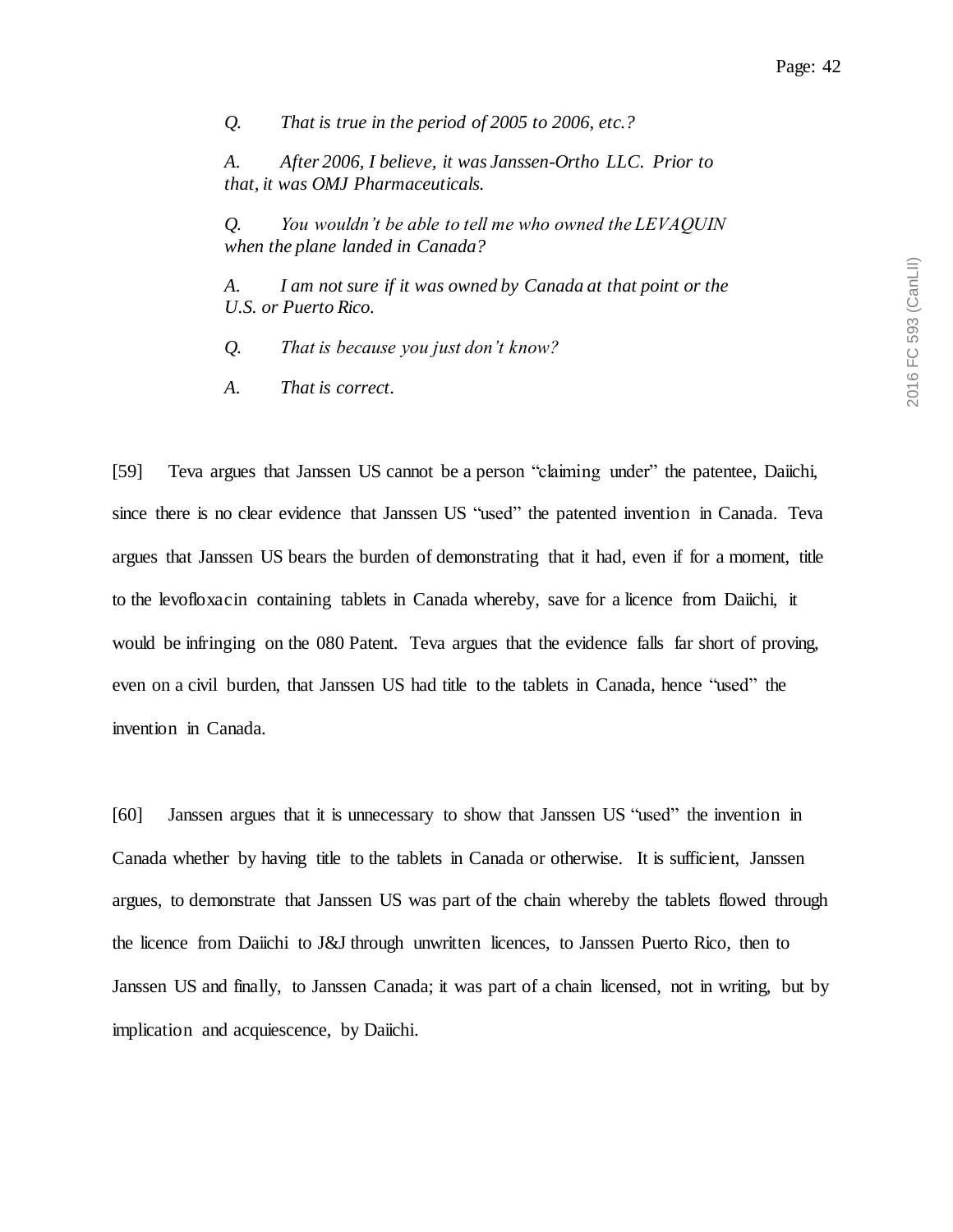[61] In my determination, Janssen's argument is consistent with the state of the law as it exists in Canada, at least at the level of this Court, today. Janssen US has proven to my satisfaction that it has the licence or permission, by acquiescence, of Daiichi, to be involved in the chain of the sale of tablets made in Puerto Rico by Janssen Puerto Rico, through Janssen US to Janssen Canada. It is immaterial whether Janssen US had title, even momentarily, to the tablets in Canada.

[62] The matter was faced squarely by Polowin J. of the Ontario Superior Court in *Roche Palo Alto LLC v Apotex Inc.* (2005), 44 C.P.R. (4th) 431. She wrote at paragraph 37:

> *37 Subsection 55(1) of the Patent Act sets out no geographical restriction. Further, the Signalisation case, supra, supports that the court must view broadly those who can claim under a patent. The claim to damages on the part of Allergan Sales and Allergan Ireland arises from the alleged infringement by Apotex of the 614 Patent which is a Canadian patent. The elements of the cause of action of patent infringement are set out in the Statement of Claim. Allergan Ireland has been the exclusive manufacturer of ketorolac ophthalmic products under the 614 Patent sold to Allergan Canada for sale in Canada. Allergan Sales is the licensor of technical know-how to Allergan Ireland with respect to these products and has entered into a royalty agreement in this regard. As such, both Allergan Sales and Allergan Ireland allege that they have been damaged by the infringement of the 614 Patent.*

[63] While not binding upon me, I agree with the interpretation given by that Court, of section 55(1) of the *Patent Act* and the *Signalisation* case.

[64] The case of *AlliedSignal Inc. v DuPont Canada Inc.* (1998), 78 C.P.R. (3d) 129 (FCTD)

(aff'd 86 C.P.R. (3d) 324 (FCA)), demonstrates the Canadian *Patent Act* permits recovery of

damages in respect of activity outside Canada. A United States patentee selling to customers in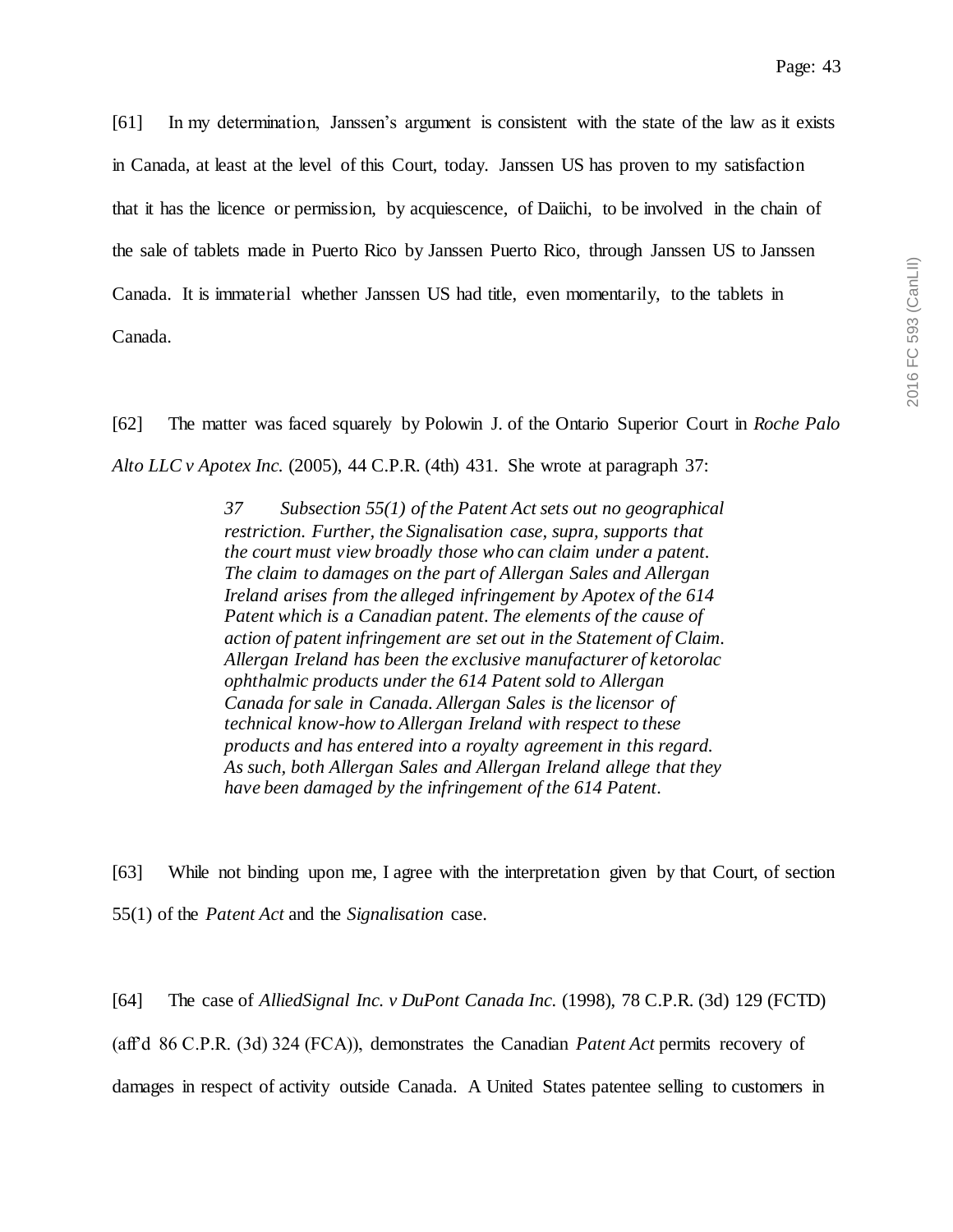the United States could recover damages for loss of sales where a Canadian infringer sold Canadian made product to United States customers. Heald D.J., in determining a reference to damages, wrote at paragraph 33:

> *33 In conclusion, the right to claim lost profits is not circumscribed by the territorial limitations of the Patent Act to profits made on sales within Canada. The patentee has a right to be compensated for all damages flowing from the infringement of the patent within Canada, which may include profits lost on sales outside Canada. Furthermore, lost profits are merely a useful measure to help determine an appropriate and fair level of compensation. In the case at bar, the plaintiff is entitled to lost profits on those sales, whether in Canada or the United States, that it proves it would have made but for the presence of the defendant's DARTEK (R) film in the market.*

[65] The decision of Justice Reed in *Kirin Amgen,* previously referred to, while not specifically addressing the point, came to the same result in allowing a US corporation that was part of the J&J chain of companies engaged in the manufacture and sale of goods, to participate in a claim for damages without specifically demonstrating that it had title to the product, even for a moment, in Canada.

[66] I also rely on the decision of the Federal Court of Appeal in *Apotex Inc. v Wellcome Foundation Ltd.,* previously referred to, where Rothstein J.A. wrote that since the patentee and the person "claiming under" were before the Court both urging that the person had status, the Court would not deny that status. The present case is different in that the patentee, Daiichi, has not actually participated in this proceeding. Nonetheless, Daiichi clearly knows of this proceeding and has taken no steps to object to the status of Janssen US.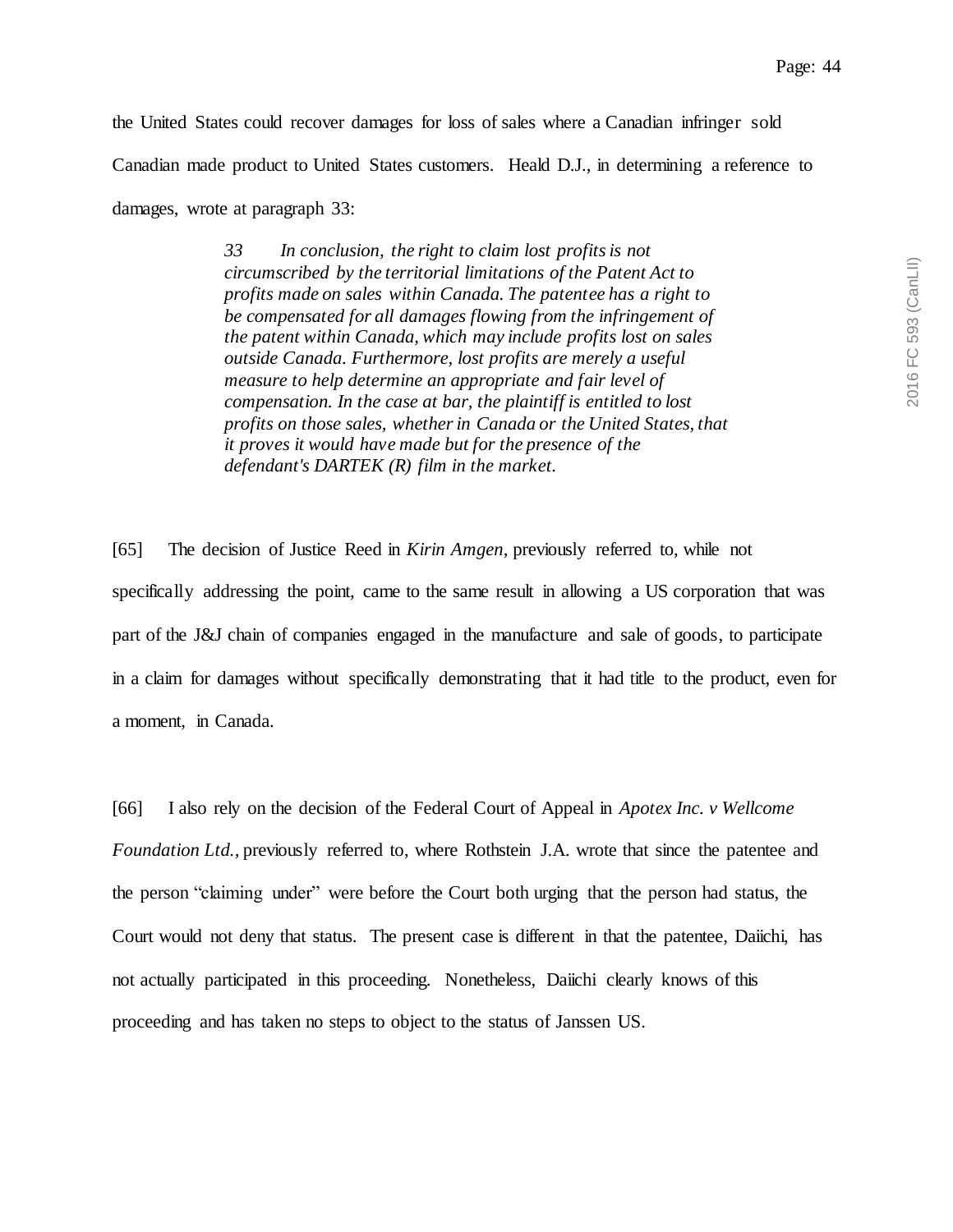[67] I distinguish the decision of Justice Snider in *Les Laboratories Servier*, *supra*, in that she found particularly at paragraph 81 that each of the foreign entities had to own a sphere of operation and its own responsibilities within Group Servier, thus those entities not operating in a Canadian sphere could not be considered as persons "claiming under" the patentee. In the case before me, the J&J group of companies are operating as a team whereby licensed tablets ultimately found their way to Canada.

[68] Thus I conclude that, in the circumstances of this case, Janssen US is a person "claiming under" the patentee, Daiichi, for the purposes of having standing to claim damages for infringement by Teva of the 080 Patent in these proceedings.

# IX. ISSUE NO. 2 – QUANTUM OF DAMAGES

# *a) Quantifying Damages Generally*

[69] The quantification of general damages by a Court is said to be the exercise of a sound imagination and the practice of a broad axe in seeking to restore a plaintiff by monetary means to the condition that it would have been had the infringement not occurred. The words of Lord Shaw in *Watson, Laidlaw & Co. Ltd. v Pott Cassels, and Williamson* (1914), 31 R.P.C. 104 over a hundred years ago are still appropriate today. He wrote at pages 117 to 118:

> *In my opinion, the case does raise sharply an important question as to the assessment of damages in patent cases, and with that question I proceed to deal. It is probably a mistake in language to treat the methods usually adopted in ascertaining the measure of damages in patent cases as principles. They are the practical working rules which have seemed helpful to Judges in arriving at a true estimate of the compensation which ought to be awarded*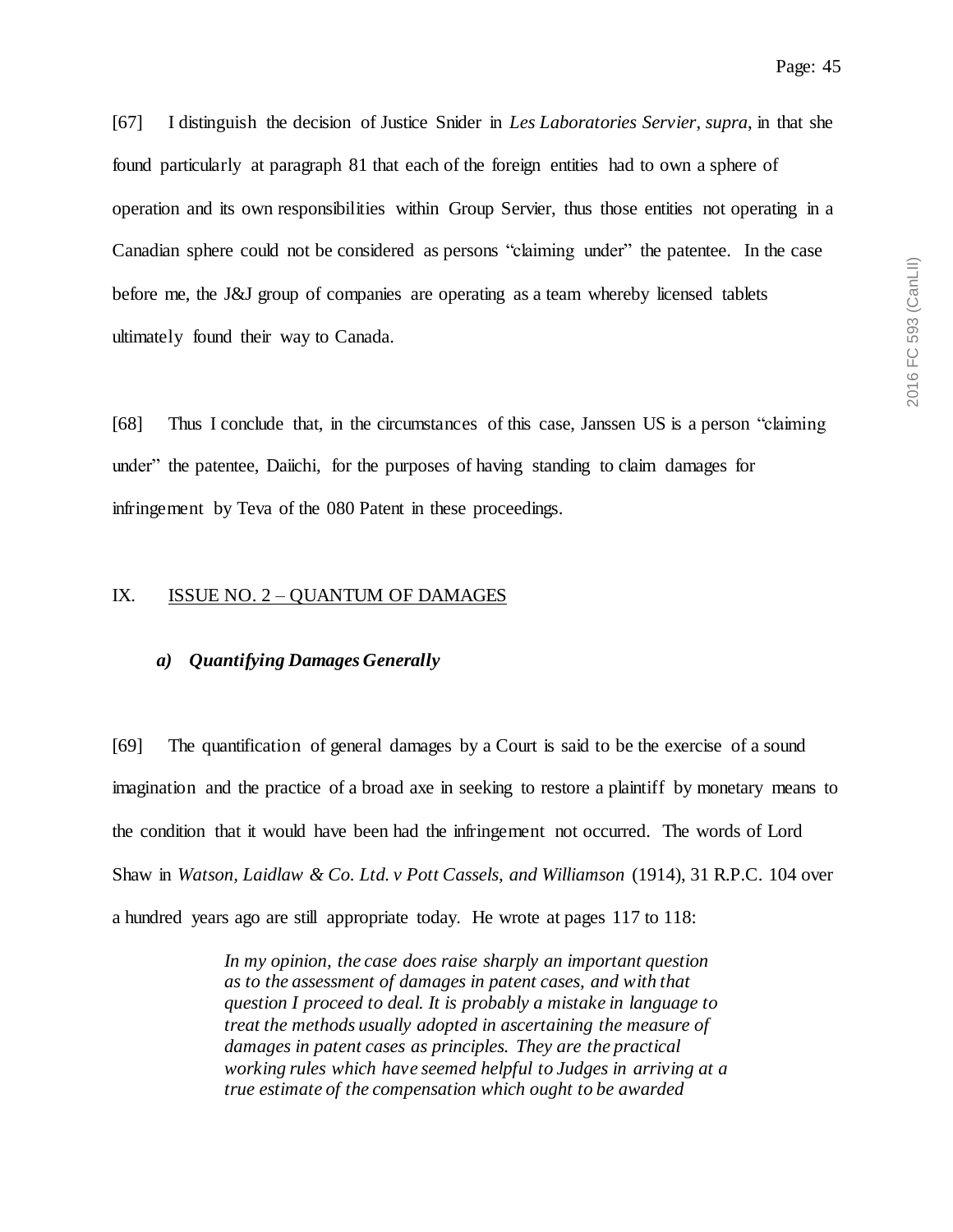*against an infringer to a patentee. In the case of damages in general, there is one principle which does underlie the assessment. It is what may be called that of restoration. The idea is to restore the person who has sustained injury and loss to the condition in which he would have been had he not so sustained it. In the cases of financial loss, injury to trade, and the like, caused either by breach of contract or by tort, the loss is capable of correct appreciation in stated figures. In a second class, of cases, restoration being in point of fact difficult, as in the case of loss of reputation, or impossible, as in the case of loss of life, faculty, or limb, the task of restoration under the name of compensation calls into play inference, conjecture, and the like. This is necessarily accompanied by those deficiencies which attach to the conversion into money of certain elements which are very real, which go to make up the happiness and usefulness of life, but which were never so converted or measured. The restoration by way of compensation is therefore accomplished to a large extent by the exercise of a sound imagination and the practice of the broad axe. It is in such cases, my Lords, whether the result has been attained by the verdict of a jury or the finding of a single Judge, that the greatest weight attaches to the decision of the Court of first instance. The reasons for this are not far to seek-such as the value of testimony at firsthand, down to even the nuances of its expression, and they include, of course, the attitude and demeanour of the witnesses themselves. In all these cases, however, the attempt which justice makes is to get back to the status quo ante in fact, or to reach imaginatively, by the process of compensation, a result in which the same principle is followed. In Patent cases the principle of restoration is in all instances to some extent, and in many instances to the entire extent dependent upon the same principle of restoration.*

[70] Reference to the principle of a broad axe as expressed by Lord Shaw in *Watson, Laidlaw* was made by Kerwin J. of the Supreme Court of Canada in *Colonial Fastener Co. Ltd. v Lightning Fastener Co. Ltd.*, [1937] SCR 36 at page 44.

[71] A similar thought was expressed by Lord Buckley in *Meters Ltd. v Metropolitan Gas Meters Ltd* (1911), 28 RPC 157 (Eng CA) at page 161: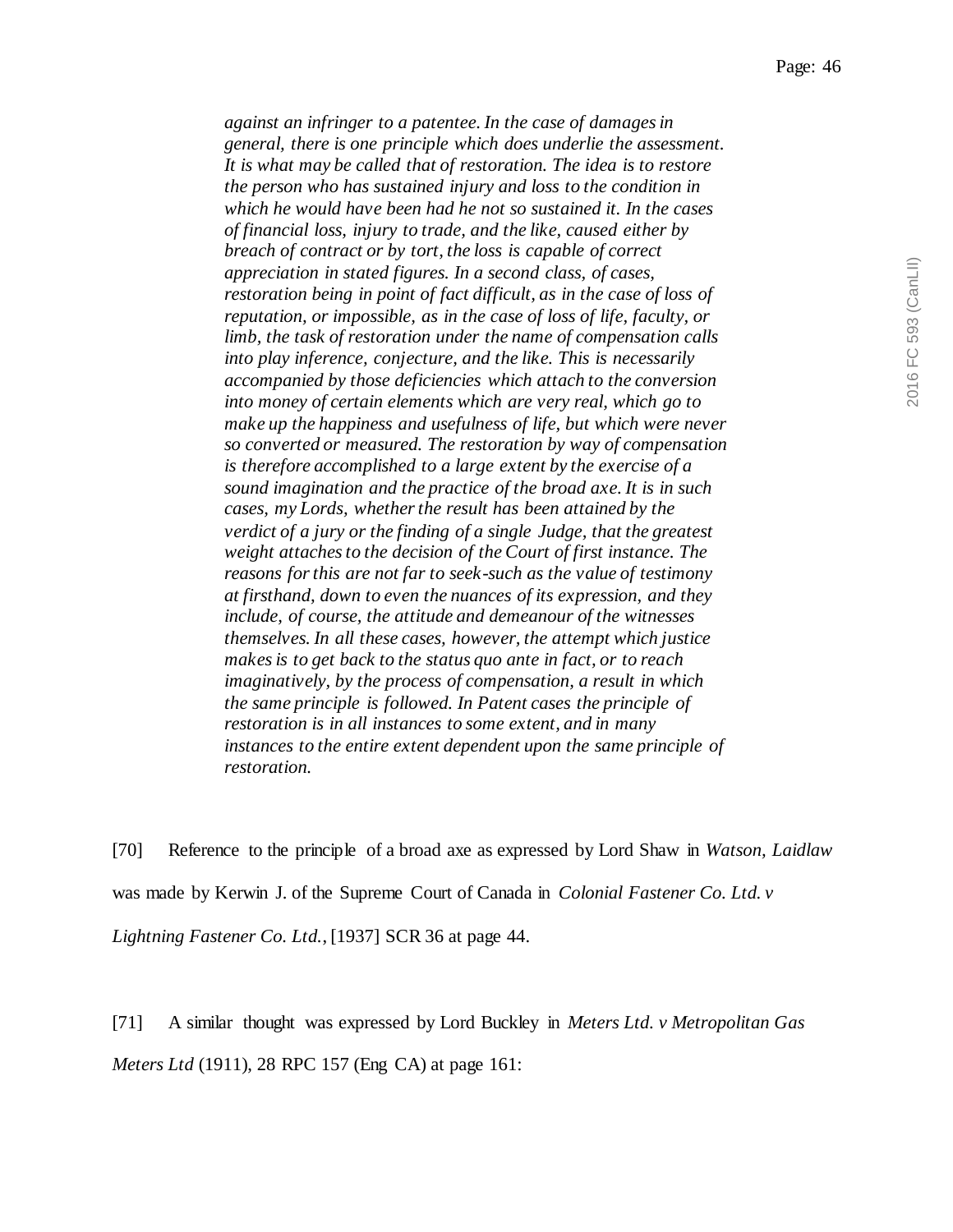*Therefore, in a case such as the present, where licences are not granted to anyone who asks for them for a fixed sum, it is a matter which is to be dealt with in the rough-doing the best one can, not attempting or professing to be minutely accurate-having regard to all the circumstances of the case, and saying what upon the whole is the fair thing to be done.*

#### *b) Facts, Assumptions and Fun with Numbers*

[72] Many of the underlying facts including numbers have been agreed upon between the parties. The application of those facts in arriving at a reasonable calculation of damages by the parties creates a difference as much as tenfold. Janssen asserts that it is owed up to eight figures in dollars in damages; Teva argues that it saved Janssen seven figures in dollars. Much depends on the assumptions made and applied by the experts put forward by the parties.

[73] Given certain assumptions, the application to agreed facts and numbers can lead to remarkable differences. An illustration is given in Dr. Rosenblatt's Reply Report, Trial Exhibit P6 at paragraphs 7 and 8 where graphs are presented which illustrate, in Figure 1, how it can be seen that sales of levofloxacin were rising over a period whereas, in Figure 2, it seems that sales are declining. The difference is slight but the results are significantly different. The Figures each show a "trend line" generated by a computer for sales over a certain number of years. Figure 1 is for the period 1/2000 to 11/2004 whereas Figure 2 is for the period of 1/2001 to 11/2004; in other words, Figure 2 starts a year later than Figure 1.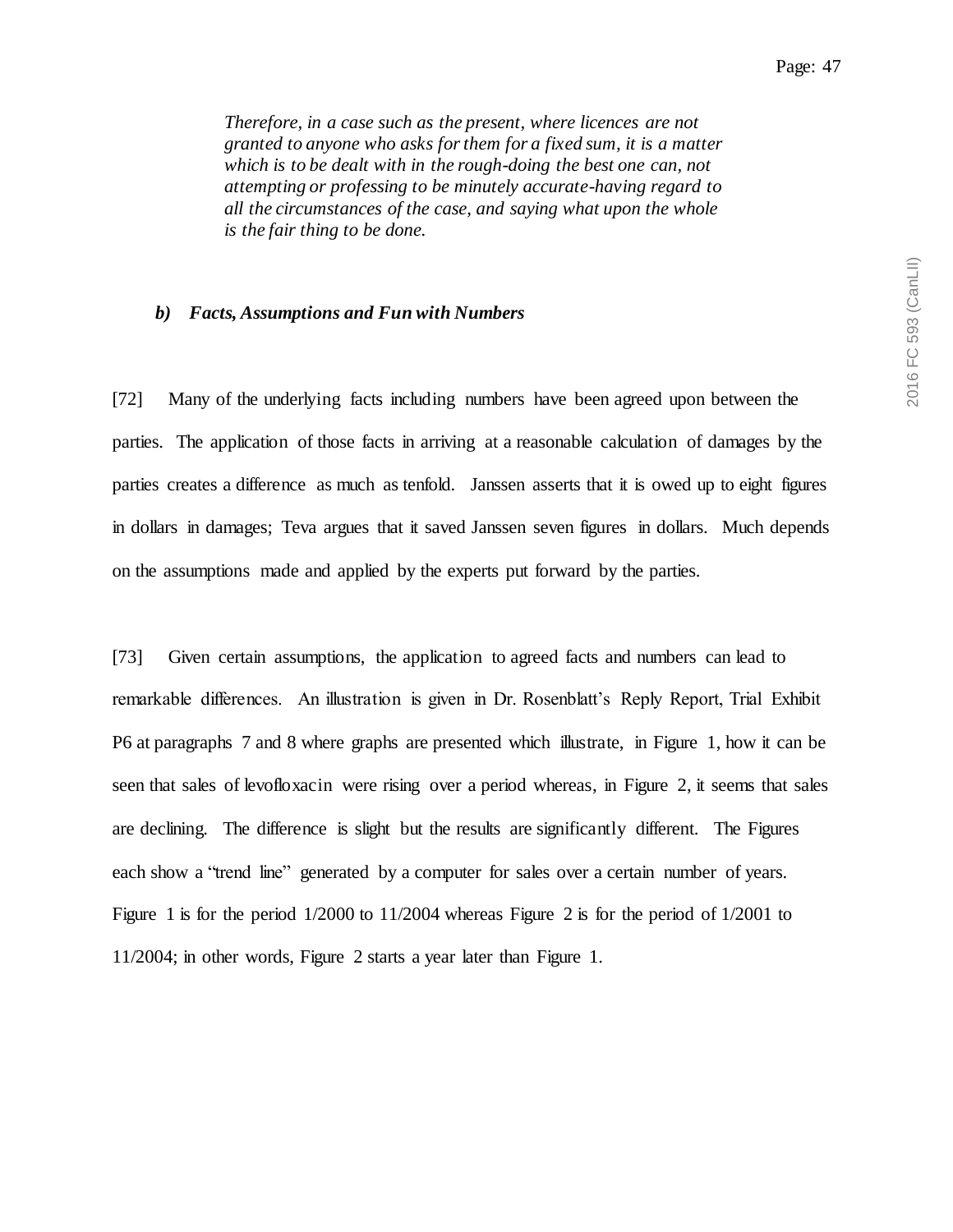### **Figure 1**







# *c) Positions and Concessions*

[74] Prior to and during trial, the parties took certain positions and made certain concessions worthy of note, some of which are mentioned elsewhere in these Reasons. The following are of note: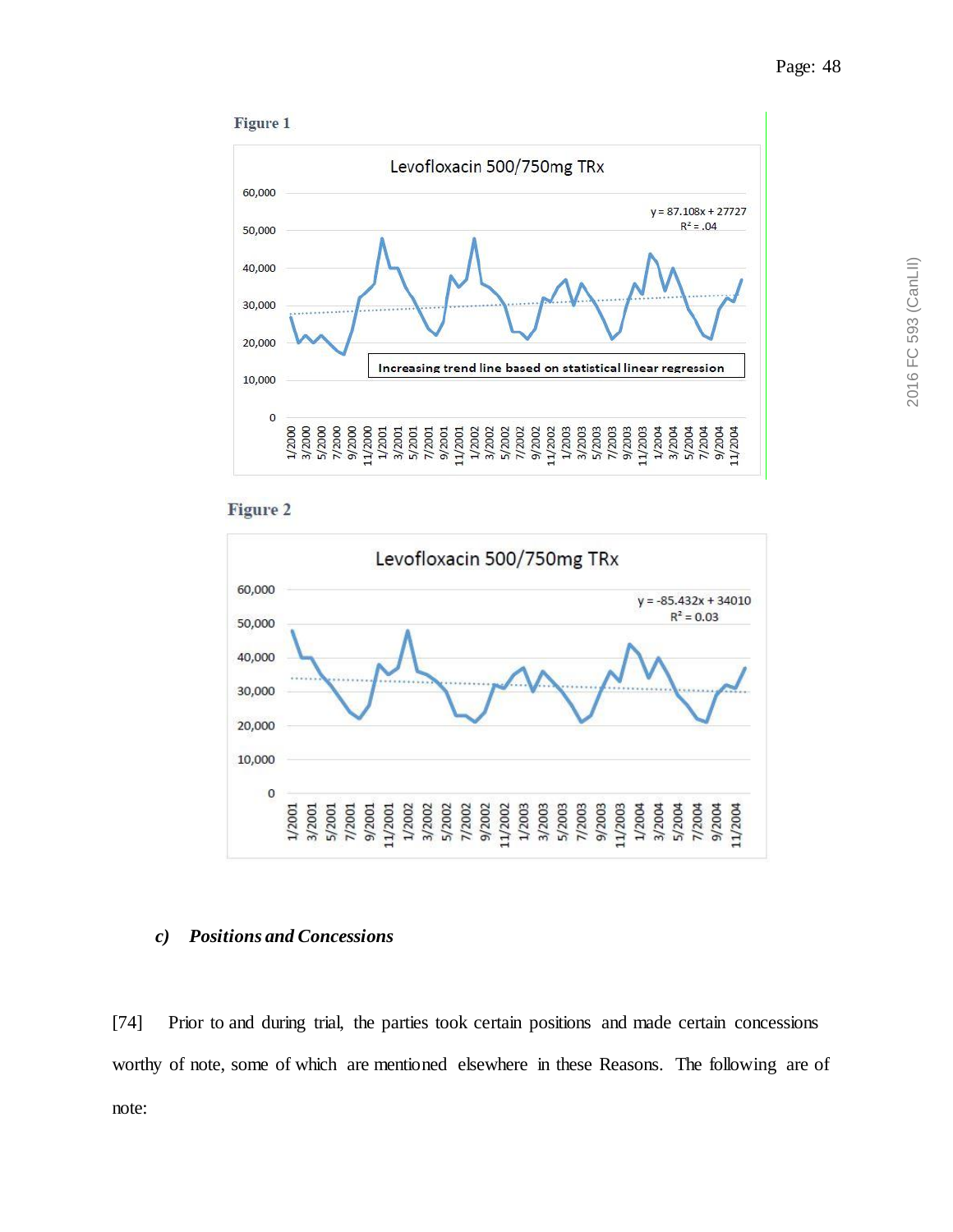- 1. Janssen Puerto Rico, the Plaintiffs Janssen-Ortho LLC and OMJ collectively in Action No. T-2056-11, have withdrawn any claim for damages. They remain as Plaintiffs in that action only because, as the matter approached trial, it was too late to remove them. As a practical matter, Janssen US, that is Janssen Pharmaceuticals, Inc., is the only actively participating Plaintiff in that action;
- 2. Janssen US is not claiming damages for any period prior to December 19, 2005 but is claiming for a period up to December 31, 2010 notwithstanding that the 080 Patent expired June 23, 2009;
- 3. Janssen Canada, a Plaintiff in Action No. T-2175-04, is seeking damages for the period December 1, 2004 to December 31, 2010;
- 4. Teva sold 250 mg and 500 mg strength levofloxacin tablets in Canada. It never sold 750 mg strength;
- 5. Sales of Teva's 250 mg strength levofloxacin tablets are to be considered, for damage purposes, on a one-for-one substitution basis with Janssen's LEVAQUIN 250 mg strength tablets;
- 6. Daiichi's claim for damages has been satisfied and it played no active part in these proceedings;
- 7. Following the injunction that I granted on October 17, 2006, Teva took advantage of the thirty (30) day sell off period that I permitted, and made a payment to Janssen in that respect. The parties have all deducted that payment in the submissions in respect of damages.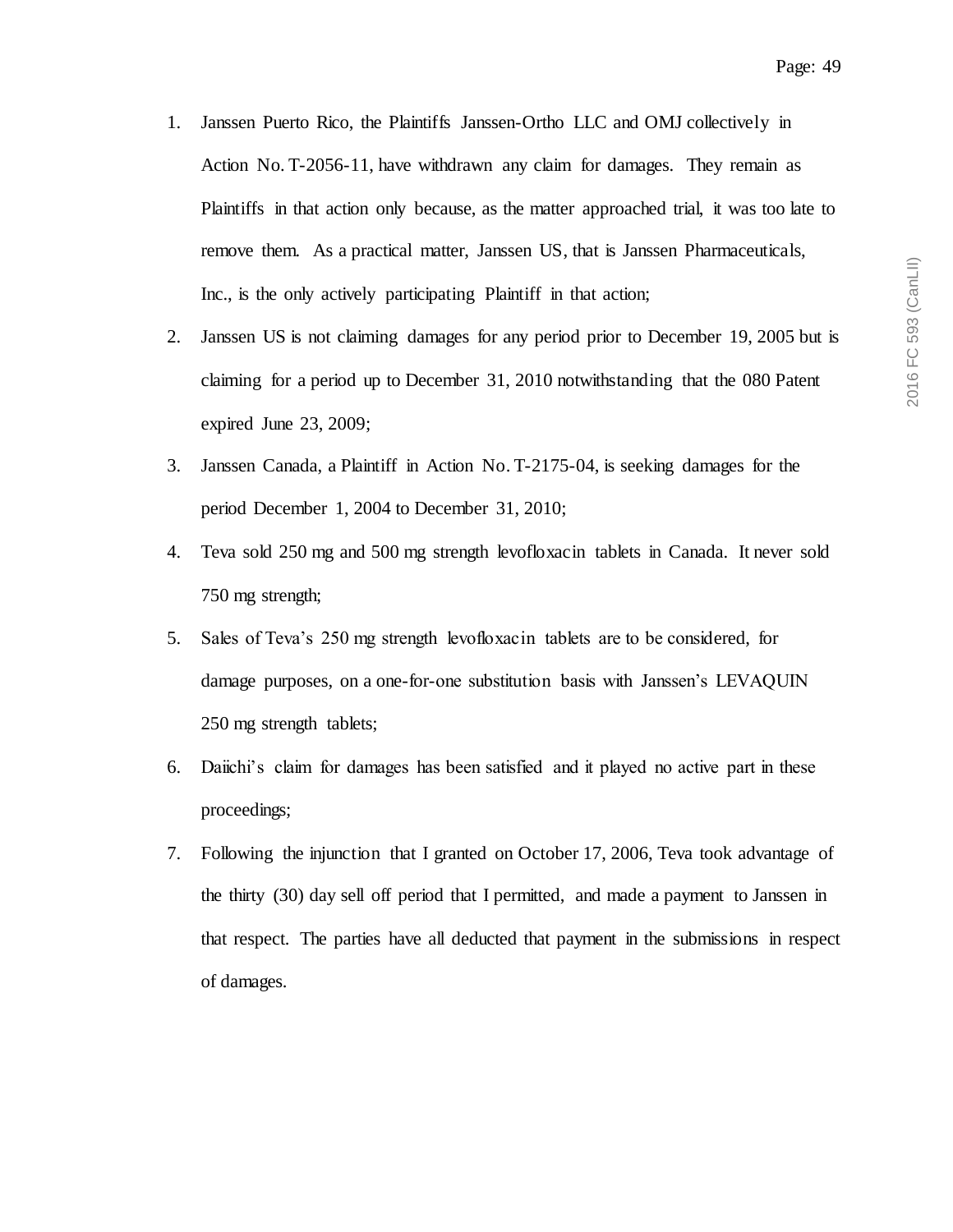### *d) The Marketplace as it Existed in Fact*

[75] There was a debate between the experts as to how to define the relevant marketplace. I will begin by speaking in broad terms. We are speaking of drugs used as antibiotics in the treatment of infection, particularly respiratory tract infections (RTI's) and to some degree, urinary tract infections (UTI's).

[76] In the 1950's, a class of drugs known as macrolides were developed for the treatment of several bacterial infections. The quinolone class of macrolides developed in the 1950's was a particularly significant class which proved effective against bacteria defined as gram-negative; however, quinolones were not found to be effective against other types of bacteria known as gram-positive.

[77] In the 1980's, certain types of quinolones known as fluoroquinolones were developed; among the most popular was ciprofloxacin or CIPRO. This drug however proved to be effective only in respect of a particular group of patients infected with particular gram-negative bacteria. Nonetheless, CIPRO continues to be used by doctors in treating patients to this day including the use of a variant known as CIPRO XL.

[78] Also introduced in the 1990's for the treatment of RTI's, were drugs known as ZITHROMAX (azithromycin) and BIAXIN (clarithromycin), a later version of which was introduced as BAIXIN XL. These drugs, particularly BIAXIN XL, continue in use to this day.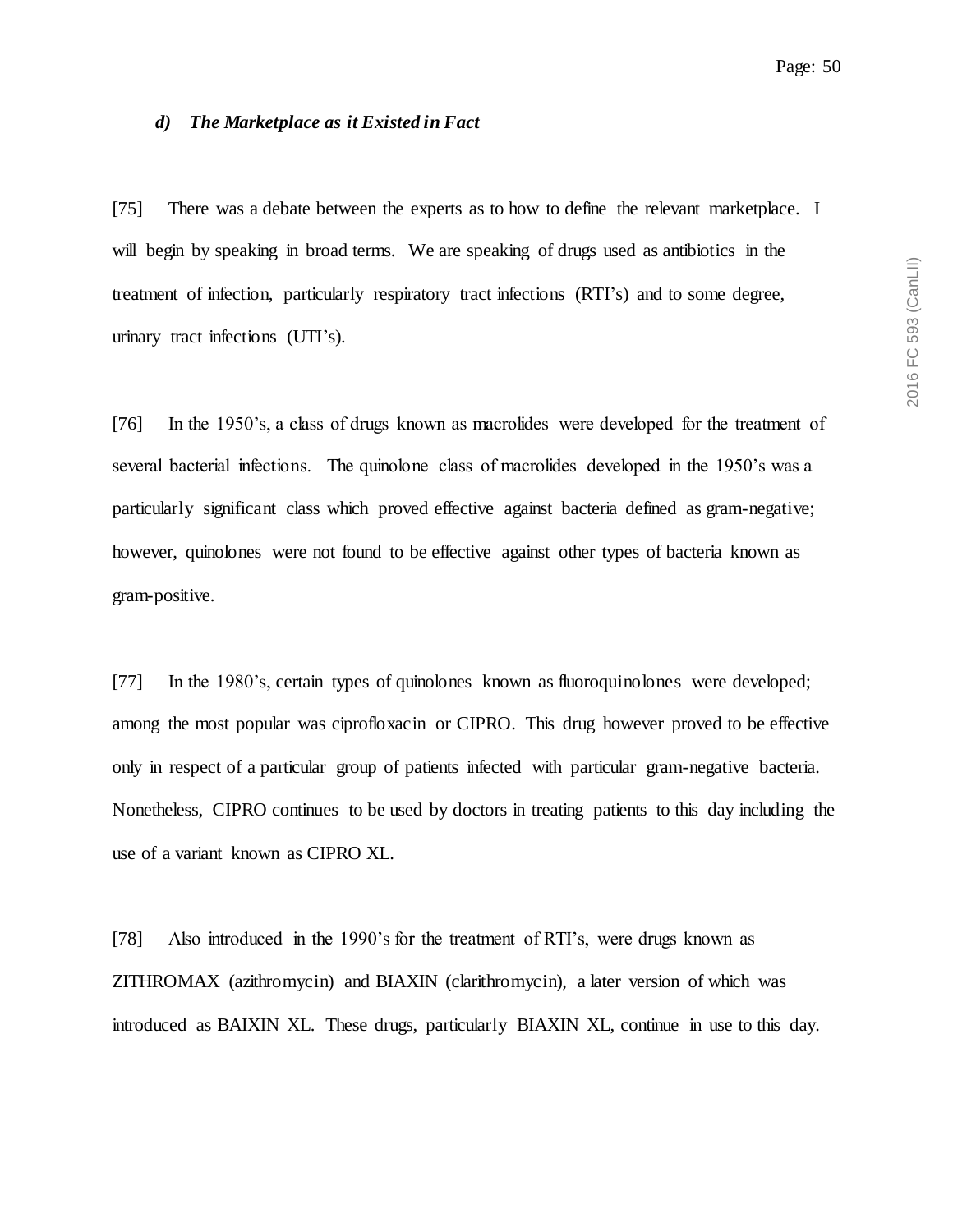[79] In the late 1990's, a particular group of fluoroquinolones were introduced known as respiratory fluoroquinolones. The first of these was levofloxacin (LEVAQUIN) which is the subject of these proceedings. Others coming later were moxifloxacin (AVELOX) and gatifloxacin (TEQUIN). Other fluoroquinolones were introduced into the marketplace but were short-lived and play no role in the considerations in these proceedings.

[80] Janssen Canada launched its LEVAQUIN in Canada in late 1997 or early 1998. It was available in tablets of 250 mg and 500 mg strength, as well as intravenous (IV) formulations which IV formulations form no part of these proceedings. The 500 mg tablets were used to treat RTI's and the 250 mg tablets were used to treat UTI's.

[81] AVELOX (moxifloxacin), a product competitive in the marketplace with LEVAQUIN, was introduced in late 2000 and continues in use to this day. In the period from 2000 to 2010, there were no generic versions of this drug in the Canadian marketplace.

[82] TEQUIN (gatifloxacin), another product competitive in the marketplace with LEVOQUIN, was introduced in late 2001. Concerns as to the safety of this product began to emerge in 2004, and it was ultimately withdrawn in June 2006. There was no generic version of this product.

[83] On or about November 29, 2004, Teva launched its generic version of LEVAQUIN under the name Novo-levofloxacin in 250 mg and 500 mg strength tablets. It withdrew from the market by reason of the injunction granted by this Court on October 17, 2006 subject to the thirty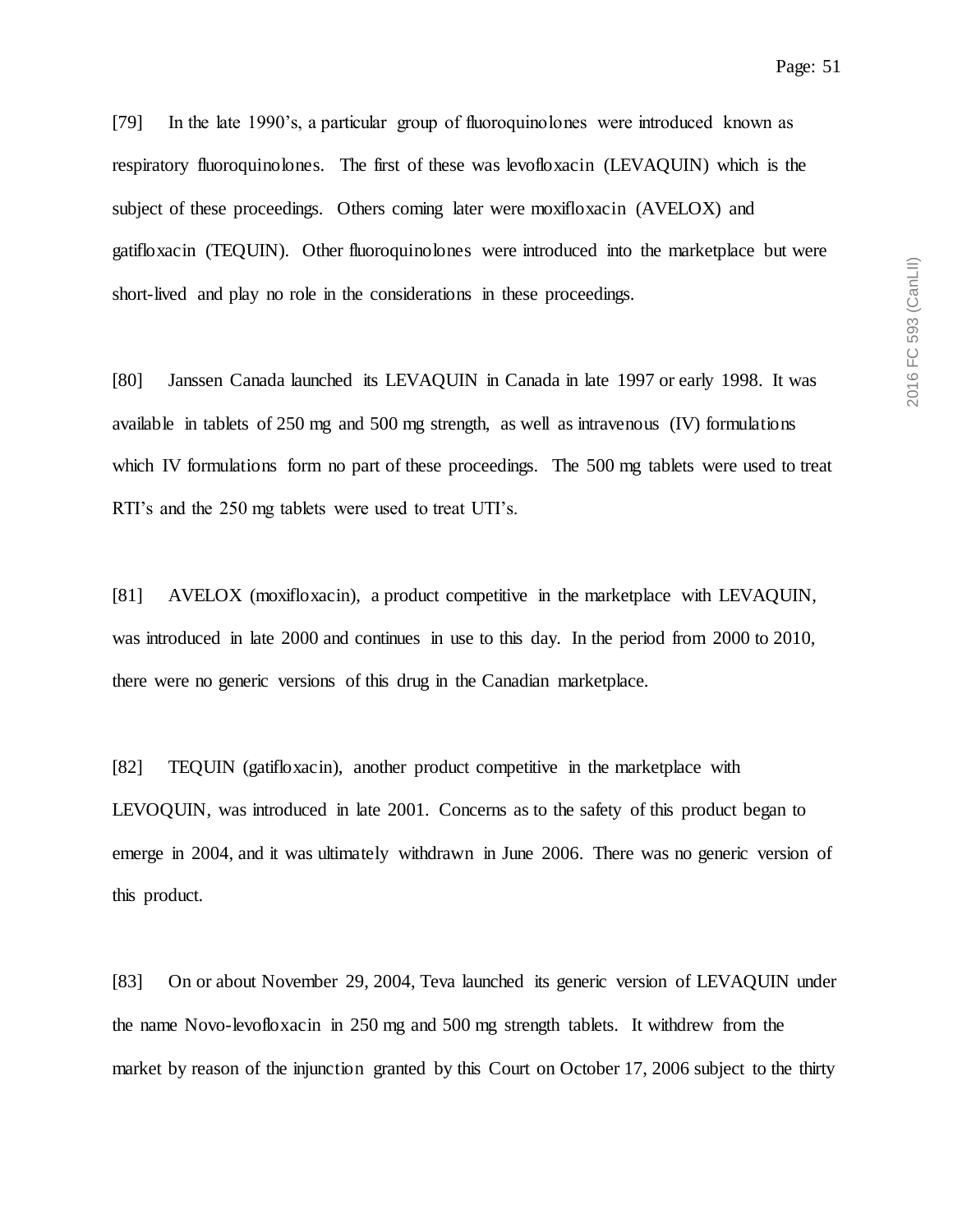(30) day sell-off previously discussed. This was the only generic levofloxacin product on the marketplace until after the expiry of the 080 Patent.

[84] In about early 2003, Janssen Canada introduced LEVAQUIN tablets in 750 mg strength which it continued to sell at least until the end of 2010. Teva did not market a tablet of that strength during the relevant period nor did any other competitor of Janssen.

[85] The customers of levofloxacin and other antibiotics have been gathered into two or perhaps three groups in the evidence. One group is direct sales to hospitals; another group is called retail that is sales directly or indirectly to drug stores and the like. A third group includes government and educational groups whose classification is subject to some dispute in these proceedings.

[86] I provide by way of illustration graphs prepared by experts from each of the parties showing the number of prescriptions written for some these drugs. The graph prepared by Rosenblatt, a Janssen expert, illustrates the total respiratory fluoroquinolone market and breaks out sales of levofloxacin (brand and generic), moxifloxacin (AVELOX) and gatifloxacin (TEQUIN) over the period from 2000 to 2010.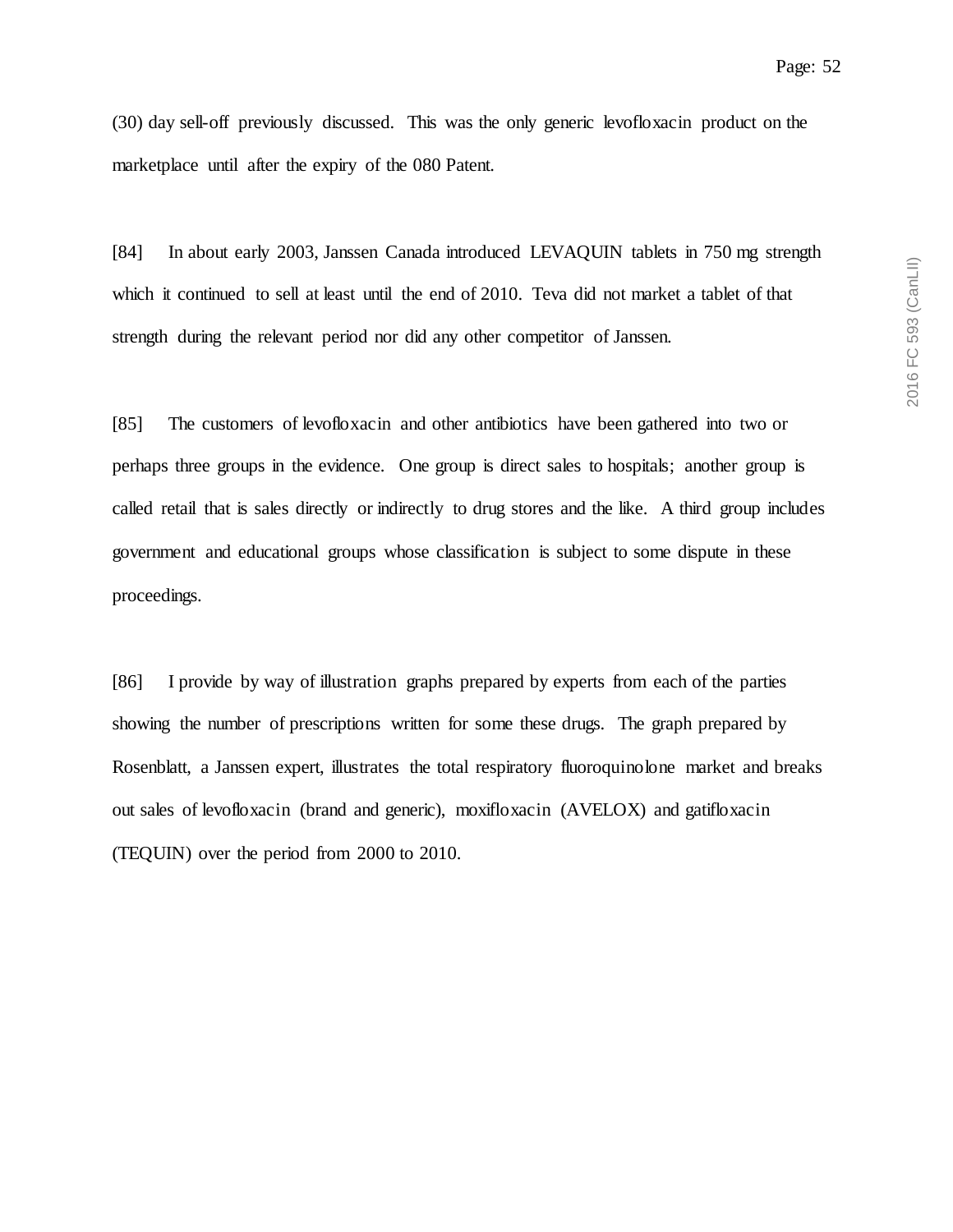

Figure 1b - Retail Prescription Trends in the Levofloxacin Competitive Market in Canada

[87] The graph prepared by Dr. Grootendorst, a Teva expert, includes, in addition, other drugs including ciprofloxacin (CIPRO) and clarithromycin (BIAXIN) and extends the time period to 2012.



#### source IMS Compuscript

Note: levo = levofloxacin, gati = gatifloxacin, moxi = moxifloxacin, clar = regular release formulation of clarithromycin, clar  $sr =$  sustained release formulation of clarithromycin, azith = azithromycin, cipro = regular release formulation of ciprofloxacin, cipro sr = sustained release formulation of ciprofloxacin.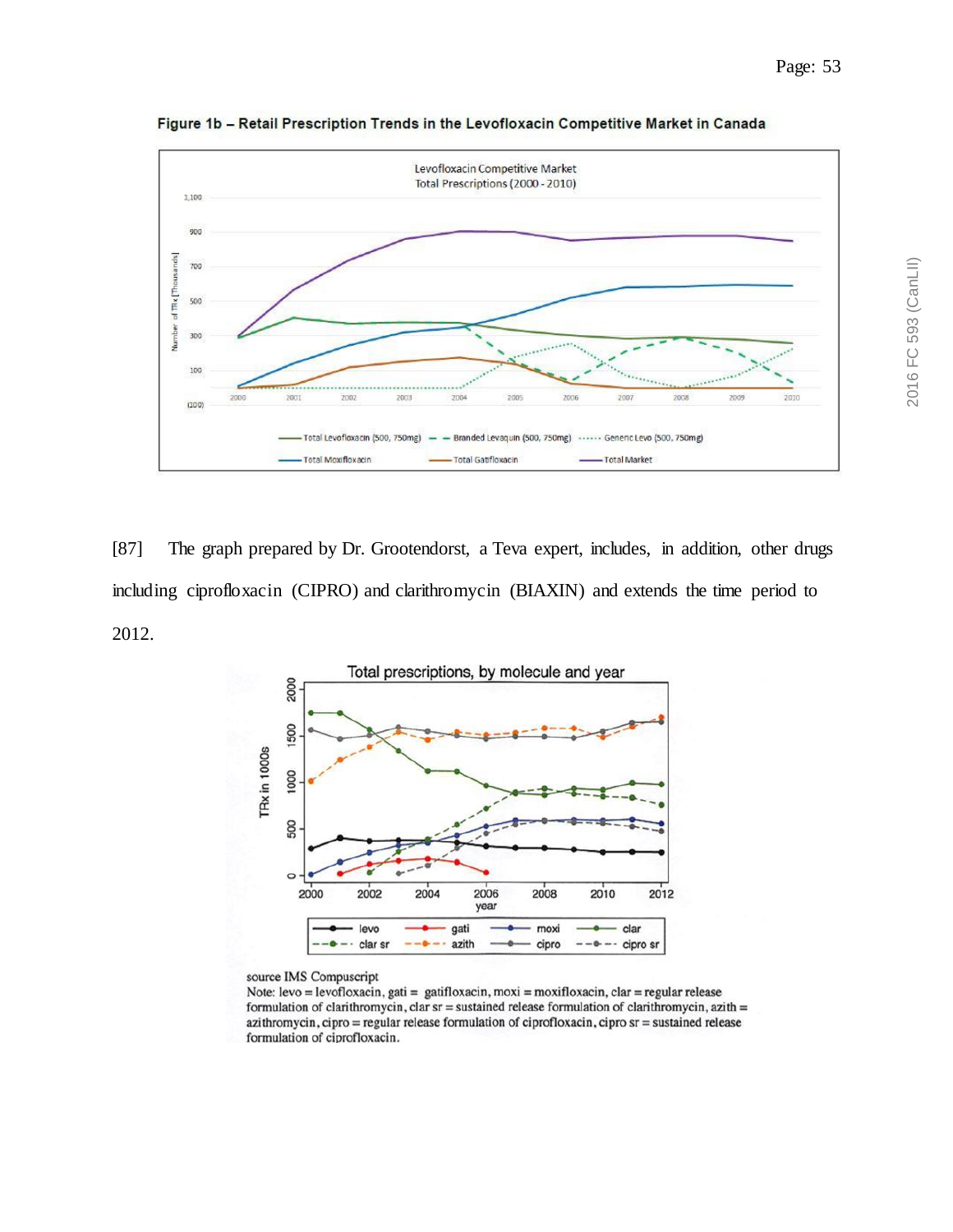[88] While there were some disputes concerning these graphs, they are sufficient to illustrate that the number of prescriptions for levofloxacin (Janssen plus Teva) declined since about 2004, that gatifloxacin declined since 2004 and disappeared in 2006, and that moxifloxacin gained from 2000 to 2006, and then levelled off. The market for other drugs such ciprofloxacin and clarithromycin remained strong.

### *e) Scenarios*

[89] Janssen, through its expert witness, Dr. Rosenblatt, presented two scenarios as to what might have happened in the marketplace "but for" the entry of Teva's generic levofloxacin product. He called them Scenario A and Scenario B which he described at paragraphs 51(a) of Report, Exhibit P5, as follows:

> *51. In the paragraphs that follow I provide But For prescription volume estimates based on two different market scenarios. The major assumption common to both scenarios is that the total number of prescriptions in the Damages Period in the Levofloxacin Competitive Market does not change from what actually occurred during this time period. The two scenarios are defined below:*

*51(a) The two "But For" Scenarios are:*

*51a(i) Scenario A – For this scenario I have assumed that LEVAQUIN®, by virtue of having sales efforts at levels similar to those in the period immediately preceding the Damages Period, would have captured 51.8% of the actual combined levofloxacin (500mg and 750mg strength) and AVELOX® market. As of December 2004, at the start of the Damages Period, the LEVAQUIN® share of the combined levofloxacin (500mg & 750mg) and AVELOX® market was 51.8%. I believe this is the most likely scenario.*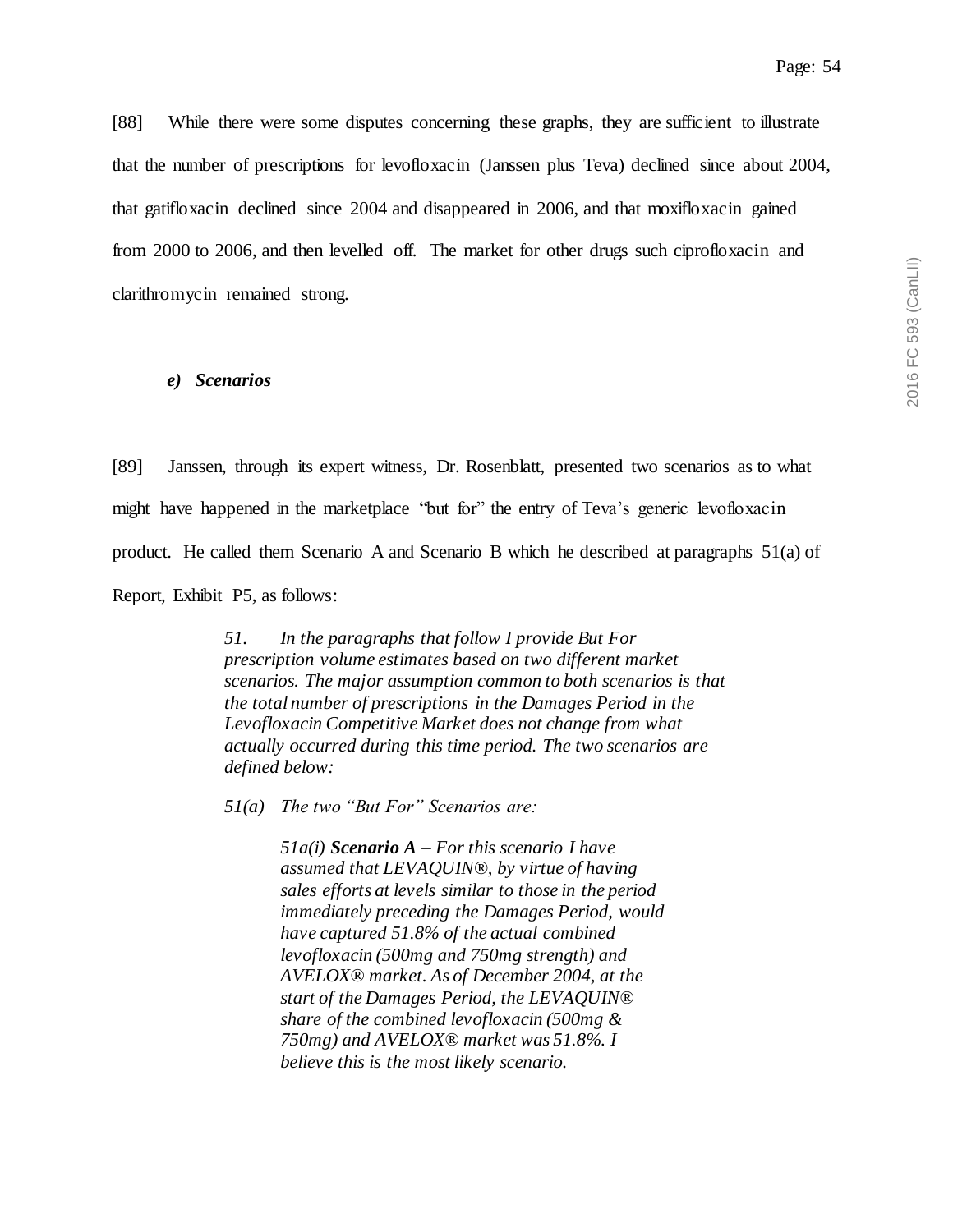*51a(ii) Scenario B – For this scenario I have been asked to assume that LEVAQUIN®, would have maintained pre-Damages Period selling efforts and all other market factors would have remained stable. In other words, I have been asked to ignore actual prescription data for TEQUIN® and AVELOX®. A statistical forecast model (exponential smoothing, detailed in Schedule E) estimates that the average level of prescription volume between 2000 and 2004 would have occurred between 2005 and 2010; this is a very conservative scenario and assumes no growth at all for the levofloxacin molecule, even with continued promotion. I do not believe this is a likely scenario.*

[Emphasis in the original]

[90] Teva, through its witness Mak, presented six different scenarios as set out in paragraph 7

of his Sur-Reply Report, Exhibit D47:

*7. I have revised my calculations as explained herein. The results of the economic loss scenarios that I have considered are summarized as follows:*

*Scenario 1: Lost volumes based upon Teva's ex factory sales, with alternative assumptions regarding advertising and promotion ("A&P") expenses and loss periods for price erosion. Estimated losses (net benefit), with prejudgment interest, range from \$[redacted] to \$[redacted], after deducting the \$[redacted] that Teva has already paid to Janssen Canada.*

*Scenario 2: Same as Scenario 1, but lost volumes for 500mg tablets are based on TRx (dispensed prescription) data. Estimated losses (net benefit), with prejudgment interest, range from \$[redacted] to \$[redacted], after deducting the \$[redacted] that Teva has already paid to Janssen Canada.*

*Scenario 2.1: Same as Scenario 2, but lost volumes for 500mg tablets are based on ex factory volumes recognized according to the months in which TRx is sold (dispensed prescription). Estimated losses (net benefit), with prejudgment interest, range from \$[redacted] to \$[redacted], after deducting the \$[redacted] that Teva has already paid to Janssen Canada.*

*Scenario 3: Based upon Scenario A of the CHS Report, but adjusted for corrected TRx volumes and with alternative*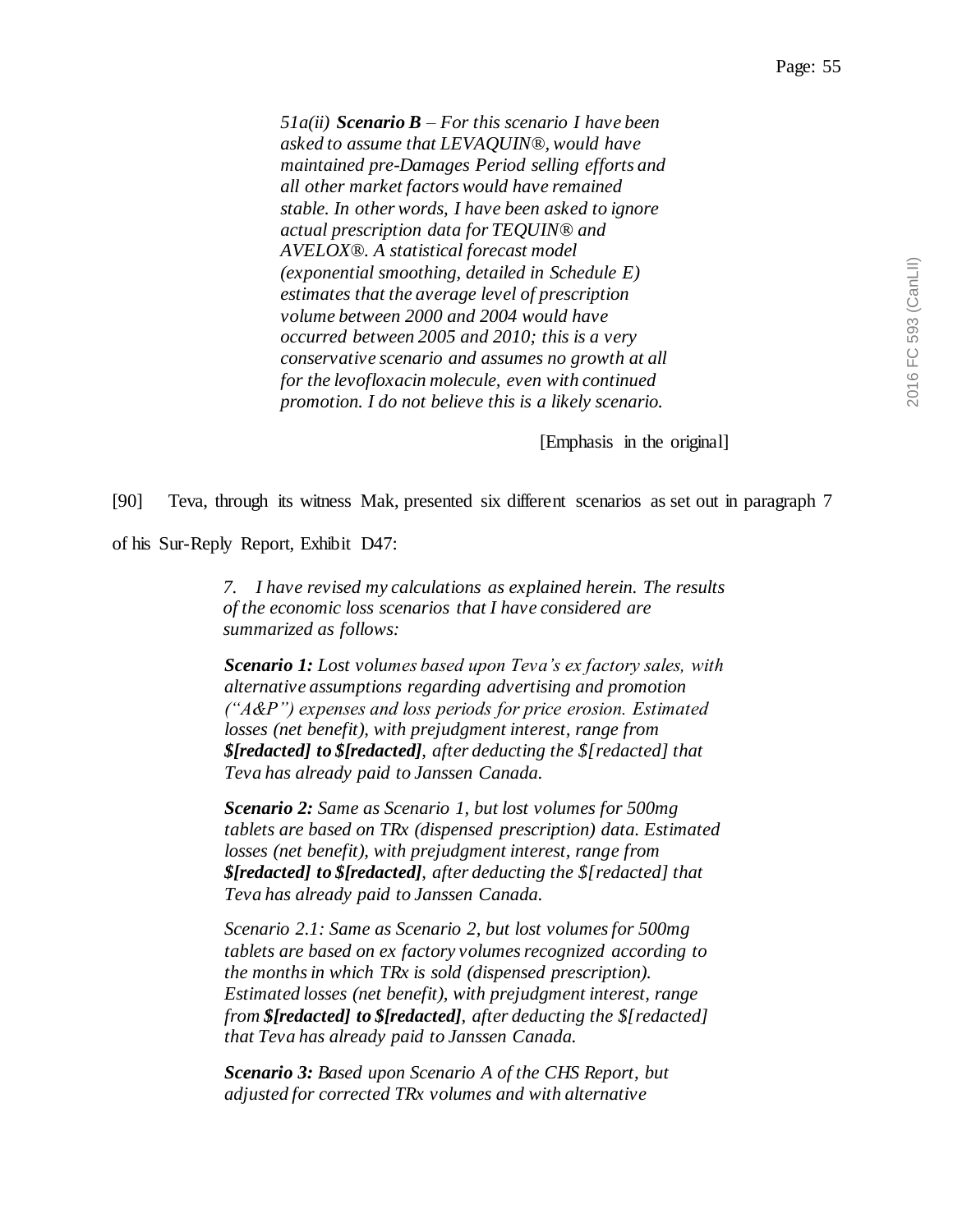*assumptions regarding A&P expenses and loss periods for price erosion. No permanent loss of market share is assumed for the LEVO 2 plaintiffs. Estimated losses (net benefit), with prejudgment interest, range from \$[redacted] to \$[redacted], after deducting the \$[redacted] that Teva has already paid to Janssen Canada.*

*Scenario 4: Same as Scenario 3, but permanent loss of market share is assumed for the LEVO 2 plaintiffs. Estimated losses (net benefit), with prejudgment interest, range from \$[redacted] to \$[redacted], after deducting the \$[redacted] that Teva has already paid to Janssen Canada.*

*Scenario 5: Based upon Scenario B of the CHS Report, with the same adjustments made in Scenario 3. Estimated losses (net benefit), with prejudgment interest, range from \$[redacted] to \$[redacted], after deducting the \$[redacted] that Teva has already paid to Janssen Canada.*

*Scenario 6: Same as Scenario 5, but permanent loss of market share is assumed for the LEVO 2 plaintiffs. Estimated losses (net benefit), with prejudgment interest, range from \$[redacted] to \$[redacted], after deducting the \$[redacted] that Teva has already paid to Janssen Canada.*

[Emphasis in the original]

# *f) The "But for" Marketplace*

[91] The Court must engage in an attempt to reconstruct what would have been the sales of Janssen's LEVAQUIN tablets in the Canadian marketplace "but for" the entry, for a period, by Teva with a generic Levaquin product.

[92] Janssen's expert, Cohen, considered the two scenarios presented by Dr. Rosenblatt; Scenario A and B, and endeavoured to recreate the marketplace in the "but for" world, and arrive at a calculation of damages suffered by each of Janssen Canada and Janssen US. He also prepared a Scenario C which served to illustrate some of his rebuttal to Teva's expert, Mak. Scenario C may be disregarded as any attempt by Janssen to put forth its damage claim; only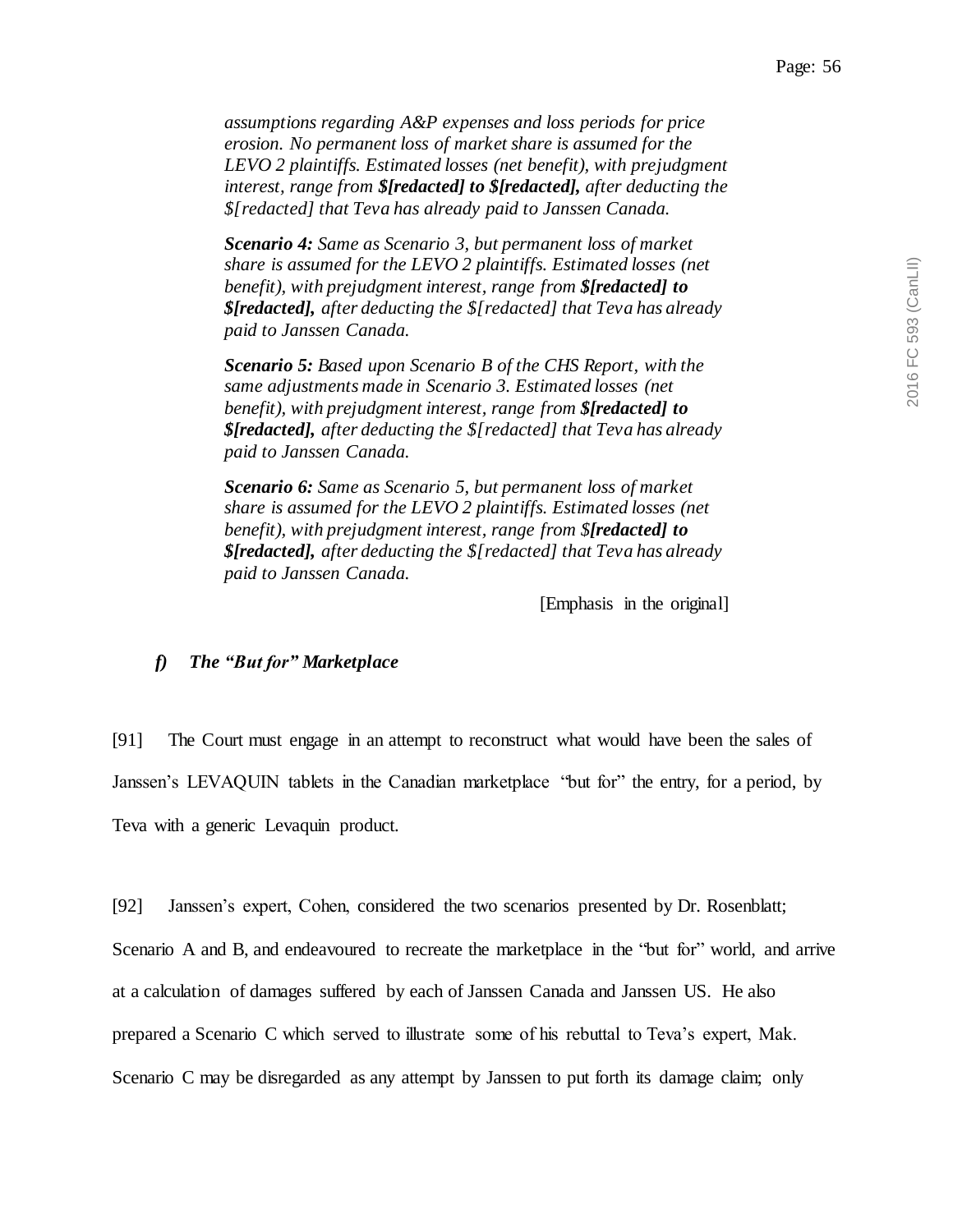Scenarios A and B need to be considered for that purpose. The following is a chart setting out these various scenarios and the claim made for damages:

### [redacted]

[93] Teva's expert, Mak, presented six scenarios based on the assumptions he was given by a number of Teva witnesses including Dr. Simor, Dr. Grootendorst and Dr. Katsanis. He prepared charts setting out a number of scenarios based on several different assumptions. I set out his Scenario 1 as an illustration:

# [redacted]

[94] The differences between the scenarios presented by the experts are greater than might have been expected. For instance, Janssen postulates damages of \$[redacted] dollars in one of its scenarios whereas Teva postulates that Janssen actually saved some \$[redacted] in one of its scenarios.

[95] At the end of his examination and cross-examination, I put the following questions to Teva's expert, Mak, and received the following answers at pages 1010 and 1011 of the trial transcript:

> *JUSTICE HUGHES: I will ask some questions of the witness. Mr. Mak, I am looking at the various scenarios, but I take it that they culminate in Exhibit D-48 in terms of various adjustments you made, having a look at the opinions of others, and so forth.*

*THE WITNESS: That is correct.*

*JUSTICE HUGHES: Looking at tab C of Exhibit D-48, am I correct in concluding that, in terms of a grand total, you say that as a result of Teva being on the marketplace the plaintiffs, Janssen and others, are ahead by \$4 million?*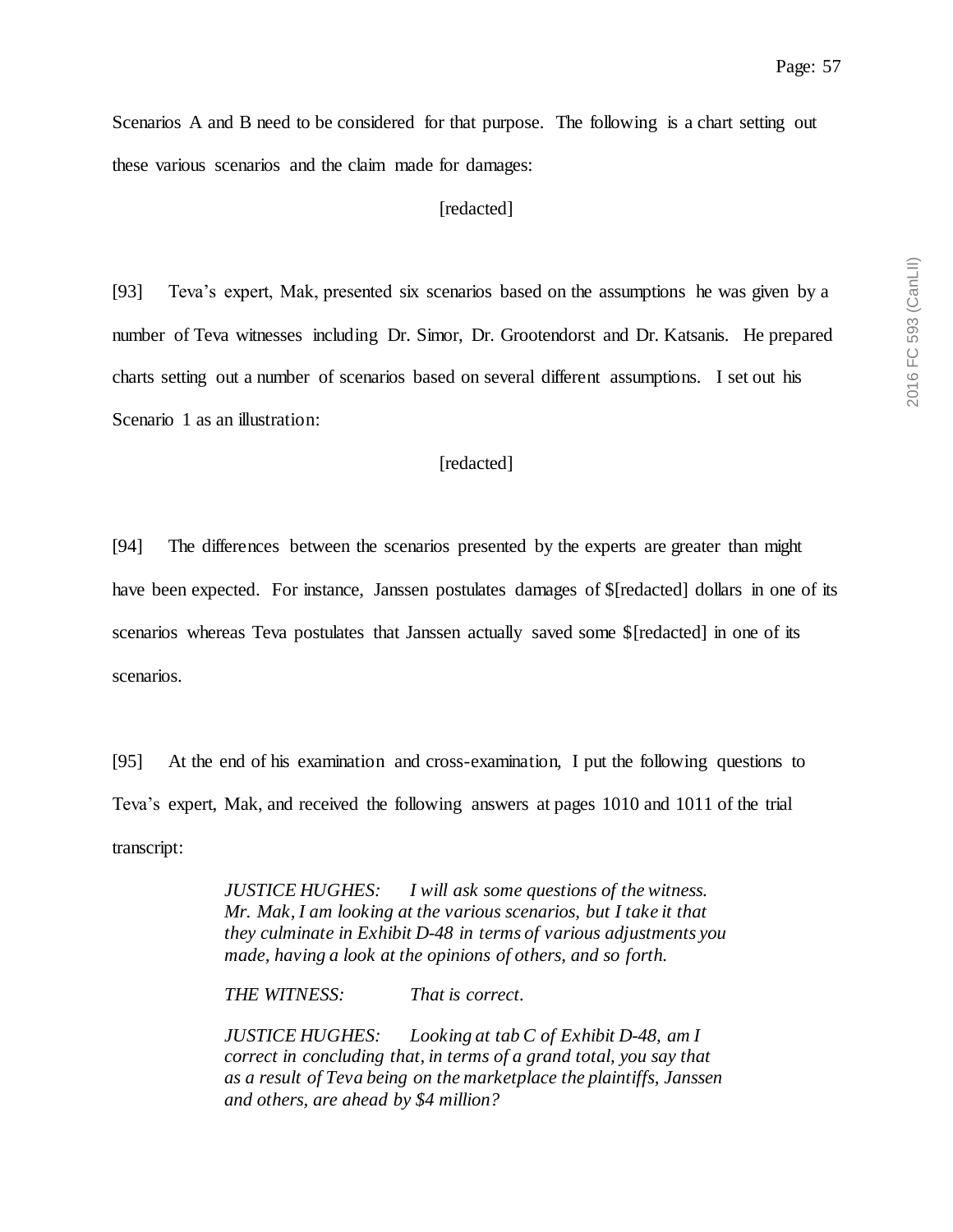*THE WITNESS: Yes. As a result of Teva being on the marketplace and not spending -*

*JUSTICE HUGHES: They would be better off if the generic came in even earlier. They would have more money in pocket. Is that what you are saying?*

*THE WITNESS: Possibly if they were able to avoid this additional spending.*

*JUSTICE HUGHES: When I take a look at Mr. Cohen's analysis, for instance, P-9. I don't know if you have it in front of you, but you may want to get P-9 in front of him. It is his reply report, and he takes into account various things.*

*If you turn to page 4, he has a chart. We will forget about prejudgment interest. He has scenarios. The one he prefers is the one that results in a profit loss, that is Janssen is out of pocket almost \$20 million. Is that right.*

*THE WITNESS: That is right.*

*JUSTICE HUGHES: I am having trouble getting my head around the fact that you say Janssen actually benefited by Teva being in the marketplace by over \$4 million and Mr. Cohen saying there was a loss of almost \$20 million. What is the biggest difference or differences between the two of you?*

*THE WITNESS: The lost volumes. The biggest difference or source difference in terms of dollars has to do with how we each defined lost volumes. Whether you accept that [h]as being Teva's volumes as in my scenarios or the levofloxacin competitive market as in Mr. Cohen and Dr. Rosenblatt's scenarios.*

[96] In argument, Counsel addressed a number of factors that they said contributed to the

differences in the scenarios presented by the experts as a quantification of damages.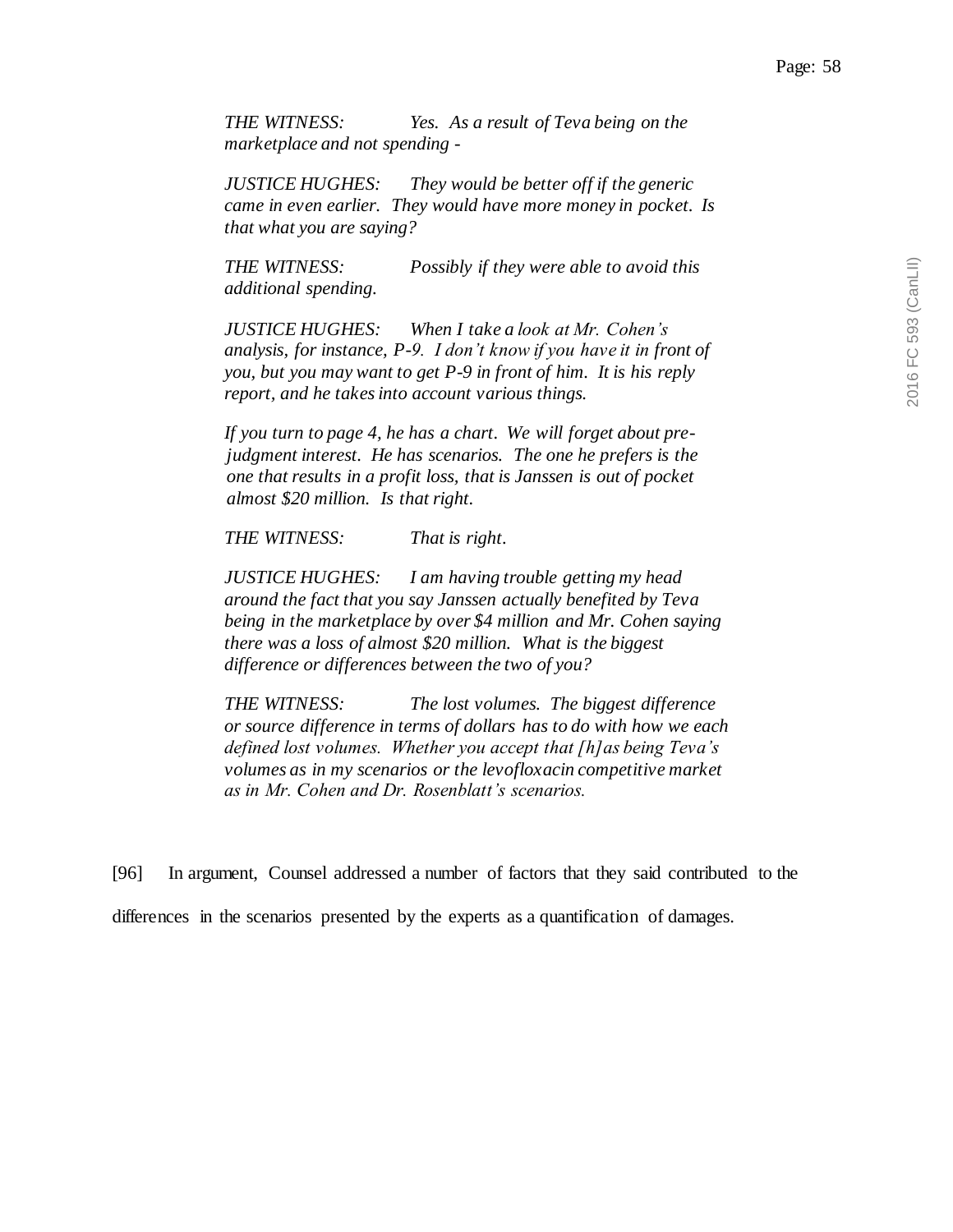# *i) What Would Have Been the Normal Course of Events*

[97] In the ideal marketing world, a drug company would introduce a new product and promote it heavily, largely through visits by sales representatives to doctors, hospitals and others, in order to acquaint potential buyers and prescribers as to the benefits of the drug. This phase would be followed by a maintenance phase where promotion such as this would continue but at a more moderate pace. The last phase would be the harvest phase where the life of the patent protection would be nearing an end; promotion would lessen to reduce costs and maximize profits.

[98] John Stewart explained this marketing strategy in his direct examination:

*Q. I would like to move into a new area. I want to talk to you about a life cycle of a patented drug at Janssen. How does Janssen structure the promotional efforts for a patented product?*

*A. How do we – over the life cycle?*

*Q. Yes.*

*A. There are four phases typical to product development and promotion. It begins with the pre-launch phase where the workup is done to develop the overall strategy and tactics and complete understanding of the marketplace. Once we receive approval from Health Canada, we shift into the growth phase. This is where we apply a lot of investment to accelerate the growth of the brand.*

*At a certain point in time – very individual to the brands – we hit what we call a peak share. Our share has been maximized and starts to level off. We shift into what we call a maintenance phase where the question we are answering is: What resources do we need to put against the brand to hold that level of market share or that level of sales?*

*That carries through to the end of our patent life where we go into the harvest stage which is four to six months before the patent expires. We take all resources off it to maximize our profitability.*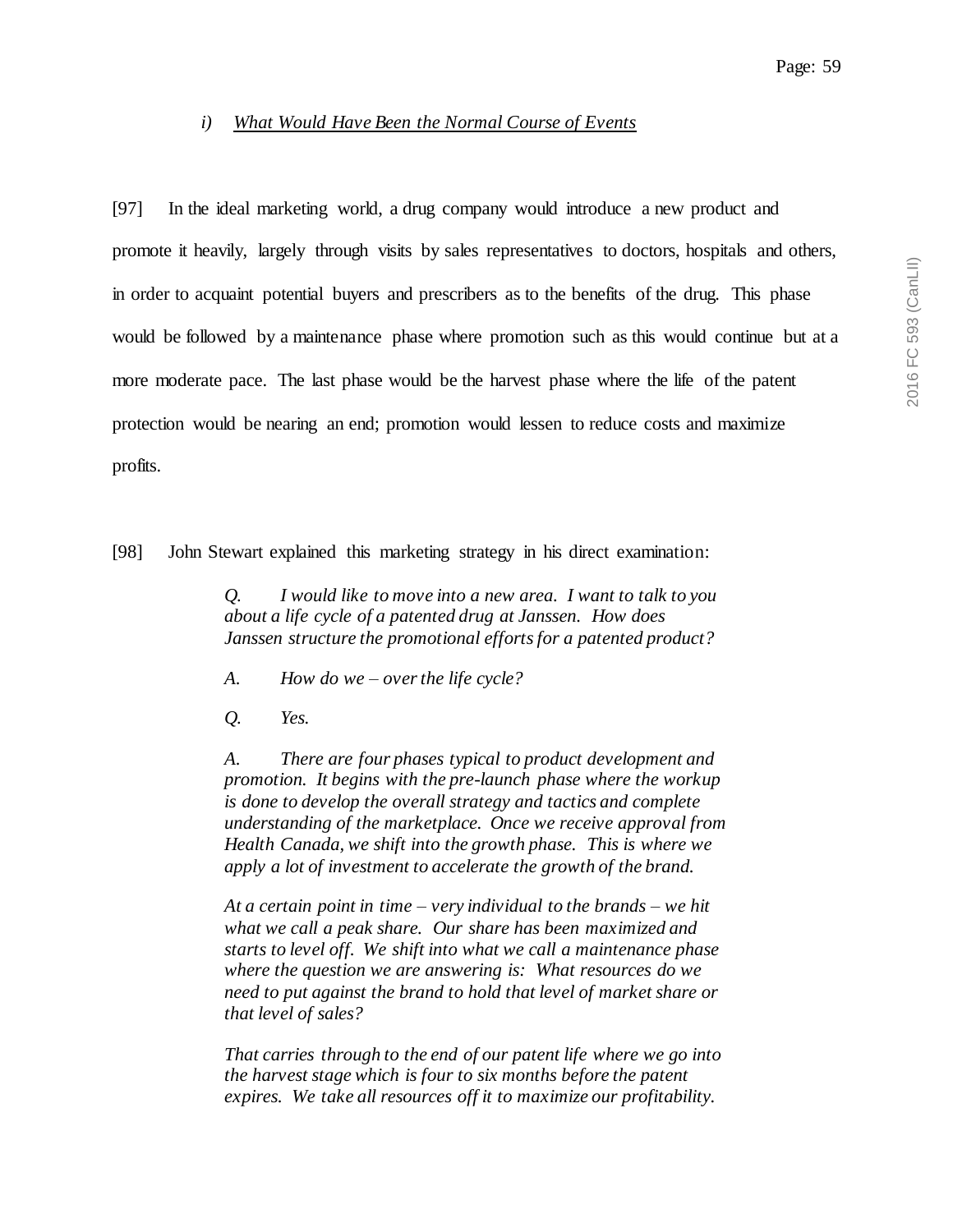*Q. Let me back up a little bit and have you explain in a little more detail. Tell me what happens during the pre-launch phase. When does it begin, and what work is done?*

*A. One year or two years in advance of the anticipated approval by Health Canada, we invest in a marketing director, sometimes a product director or sometimes a product manager as well. Their role is to completely dig into the marketplace and understand what is it had size of the market, who are the competitors, what are the issues in the marketplace, where will our brand fit in, develop the strategies and tactics, make recommendations on sales force size, what programs are needed, etc. – everything that is going to get us to the point that, at approval, we are ready to launch this product.*

*Q. On approval, what happens next?*

*A. At approval, we will launch the product at a sales meeting. The representatives have their goals objectives set and they go. It is a heavy invest on both the dollars and manpower to accelerate the growth. Oftentimes, those investments exceed the revenue coming in and that is by design to make sure we move up as fast as we can to that peak share.*

*Q. On approval, what is that phase of growth called?*

*A. That is the growth phase.*

*Q. How long does a growth phase typically last?*

*A. It can depend. It can be three years. It can be five years. It depends on the brand, the market circumstances, etc. There is no standard prediction as to what that might look like.*

*Q. How does Janssen decide when the growth phase is going to come to an end?*

*A. Essentially, it is when you look at the growth curve in terms of the sales revenue or the market share or both. When that starts to level out or slow down where the investment isn't driving incremental growth, the decision is made or the question is asked – we have spent a lot of money and lost a lot of money throughout that growth period. The question is asked: What resources can we apply against it, a reduced amount of resources to hold that level of revenue through to the end of the life cycle?*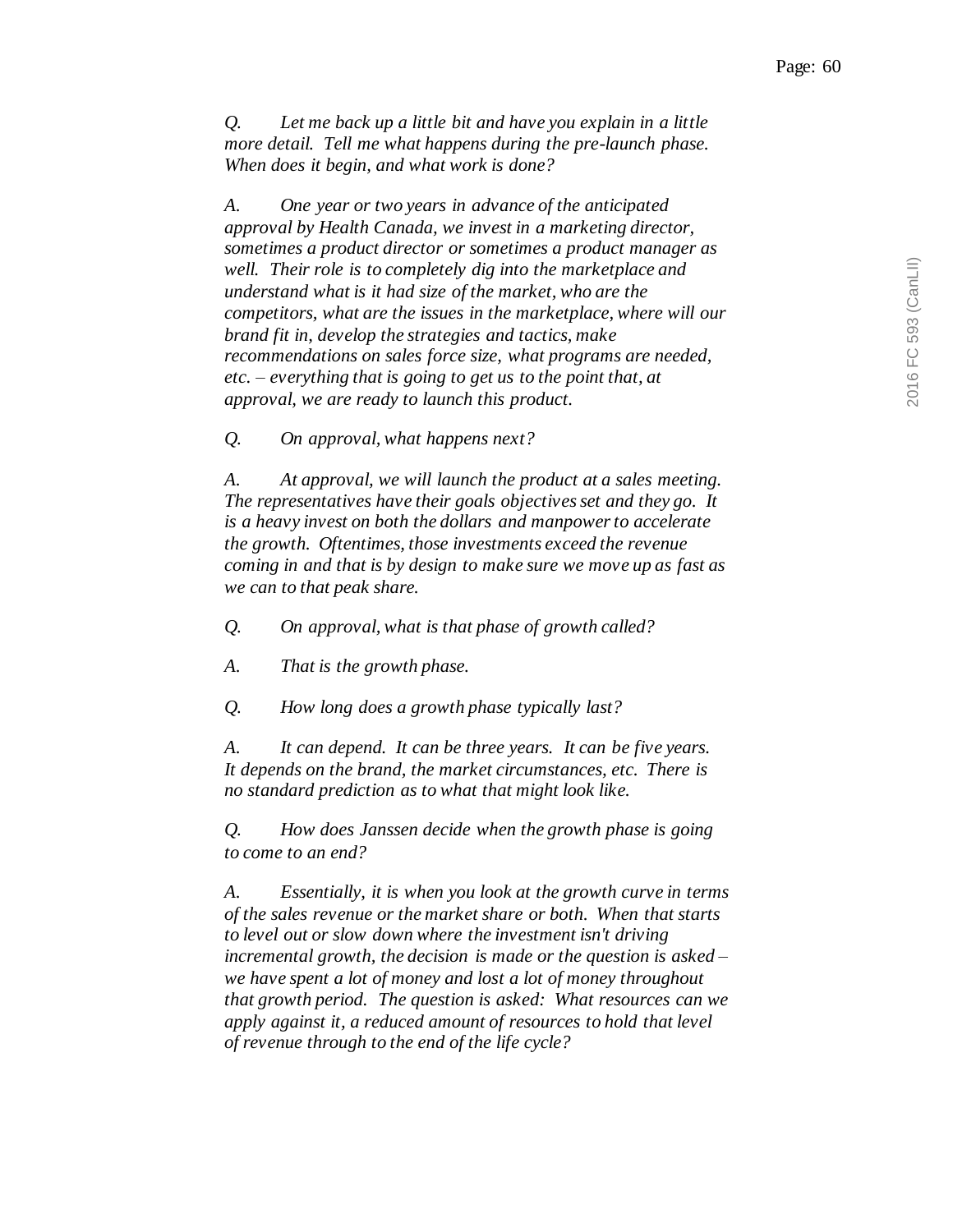*Q. What do you do with the human resources who were involved in promotion during the growth phase? Are they still necessarily in the maintenance phase?*

*A. There are resources necessarily in the maintenance phase. You need sales representatives and promotion dollars but to a lot smaller scale.*

*Q. What type of sales and marketing efforts are undertaken during the maintenance phase?*

*A. Essentially, in the maintenance phase, the physician are completely aware of your brand. They have utilized it. There isn't a lot of information they need to put in front to make them – to feel comfortable prescribing it. They have built these habits, and they are continuing to prescribe.*

*Essentially there are core selling materials just to reinforce the advantages of our brand. There are samples because clinicians like to have samples to trial the product with patients sometimes, patient support materials, that kind of thing.*

*Q. You mentioned earlier that the fourth phase was called the harvest phase. Can you tell us about the harvest phase?*

*A. It is quite straightforward. It is when the decision is made that we are going to pull all resources off the brand. As the word denotes, we are going to harvest the profit there. At the end of the day, we look at the brand over its entire life cycle, and hopefully, we have generated a positive ROI across the entire life cycle.*

*Q. When does the life cycle typically end?*

*A. It ends at your patent expiration.*

*Q. How is a decision made to move from maintenance to harvest?*

*A. General timing is maybe four to six months in advance.*

*Q. In advance of what?*

*A. Sorry. In advance of the patent expiration. If there are opportunity to move people to new opportunities, new growth opportunities, it may be six month or four months. Generally, as we approach the end of the patent life, we are making those decisions.*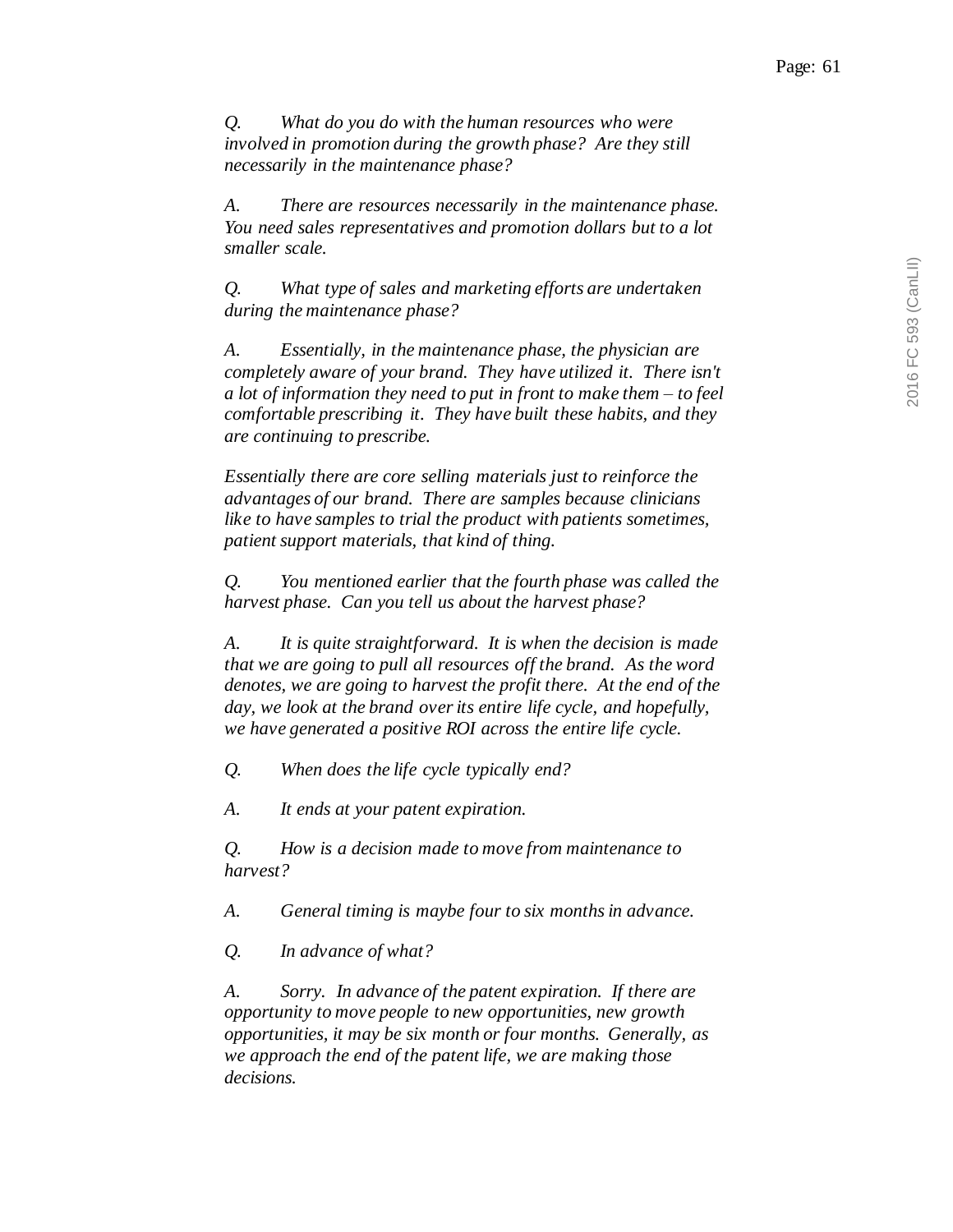*Q. Still in a general sense, what effect, if any, does genericization have on the planned life cycle of a Janssen drug?*

*A. It means you immediately go into the harvest phase since you are going to cut off all your investment in the brand.*

*Q. Why do you do that?*

*A. The erosion model of your business once a generic to launch is well established. Within 12 month, you may have 10 to 20 percent of your revenue left. Any incremental investment you are putting in during that phase is doing nothing but actually driving demand for the generic version.*

*Q. Do you change the amount of human resources on a project?*

*A. Absolutely. We cancel all the spending. We will redeploy people to other roles in the organization. Hopefully, we can do that versus the other which would be having to terminate people.*

*ii) Competition – Other Molecules*

[99] Janssen's levofloxacin product LEVAQUIN was the first respiratory fluoroquinolone to be introduced into the Canadian market and for a period of time, had that particular market to itself subject to different existing non-respiratory fluoroquinolones such as CIPRO. A year or two later, other products, also respiratory fluoroquinolones but different molecules, came into the market, moxifloxacin (AVELOX) and gatifloxacin (TEQUIN). Janssen had to fight for market share of this particular market which it did on the terms of its "proven safety record".

[100] John Stewart explained this at pages 674 and 675 of the trial transcript:

*Q. When moxifloxacin and gatifloxacin entered the market, did that change the way that Janssen promoted LEVAQUIN?*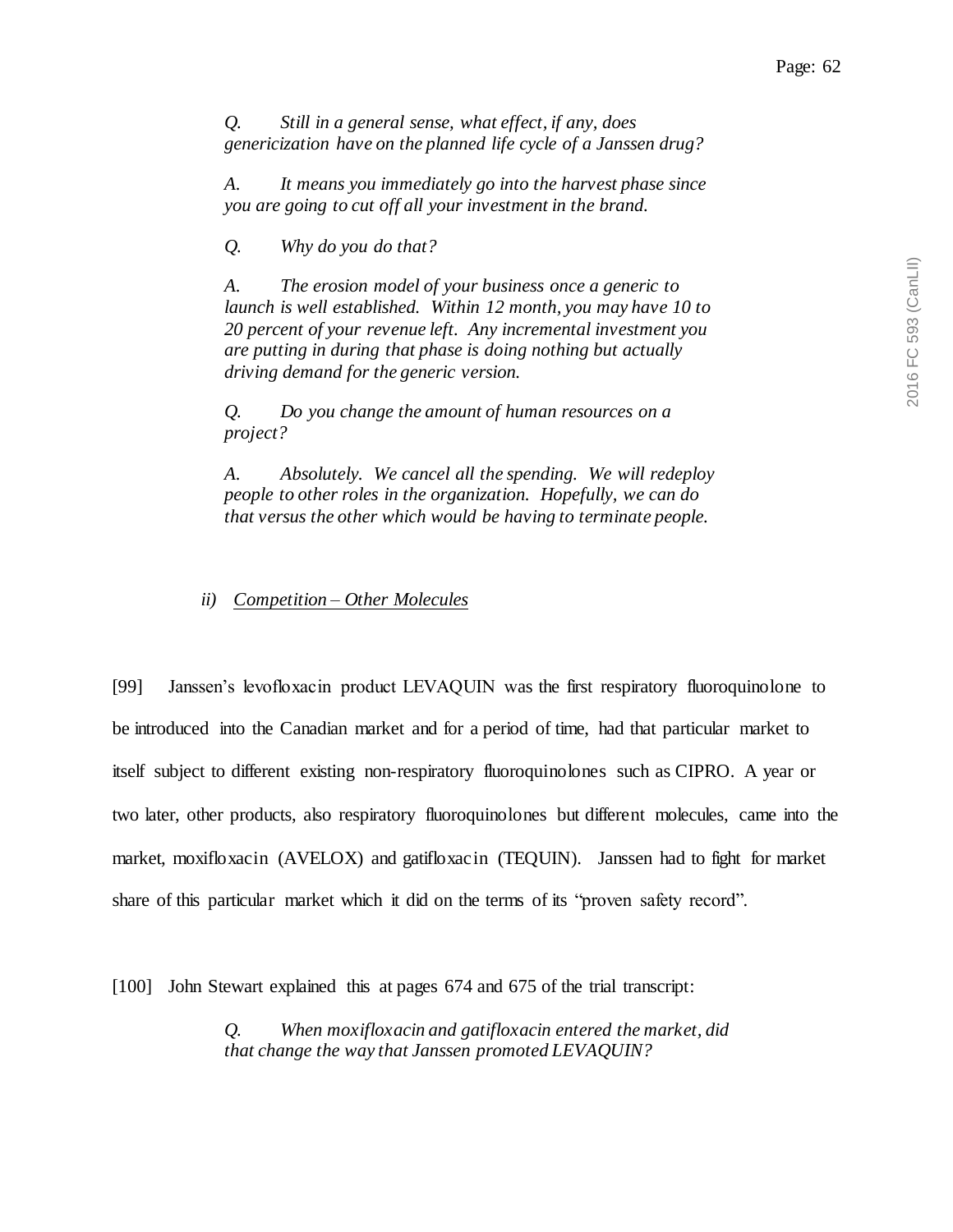*A. Yes, in terms of now we have two people vying for the fluoroquinolone decision, but it did not change our focus which was to display the macrolides in the treatments paradigm for those higher risk patients.*

*Q. How did Janssen position LEVAQUIN versus the other fluoroquinolones?*

*A. In the early going, it is not our position to immediately start attacking the other fluoroquinolones. It is their job to say why they are superior to LEVAQUIN. When the conversation came up, the products were more alike than they were different.*

*They were all highly effective, but the two things that stood out for us was our safety record for LEVAQUIN – moxifloxacin had QT prolongation which is a heart-arrhythmia type side effect that is not a good thing, and gatifloxacin had issues with hyper- and hypoglycemia so glucose fluctuations which are not good either. We differentiated based on the proven safety record of LEVAQUIN.*

*iii) Disruptions in the Market*

[101] In the time period of 2004 to 2006, there were two disruptions experienced in the fluoroquinolone market. One was the disappearance of gatifloxacin (TEQUIN) due to safety concerns. The other was the introduction by Teva of its generic levofloxacin and subsequent removal of that product by reason of this Court's injunction. The issue before the Court now is, if Teva's generic had not been in market, what would Janssen's sales, and therefore profits, have been.

[102] When Teva's generic levofloxacin entered the market, Janssen's promotion of its LEVAQUIN tablets essentially stopped, as explained by John Stewart, transcript pages 694 to 698; why promote a product when the competition will get the greatest share of the market?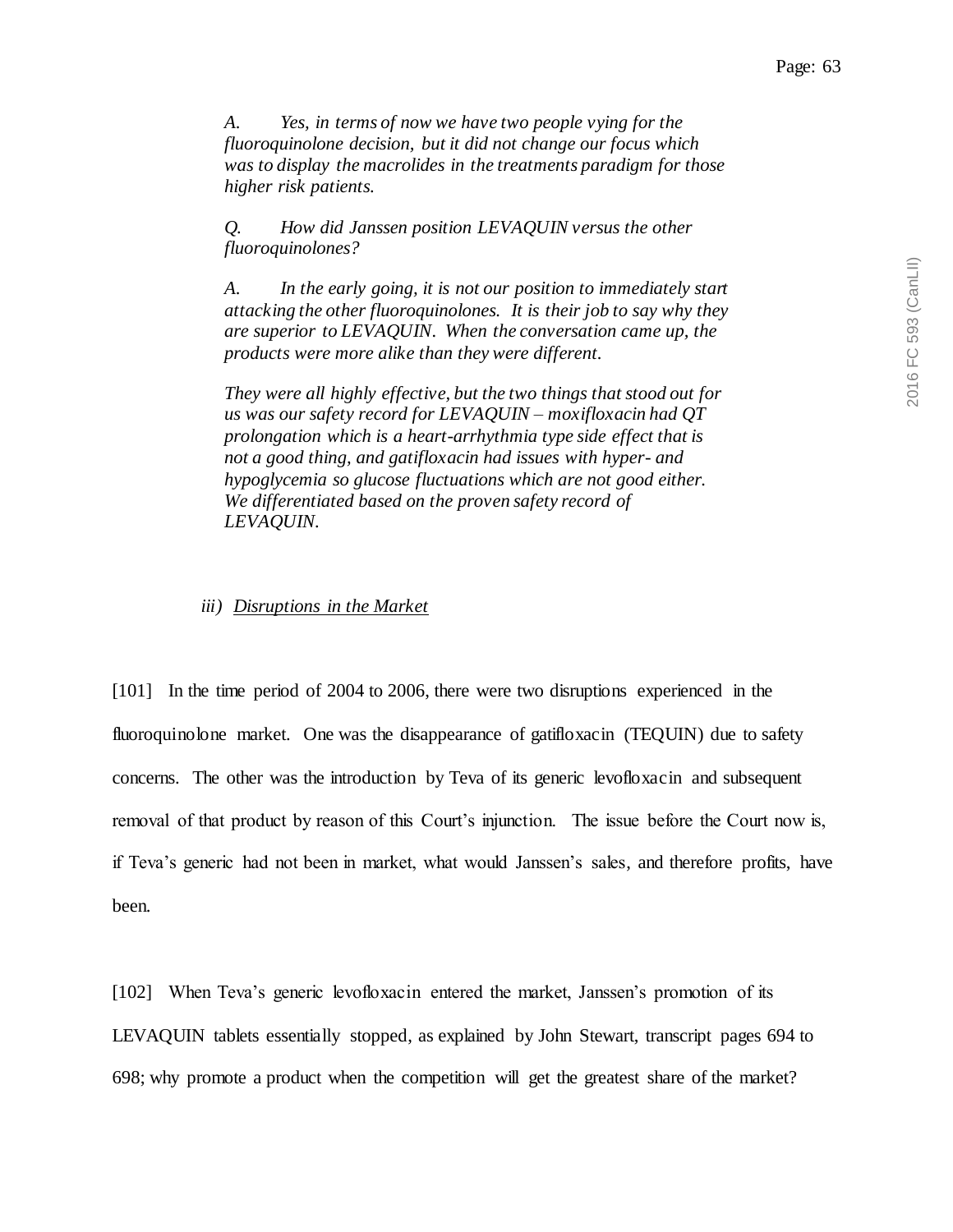[103] When TEQUIN was withdrawn, it is clear that AVELOX, which was being promoted by its drug company (Bayer), gained a share of the TEQUIN market. Would LEVAQUIN also have gained a share of that market and in which proportion? Would doctors or hospitals abandon the respiratory fluoroquinolone class of drugs entirely and go to other drugs such as CIPRO or BIAXIN?

# *g) Findings as to What the "But for" World Would have Been*

[104] There were a variety of different assumptions that help create the different Scenarios A and B of Rosenblatt and 1 through 6 of Mak, which I will consider in more detail.

[105] There were differences between Drs. Chan and Simor as to what doctors who wrote prescriptions for antibiotics such as LEVAQUIN would have been likely to have done in respect of prescribing that drug, or another in the "but for" world had Teva's generic product not entered the marketplace. Among the matters in controversy were:

- the effect of sales representatives (detail persons) in visiting doctors and promoting the product. Having considered all the evidence, I am satisfied that, in the initial stages of a launch of product, these visits have an effect. Once a product is established, such visits have a lesser effect;
- the habitual or persistence level whereby doctors tend to prescribe what they are familiar with and seems to work best for their patients. I am satisfied that there is a significant effect in this regard;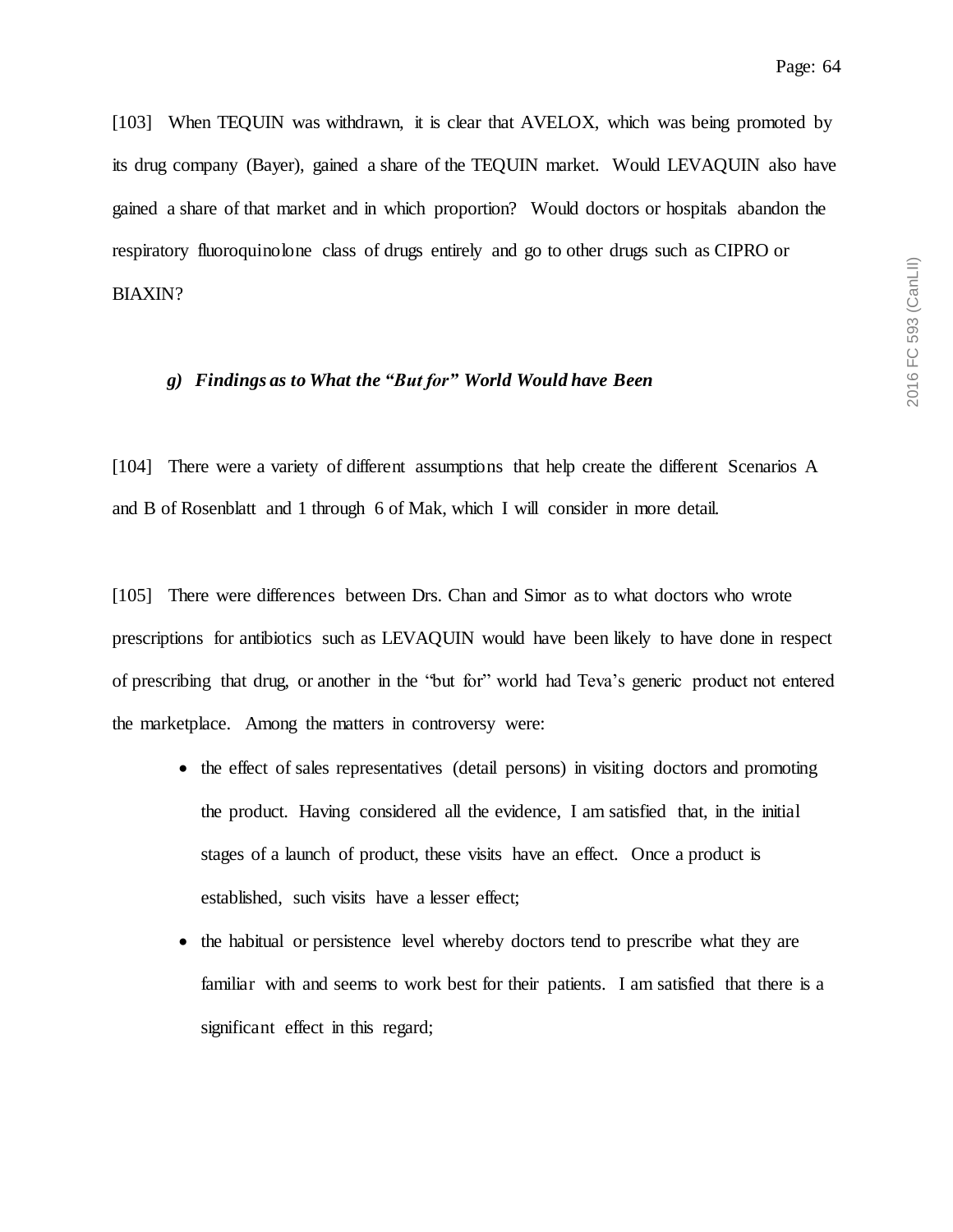- the effect of guidelines published for hospitals or doctors as to what should or may be prescribed. I am satisfied that guidelines have an effect but do not create dictatorial terms as to what should be prescribed;
- switching once Tequin disappeared from the market. I am satisfied that most doctors would have switched to levofloxacin or moxifloxacin but some may have switched to other products such as CIPRO or one of the macrolides;
- the relevant comparator market is the respiratory fluoroquinolone class;
- spending on promotion, research and development by Janssen if Teva's generic product had not been present. I am satisfied that promotional spending would have continued but, given that the patent term was nearing an end, the spending would probably have diminished. As to research spending, I prefer Janssen's estimate as Teva puts too much emphasis on an abnormally large spending by Janssen in one year; and
- introduction of Janssen's 750 mg LEVAQUIN tablet probably took sales from its 500 mg tablet but also from AVELOX (moxifloxacin).

[106] Taking all the evidence presented by each of the parties, I am satisfied that Scenario A presented by Janssen's expert witness Rosenblatt best represents what would have happened in the "but for" world. However, I find that there are some changes to be made to some of the assumptions that underlie that scenario; they are changes to the damage period, to hospital sales percentage, and whether educational institute/government sales should be included as hospital sales. I will consider what those changes should be as well as set out what I find to be appropriate assumptions underlying Scenario A.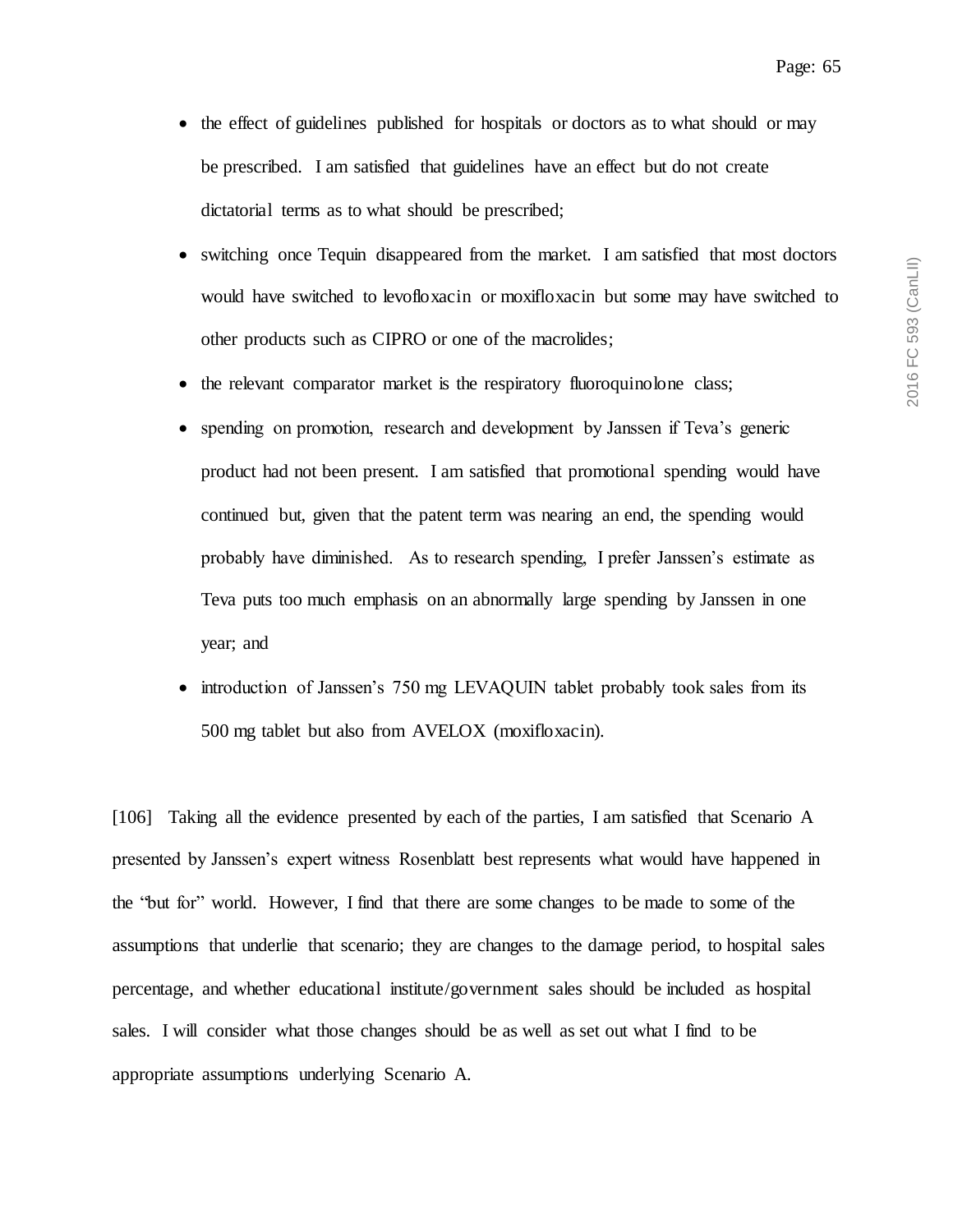#### *h) Damage Period*

[107] The Plaintiffs Janssen calculated their losses over a period commencing when Teva entered the marketplace in December 2004, until December 2010. The patent expired on June 23, 2009.

[108] Teva, through its expert, Mak, calculated its numbers based on the period Teva was on the market but, in the case of hospital price suppression, included various options varying from the date Janssen regained exclusivity up to a few months after the expiry of the patent in order to deal with fulfillment of contracts.

[109] As Justice Snider held in *Merck & Co., Inc. v Apotex Inc.*, 2013 FC 751 at paragraph in 183, a claimant is entitled to damages sustained after the grant of the patent has expired in respect of losses that were incurred as a result of the infringer's activity during the period when the patent was in force. She wrote:

> *[183] There is nothing in the Patent Act that limits damages to those sustained during the life of the patent. Section 55(1) states that the infringer is liable "for all damages sustained by the patentee [or licensee] after the grant of the patent, by reason of the infringement". Merck is entitled to its damages for infringing sales even though those sales actually would take place during the postexpiry period.*

[110] In this case, it would be reasonable to presume that some time would extend beyond the date that the patent expired. Prescriptions would have to be filled, contracts complied with, and other existing obligations incurred during a period of price suppression when the patent was in force would have to be fulfilled.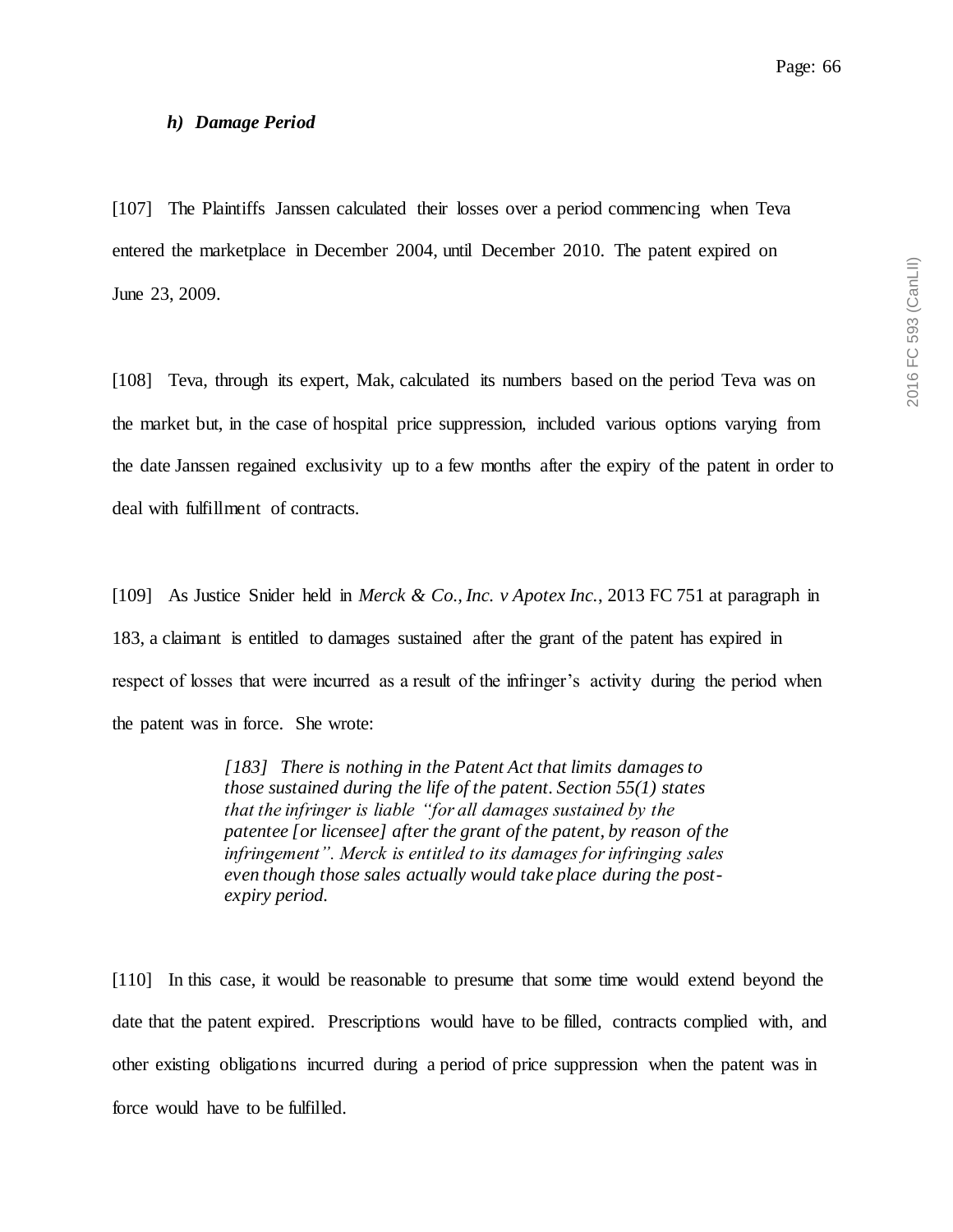[111] However, I find no reasonable basis in the Record to support an extended date of damages up to December 2010, nor can I find any reasonable basis to find that damages cease upon expiry of the patent or one month thereafter.

[112] Under the circumstances, I must apply the "broad axe" principle and find that losses due to prescription (retail) sales would terminate about two months after the patent expires, that is August 31, 2009, and that hospital losses would terminate about a year after the patent expired, that is as of June 30, 2010.

[113] Teva's expert, Mak, made calculations that included a one-month lag at the beginning of the damages period in considering TRx data, that is, data relating to sales by pharmacies to patients, on the basis that pharmacies keep inventory on hand which would have been sold by Janssen to the pharmacy or wholesaler approximately one month before the pharmacy sold the product to the patient. Because Janssen's losses occur when they sell the tablet and not when the pharmacy sells the tablet, this lag was intended to compensate when using TRx data.

[114] Janssen's expert, Cohen, agrees that there is a lag when you follow the product, but says that prescription sales are a good surrogate for *ex-factory* sales because they match closely (see Chart 1 on page 11 of his Reply report, Exhibit P9). Even though the same physical tablet is not being sold immediately from the factory to the patient, the numbers match well enough that they can be used for economic modeling. Cohen says there is therefore no need to build this lag into the model even when TRx data is used.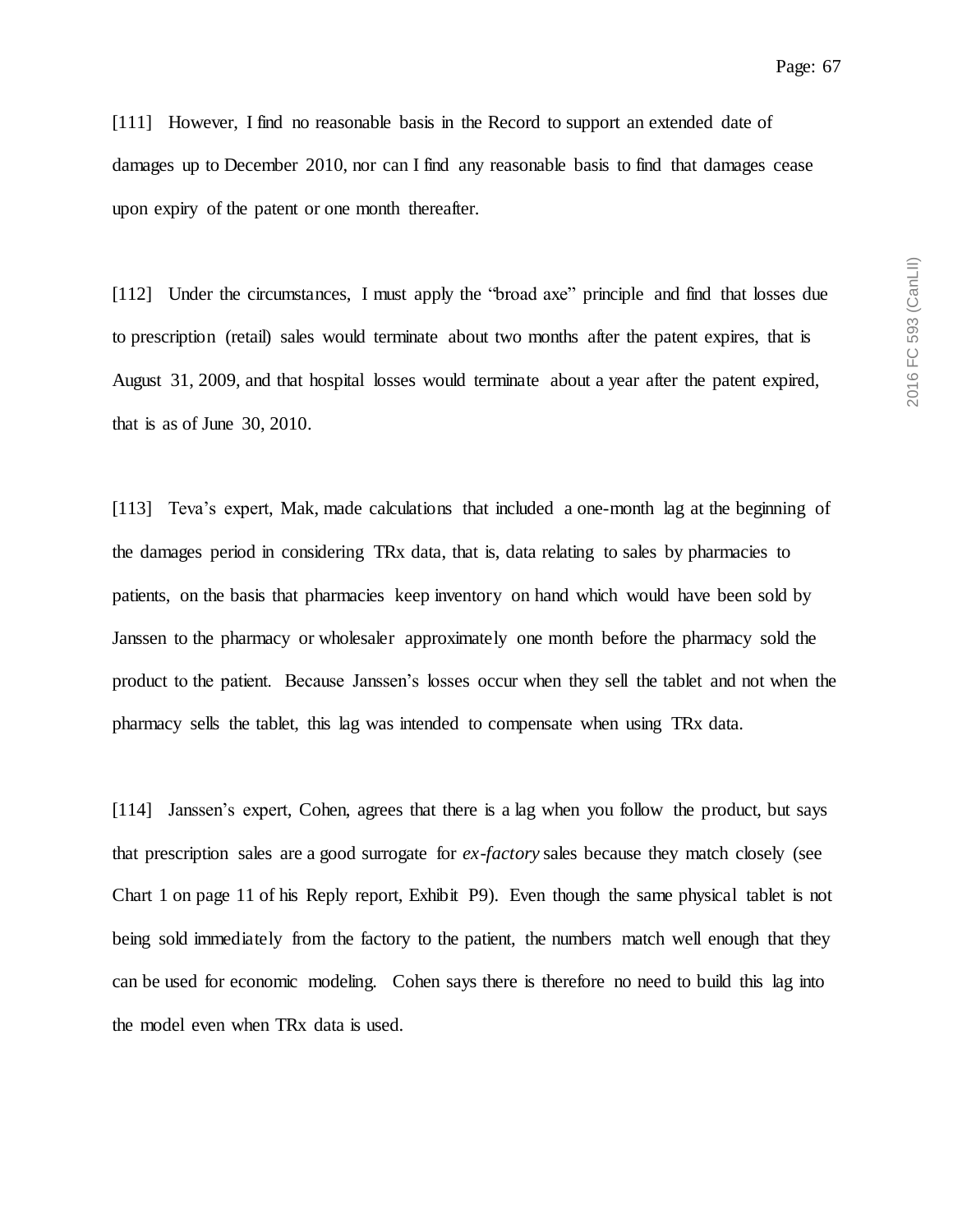[115] I am persuaded by Cohen's analysis for to say otherwise would be to create a one month window in the middle of Janssen's exclusivity period where they effectively have no sales. Further, because the TRx data matches *ex-factory* sales closely, it is a reasonable surrogate for the "broad axe" approach.

### *i) Hospital Sales - Price Suppression*

[116] The law is clear that if, due to activities of an infringer, the patentee or person claiming under the patentee had to reduce prices because of the entry into the market of an infringer offering the product at a lower price, a claim for damages can be made for price suppression. As Heald D. J. wrote in *AlliedSignal Inc. v Du Pont Canada Inc.* (1998), 78 C.P.R. (3d) 129 (FCTD, aff'd 86 CPR (3d)324 (FCA)) at paragraph 23:

> *23 In addition to lost profits due to lost sales, the patentee may also claim lost profits due to price suppression if it can establish that it necessarily reduced its prices because of the competition of the infringer: Colonial Fastener Co. v. Lighting Fastener Co.,12 American Braided Wire Co. v. Thomson.*

[117] The evidence is that Janssen Canada reduced its prices to hospitals by [redacted]% when Teva entered the marketplace with its generic levofloxacin, and could not raise them after Teva was forced to withdraw. As Janssen's witness John Stewart said at pages 698 to 699, 703 to 704 and 758 of the trial transcript:

> *Q. Did the presence of Novopharm in the market have an effect on Janssen hospital pricing?*

*A. Yes, to the extent that, once you have lost all your opportunity to partner with the hospitals and specialists, you don't have anything left except a generic strategy. The only thing you*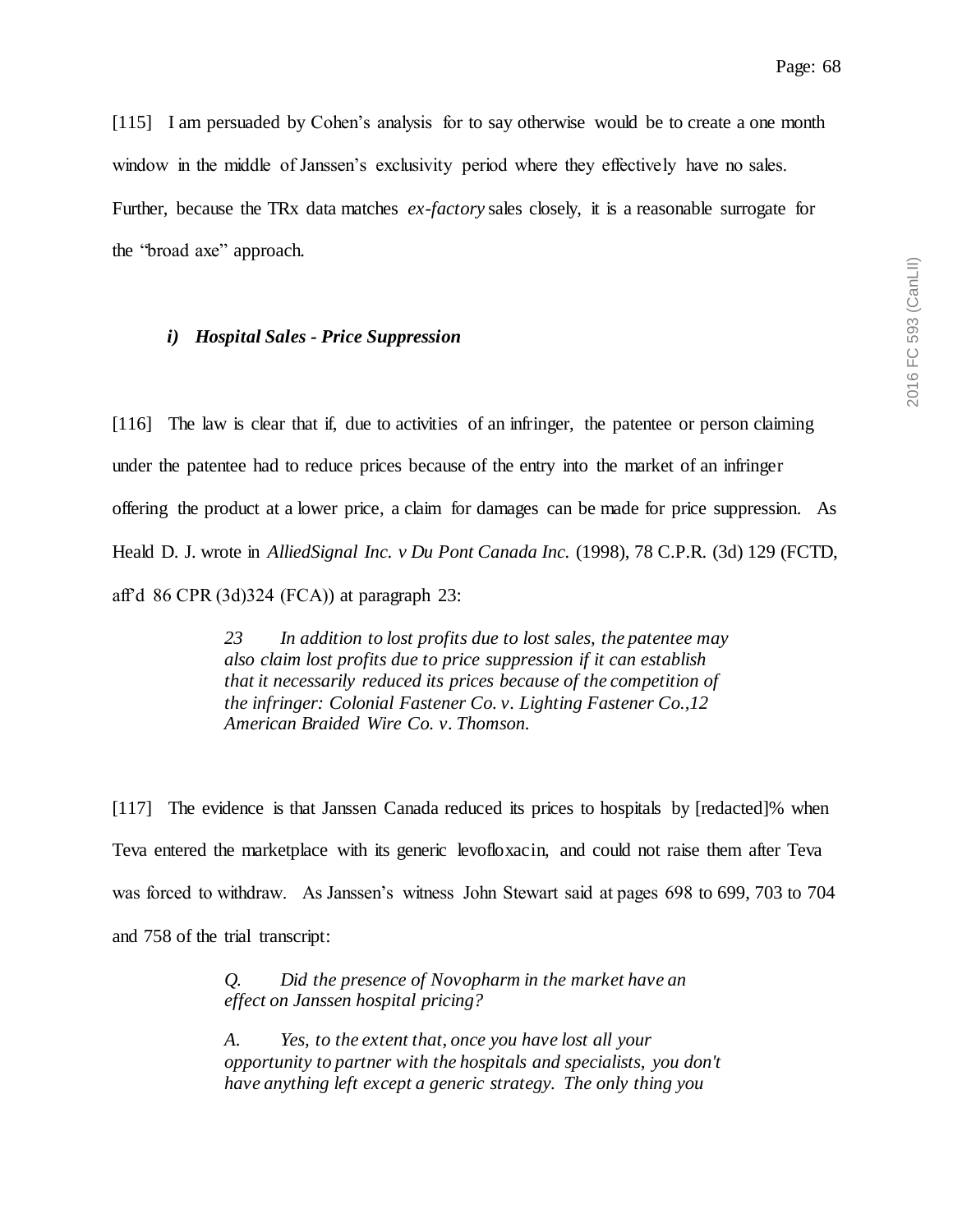*have left to try to leverage to try to hold on to your business is lower your price and compete on price.* 

*In [redacted] of 20[redacted], we lowered our hospital prices another [redacted] percent universally across the board so all hospitals had an opportunity to save money because we also had no resources to go out and differentiate between the hospitals on a pricing standpoint. This was a blanket drop in the price as a result.* 

*Q. Before Novo-levofloxacin came to the market, did Janssen intend to lower its hospital prices?* 

*A. There was no plan to implement that 30 percent reduction across the board strategy.* 

*…*

*Q. In the period after Novopharm left the market, did that have an effect on Janssen's hospital prices for LEVAQUIN?* 

*A. There was no change to our hospital pricing.* 

*Q. How come?* 

*A. You have established relationships and listings based on the hospital prices that have been offered for the last two years plus. We are not going to rock that boat and change it on these customers. It is not the way we operate.* 

*…*

*Q. Your told Mr. Wilcox when he was asking you about the price drops in the hospitals -- pardon me, Mr. Markwell -- that after you had lowered the hospital prices in 2006 when you regained the market, you didn't want to raise them because you didn't want to rock the boat, yes?* 

*A. Yes.* 

*Q. By that, you meant you could alienate customers and they would buy the product from someone else?* 

*A. We were coming into the market with other hospital antiinfectives that was the future of our antiinfective franchise at the time. Why would you want to upset the customer by nickel and diming then on one when you want to come in later then asking them to list enough?*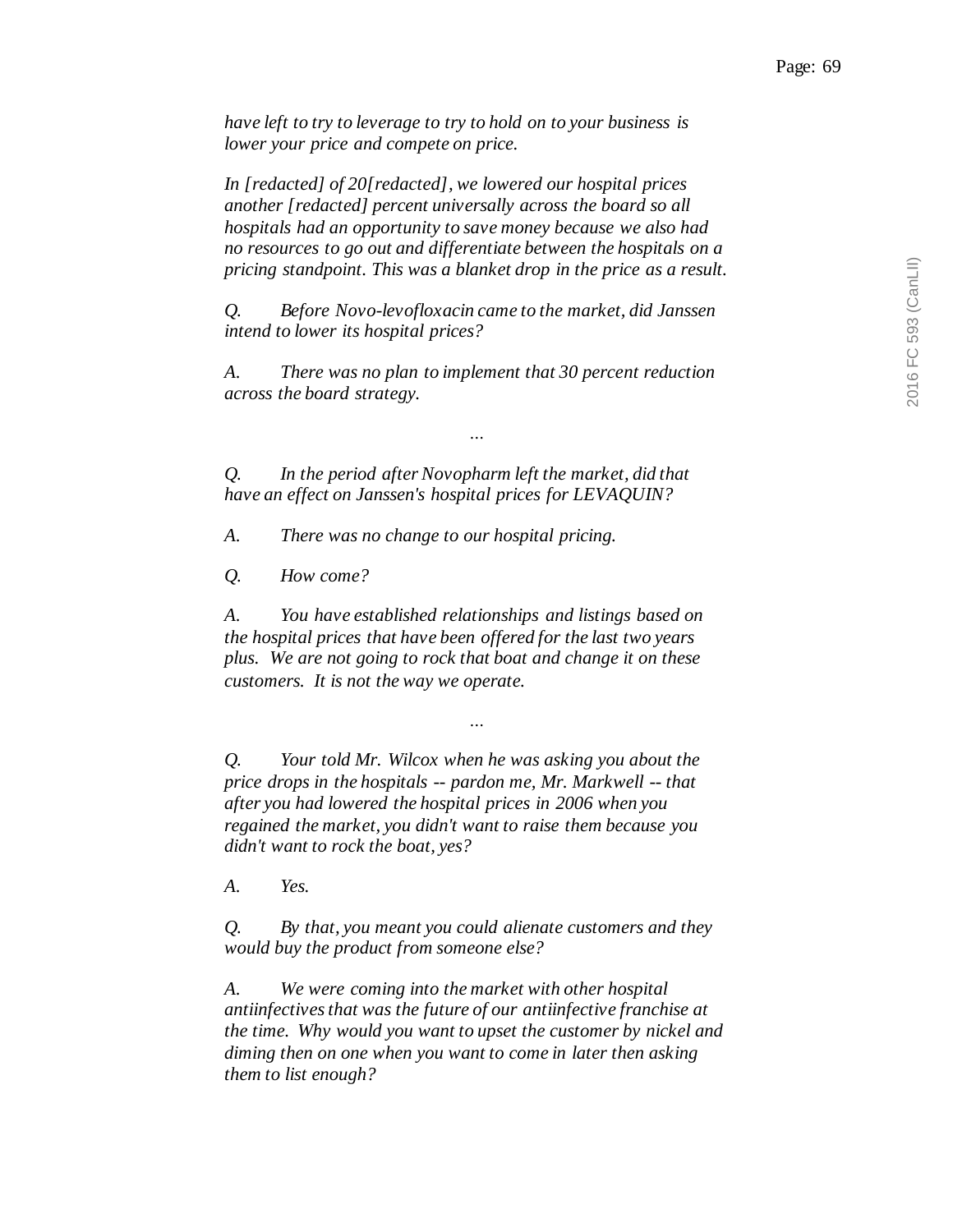[118] The actual changes to the hospital prices are part of the agreed evidence.

# *j) Hospital Sales – Diamond, Non-Diamond and Educational Institution/Government*

[119] Janssen's claim for damages for price suppression is in respect of "hospital sales". In answer to the question put to Janssen on discovery paraphrased as:

> *Advise as to whether there is a claim for damages for price suppression and/or erosion for sales other than Hospital Sales as a result of the market entry of Novo-levofloxacin*

the answer provided by Counsel in writing was (Trial Exhibit D61):

*There is not. The only claim for damages for price suppression and/or erosion is for hospital sales.*

[120] The question is what are "hospital sales"?

[121] The evidence shows that Janssen Canada divided its customers into groups including "Diamond" hospitals (which were the larger or more influential hospitals), "Non-Diamond" hospitals and "Education Institution/Government". The latter was explained by Janssen's representative on discovery, Park (Exhibit D61, questions 3331 to 3333) as follows:

*Q. Okay. And what about "Educational Institute…"*

*Maybe I will pause.*

*"Drug Wholesaler", that would not include any sales going to hospitals? Or it could?*

*A. It could, if there were a smaller hospital that ---*

*Hospitals can order directly through Janssen or they can go through a wholesaler.*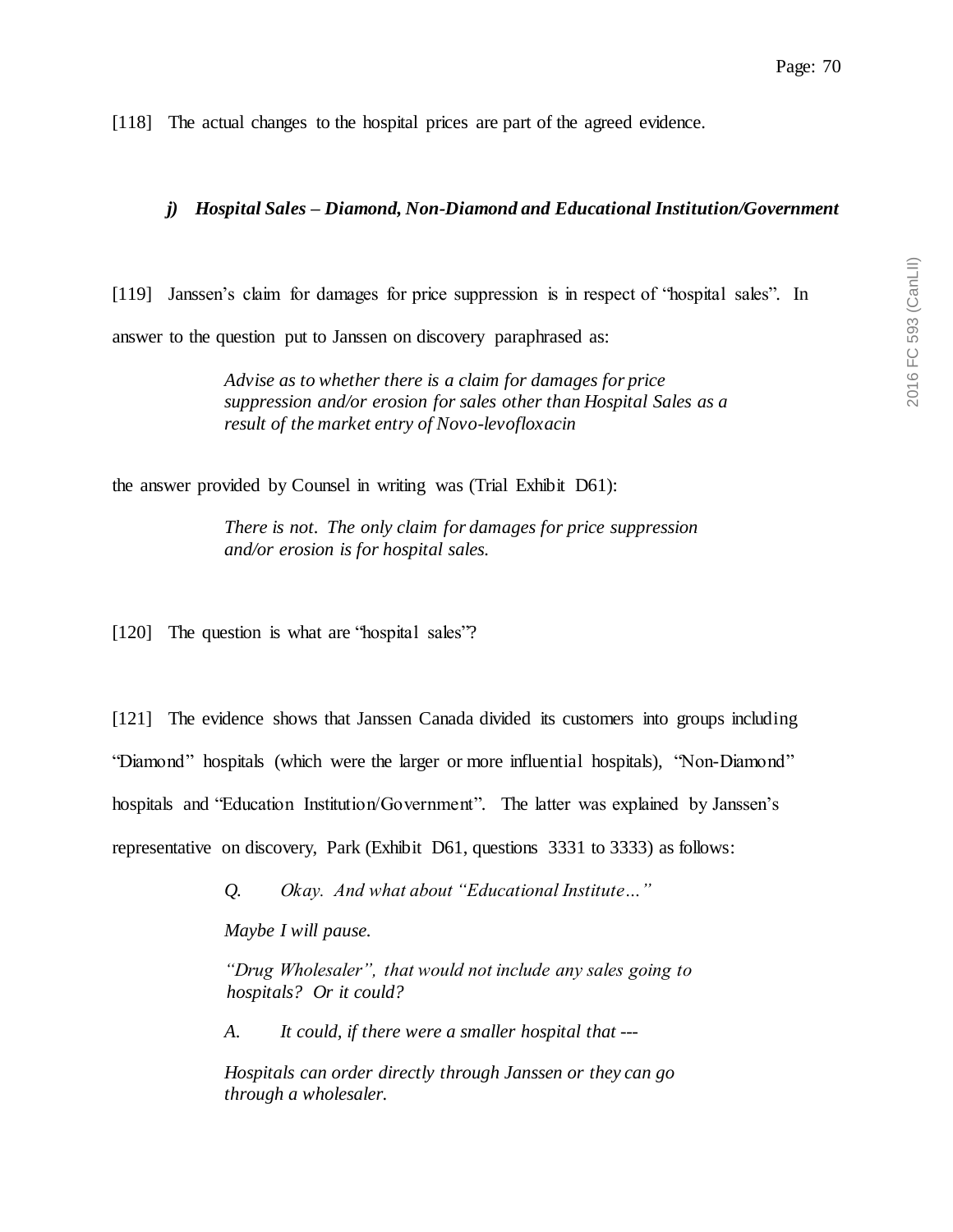*So they can go through either.*

*Q. Okay.*

*The next line is "Educational Institution/Government"…*

*A. Yes. That could have been any Provincial Government or the National Government that make significant purchases for epidemics or for the concern over whatever it is: Anthrax, or whatever.*

*It looks like there is…*

*I think I saw something that lined up with that number, "53,722", before.*

*It was a large Government purchase.*

*Q. Okay. And then "Hospital".*

*A. "Hospital" would be those that order directly to Janssen for Levaquin.*

[122] The evidence is that Cohen included Educational Institution/Government sales as Non-Diamond hospital sales when determining the hospital price suppression, thus excluding them when calculating the retail price. Mak did not. The difference in the two approaches would benefit Janssen Canada by about \$[redacted].

[123] I am concerned that, on discovery, Janssen provided an answer that could be considered to be misleading. No correction or clarification was ever made in respect of that answer. While the answer could be interpreted as somewhat ambiguous, Janssen should have clarified the ambiguity. Even at trial, no effort was made to clarify the answer.

[124] I find that sales to Educational Institute/Government should be excluded from hospital sales with an apparent reduction to Janssen's damage claim of about \$300,000.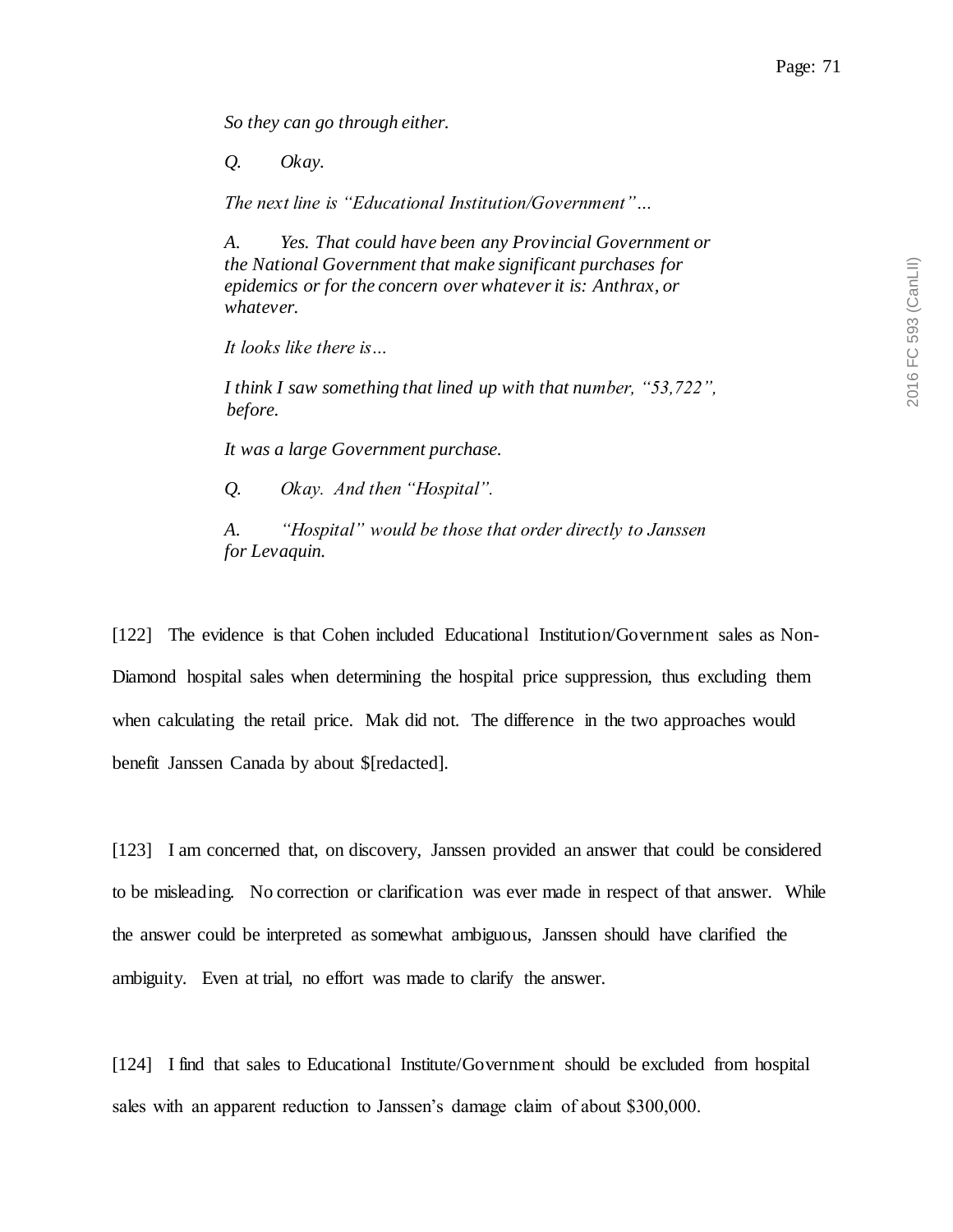# *k) Hospital Sales - Percentage*

[125] The evidence shows that hospitals are demanding as to price and generally require, and receive, a discounted price on drugs. By way of example at page 93 of the trial transcript, Dr. Rosenblatt suggested that a tablet sold at five dollars (\$5.00) at retail (meaning to wholesalers) would be sold at four dollars (\$4.00) per tablet directly to hospitals. However, not all sales that ultimately end up in hospitals are direct sales to hospitals, some hospitals some of the time may purchase from retailers/wholesalers (Rosenblatt, Reply Exhibit P6 paragraph 35, Grootendorst, transcript page 1097, Stewart, transcript page 679). The higher the number of sales made indirectly to hospitals, e.g. through retailers/wholesales, the higher the profit margins to Janssen since the tablets involved would be those sold by Janssen at the higher price to retailers/wholesalers.

[126] Both Dr. Rosenblatt and Dr. Grootendorst, the experts for each of the parties who addressed this issue, agreed that there was no precise way in which to determine the percentage of indirect sales to hospitals. Dr. Rosenblatt used a figure of [redacted]%. Dr. Grootendorst used a figure of [redacted]%. The higher figure would favour Janssen.

[127] Dr. Rosenblatt explained and justified his selection of [redacted]% in his Report (Exhibit P5, paragraph 66) and his Reply (Exhibit P6, paragraph 35) as well as in his examination and cross-examination at trial (transcript pages 90 to 95 and 183). The facts were substantiated by the testimony of John Stewart (transcript page 679) and discovery read-ins (Exhibits D61 and D62).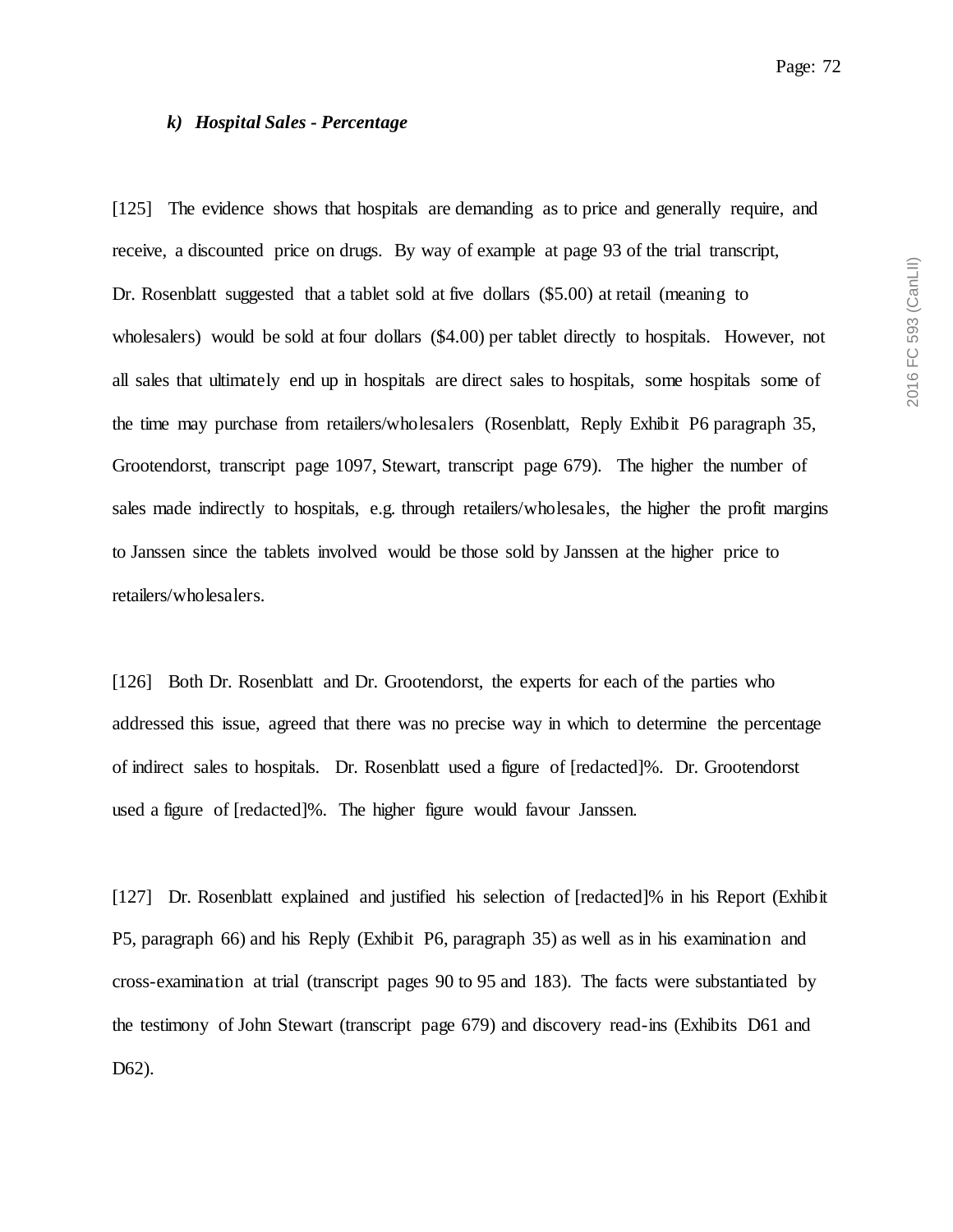[128] Dr. Grootendorst relied on a [redacted]% figure in his Report (Exhibit D52, paragraph 170). In cross-examination at trial (trial transcript pages 1096 to 1098), he agreed that he was given this figure by Counsel for Teva and that his own calculations, at least for the year 2004, would yield a figure of about [redacted]%.

[129] In closing argument, Janssen's Counsel agreed that the figure of [redacted]% was high estimate but argued that the [redacted]% estimate put forth by Teva was far too low.

[130] In respect of this issue, I must apply the "broad axe" approach. The median between [redacted]% and [redacted]% is [redacted]% but, on the evidence, a higher figure is more probable as I favour Dr. Rosenblatt's approach more than the approach of Dr. Grootendorst which finds its genesis on a figure given by Counsel.

[131] I find that an appropriate figure to use for these sales to hospitals is [redacted]%.

#### *l) Royalty Paid to Janssen Puerto Rico*

[132] Mak debited [redacted]% and [redacted]% royalty expenses paid to one of the Janssen Puerto Rico companies in respect of sales made in the 2006 to 2010 period. These royalties should only be applied when considering the year 2010 as there is no evidence that they were paid in any of the previous years.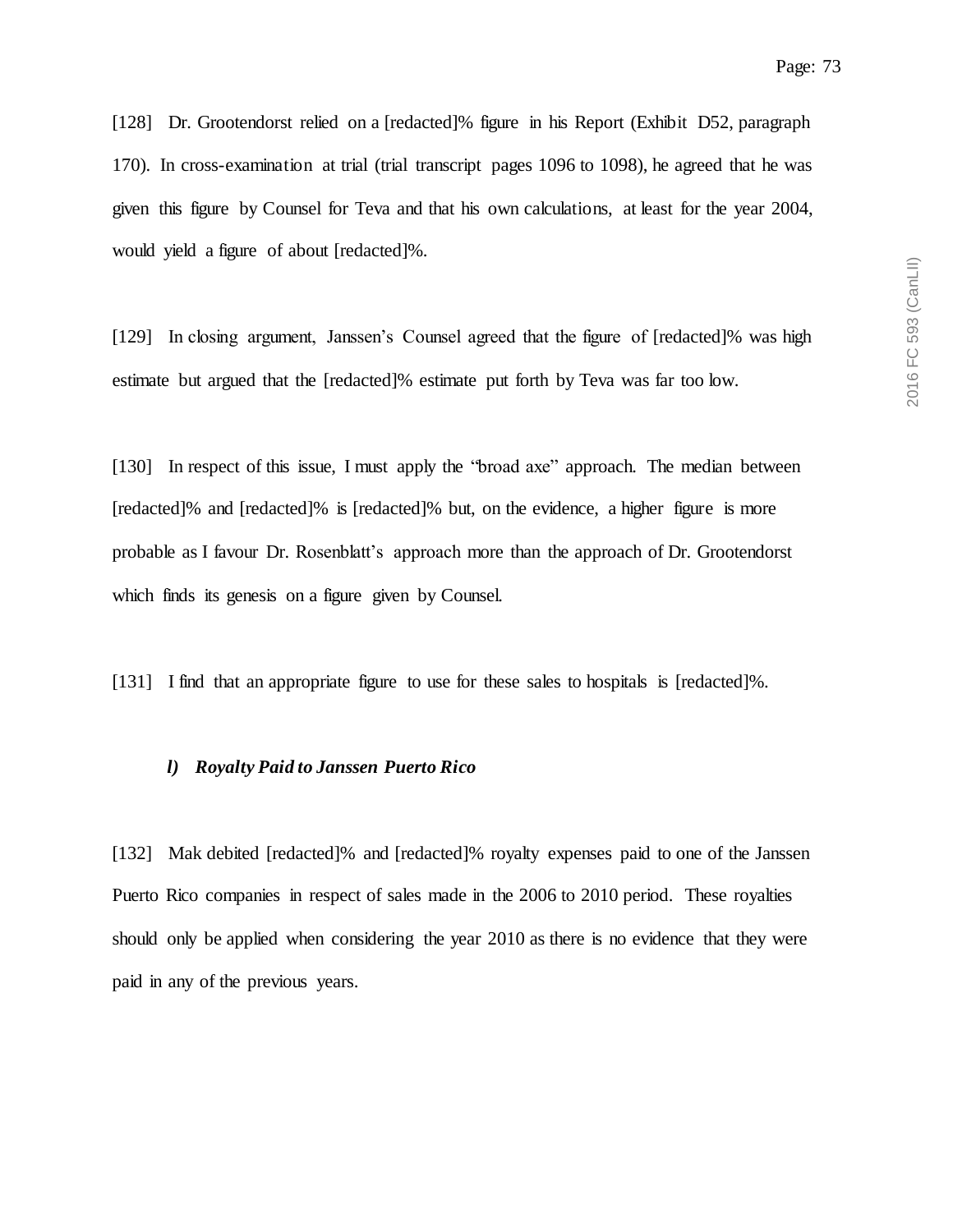### X. ISSUE NO. 3 – PRE-JUDGMENT INTEREST

[133] In my previous Judgment in Court File No. T-2175-04 at paragraph 5, I awarded the Plaintiffs, Janssen Canada and Daiichi pre-judgement interest, not compounded, at the average established bank rate. That Judgment was not varied on appeal and is binding upon Janssen Canada.

[134] Janssen US argues that, if it can establish that it lost profits as a result of the infringement, and that those profits would have generated income on a regular basis over the period of deprivation, then it has also sustained the damage of that lost income on those profits; exact proof of how those lost profits would have been used is not required. It relies on the decision of Justice Zinn of this Court in *Eli Lilly and Company v Apotex Inc.*, 2014 FC 1254, particularly at paragraphs 115 to 119 where he wrote:

> *[115] In conclusion Apotex has taken a far too narrow view of the judgment in Bank of America. It is true that the Supreme Court of Canada stated that "equity has been recognized as one right by which interest may be awarded other than as specifically stated" in the relevant court's statute, and that "the common law right in contract law to be awarded expectation damages is another such right;" however, the Supreme Court did not state that these were the only other "rights" available to support an award of compound interest.*

> *[116] Interest may be payable by a right under another statutory provision. Justice Gauthier implicitly recognized this when she wrote that Lilly could be awarded compound prejudgment interest "as an element of compensation." The source for "compensation" is subsection 55(1) of the Patent Act which provides that the infringer is liable to the patentee "for all damage sustained" by reason of the infringement. If the patentee can establish that it lost profits as a result of the infringement and that those profits would have generated income on a regular basis over the period of deprivation of those profits, then the patentee has also sustained the damage of the lost income from those profits.*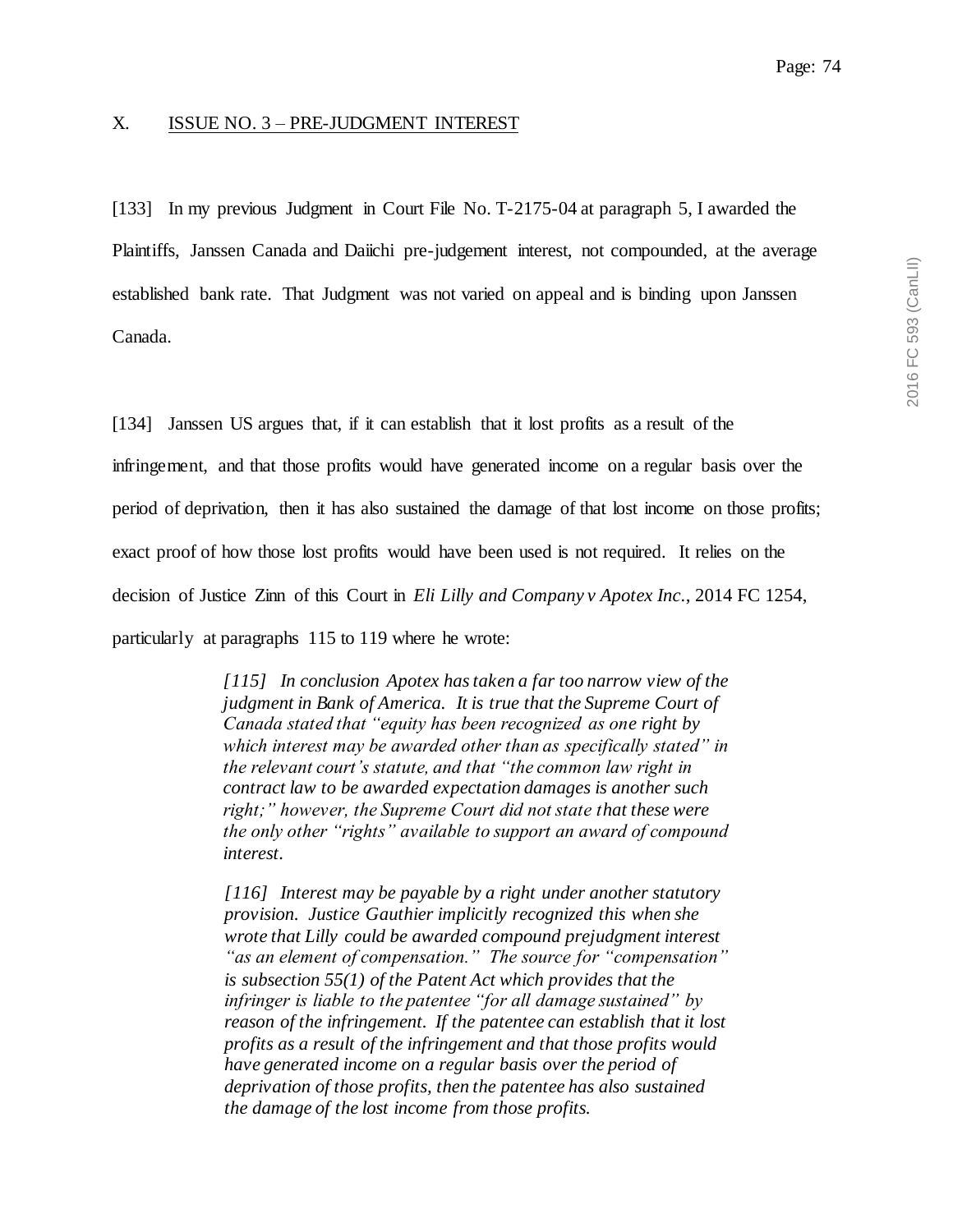*[117] Apotex submits that Lilly has failed to prove any such loss. It has failed to prove that it would have invested the lost profits and reinvested any income from it or that it would have paid down existing debt.*

*[118] In my view, the patentee is not required to prove exactly what use it would have made of the profit it has lost as a result of the infringer's actions. This is after all, a hypothetical scenario because it did not have the funds in hand. I subscribe to the view expressed by S. M. Waddams in The Law of Damages (3rd ed 1997), at 437, cited at para 37 of Bank of America:*

> *[T]here seems in principle no reason why compound interest should not be awarded. Had prompt recompense been made at the date of the wrong the plaintiff would have had a capital sum to invest; the plaintiff would have received interest on it at regular intervals and would have invested those sums also. By the same token the defendant will have had the benefit of compound interest.*

*I would go further and say that in today's world there is a presumption that a plaintiff would have generated compound interest on the funds otherwise owed to it and also that the defendant did so during the period in which it withheld the funds.*

*[119] Apotex argues that an award of compound interest will over compensate Lilly because it permits pre-tax dollars to be compounded rather than after-tax dollars. It says that "an award of simple interest obviates the need to take such tax considerations – which considerations may be quite complex – into account and permits a more facile calculation." The ease of calculation is not a relevant consideration in determining damages. Other than to state that the calculation may result in some windfall to the patentee, Apotex has offered no evidence to support any informed reduction in the award of compound interest over the 12 years period under consideration. Any discounting of compound interest by the court on this record would be nothing more than mere speculation. In any event, while the failure to consider that interest would have been earned on after-tax dollars may generate a higher award to Lilly, this is off-set in whole or part by the fact compound interest does not precisely account for the three factors the Supreme Court identified for the depreciation of the value of money: (i) opportunity cost, (ii) risk, and (iii) inflation.*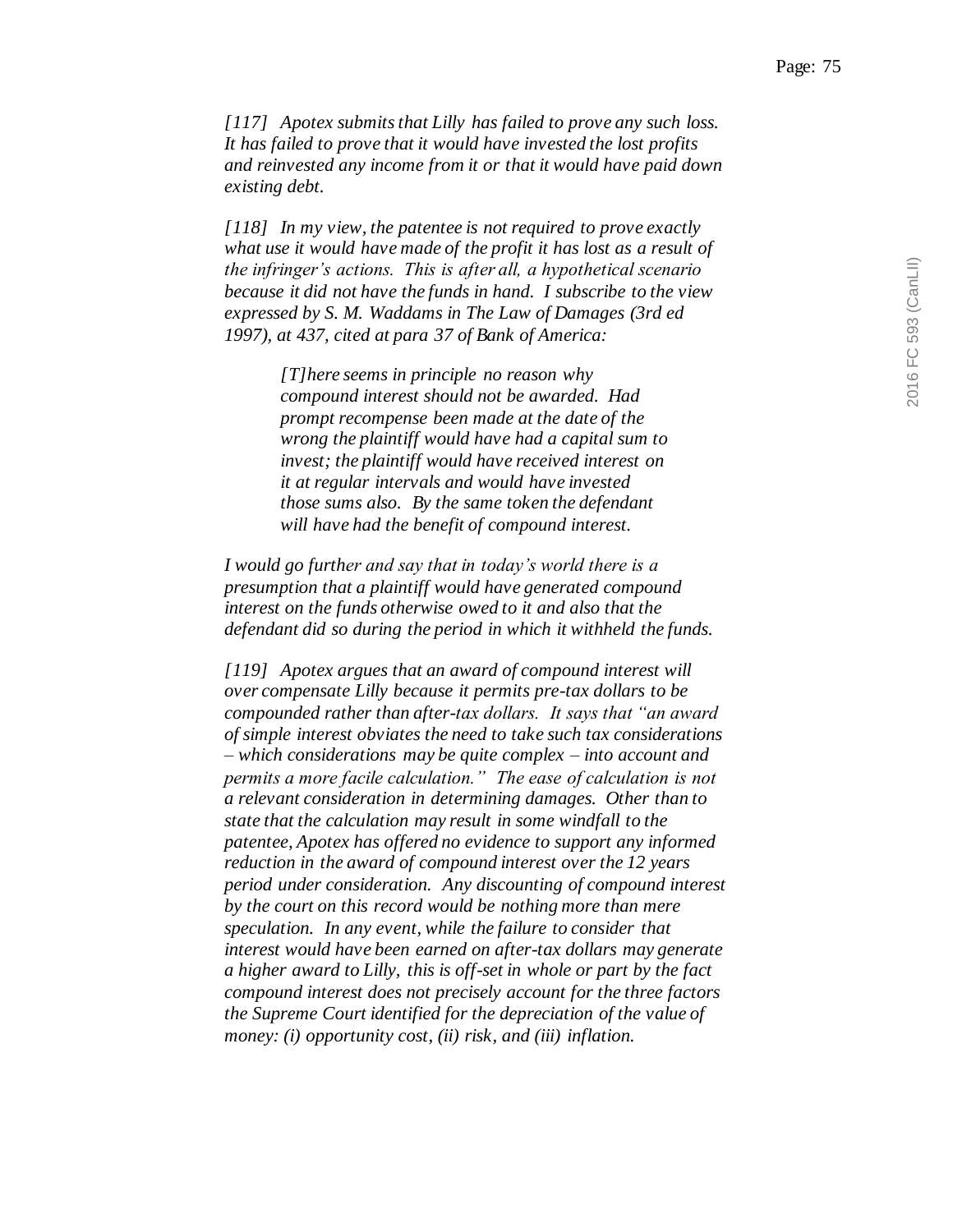[135] That decision is currently under appeal. I do note that the decision was that plaintiff in that case was awarded compound interest and not the profits that it alleged would have been generated.

[136] Janssen US relies on the evidence of Smith in direct examination at pages 448 to 449 of the transcript. I repeat that portion of his evidence:

> *Q. I have a few questions to ask you. It is about financial issues at Ortho-McNeil. Did you have any financial accountability at Ortho-McNeil for Ortho-McNeil-Janssen Pharmaceuticals?*

> *A. Sure. I was accountable for the commercial profit and loss statement for the business. So yes.*

*Q. If those companies had extra profits would you have left that extra profit to sit in a bank to earn interest at a bank rate?*

*A. No. For sure not. It is still true today. It was true then. We never have enough resource to take advantage of all the opportunities that we have. We are always prioritizing things we invest in. We don't have enough money in all the things that are potentially there for us to invest in.*

*As a company that has shareholders and publicly held, we are accountable to grow that business every year and hopefully increase profits every year. We are always challenged on making decisions on doing an extra clinical trial on a brand that might help it be more successful or be more available to patients, to doing more pure sales and marketing effort, to again licensing in another important molecule that could be of benefit to patients over the long haul. We are always making those trade-offs. If we had extra money, it wouldn't be in the bank. It would be reinvested in the business for sure.*

*Q. Would that have been true for the time period starting in December 2005 and moving forward?*

*A. Absolutely.*

*Q. Would that be true for any additional profits you might have received in respect of LEVAQUIN?*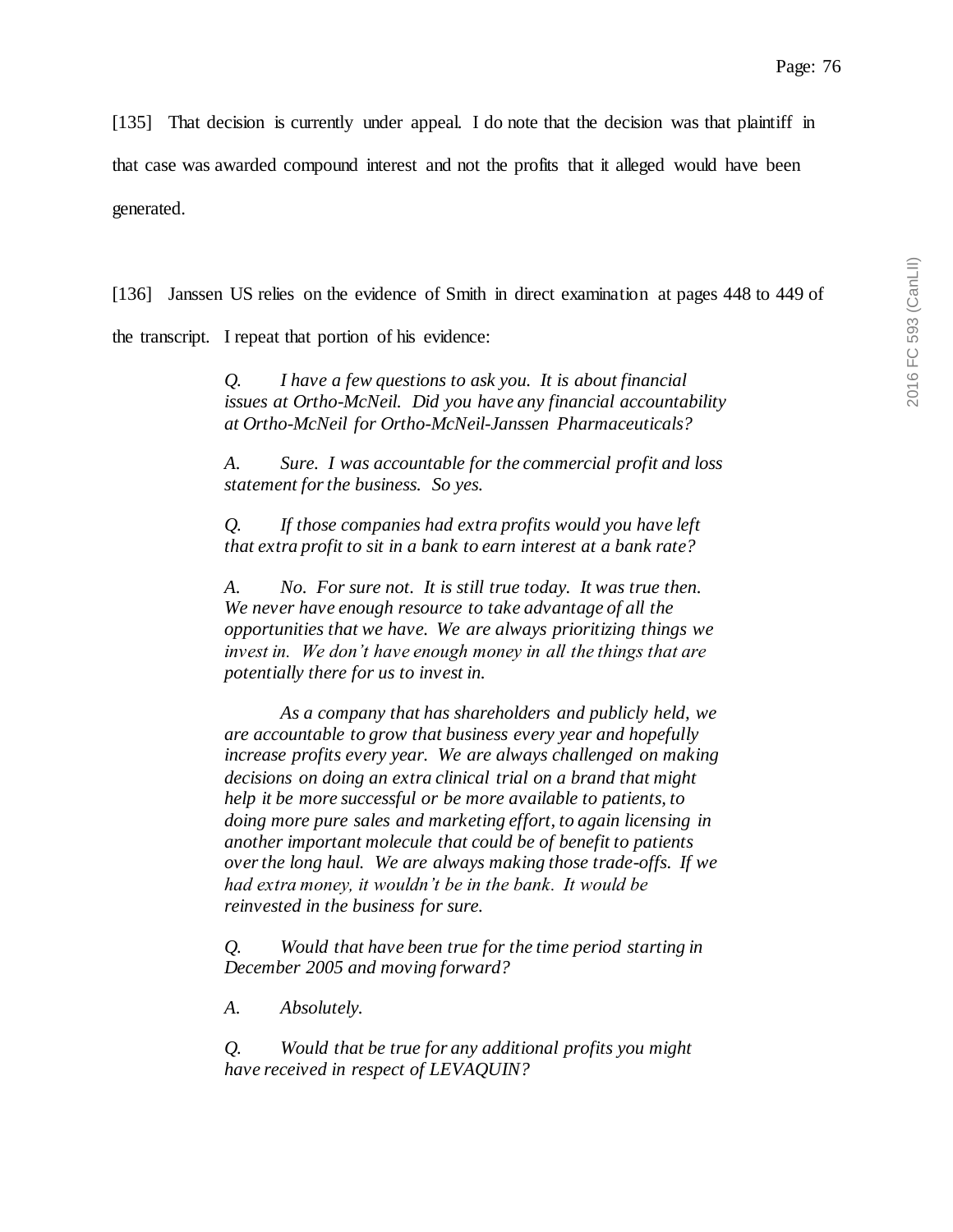*A. I don't think it is respected to the particular product the profits come from. Profits would have been reinvested no matter what product they came from. If there was extra profits from LEVAQUIN, we would have reinvested in the business for sure.*

[137] Teva argues that, at least in this case, the terms of my previous Judgment applicable to Janssen Canada should apply equally to Janssen US; that Judgment was not altered on appeal nor did Janssen Canada even challenge that portion of the Judgment on appeal. In any event, Teva argues, the evidence of Smith is vague and inconclusive; the US income tax returns of Janssen US in evidence before me show a profit in some years and losses in other years; there is no evidence specific to the LEVAQUIN product.

[138] I agree with Teva. The terms of my previous Judgment respecting Janssen Canada and pre-judgment interest should apply equally to Janssen US. The decision of Zinn J. in *Eli Lilly* appears to consider lost profit arising from damages for lost sales is somehow reflected in an award of compound interest. Perhaps the Court of Appeal will clarify the situation. In any event, I am not satisfied that the evidence in this case, that of Smith and the tax returns, suggests that a claim for lost profits or compound interest in respect of damages is warranted.

## XI. ISSUE NO. 4 - MITIGATION

[139] It is clear Canadian law that a party seeking to recover damages in a lawsuit bears the duty of taking all reasonable steps to mitigate those damages. Justice Estey of the Supreme Court of Canada wrote in *Asamera Oil Corporation Ltd. v Sea Oil & General Corporation*, [1979] 1 SCR 633 at page 661 in quoting Lord Haldane in *British Westinghouse Electric and*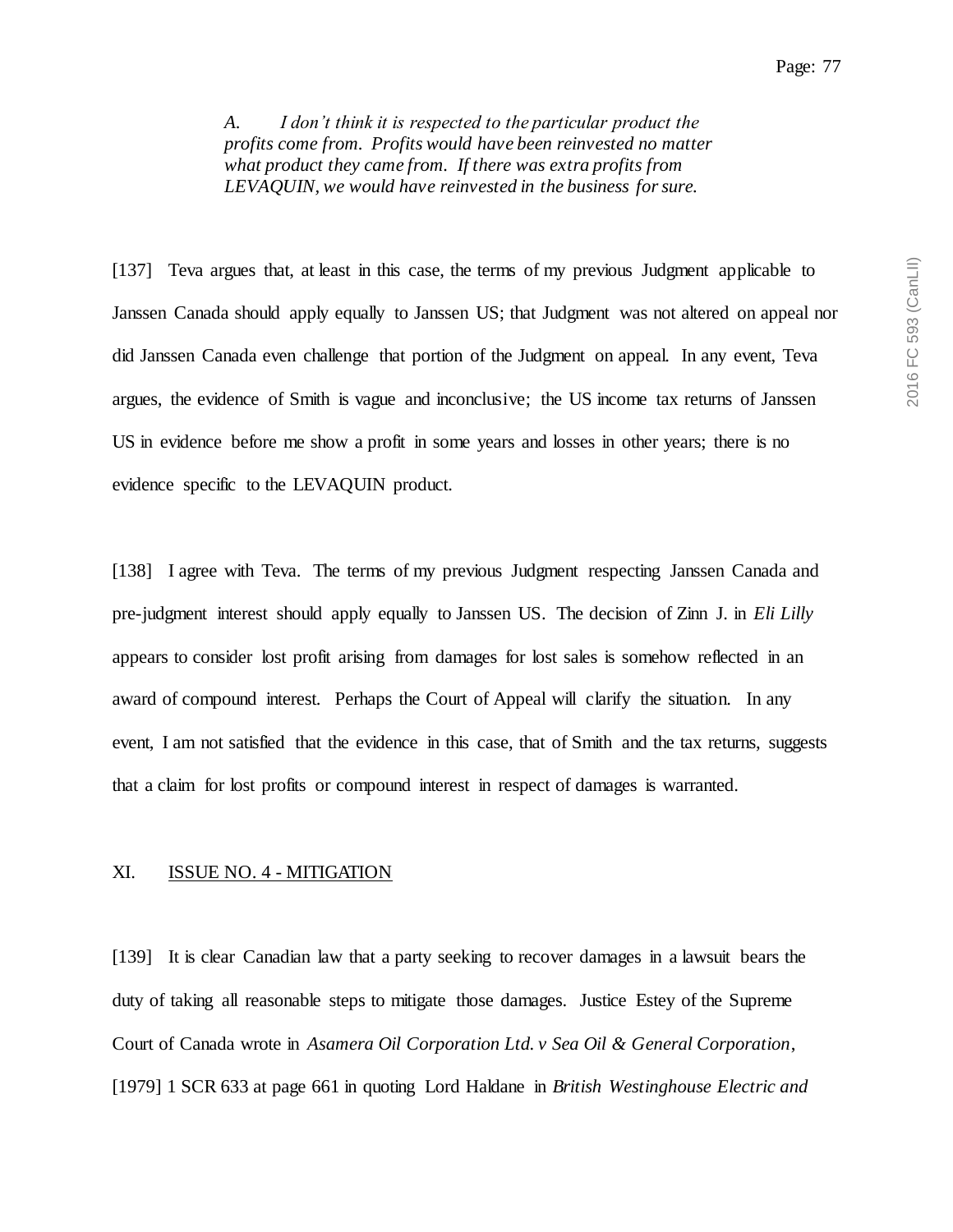*Manufacturing Company, Limited v. Underground Electric Railways Company of London,* 

*Limited*, [1912], AC 673 at page 689:

*The fundamental basis is thus compensation for pecuniary loss naturally flowing from the breach; but this first principle is qualified by a second, which imposes on a plaintiff the duty of taking all reasonable steps to mitigate the loss consequent on the breach, and debars him from claiming any part of the damage which is due to his neglect to take such steps. In the words of James L.J. in Dunkirk Colliery Co. v. Lever, "The person who has broken the contract is not to be exposed to additional cost by reason of the plaintiffs not doing what they ought to have done as reasonable men, and the plaintiffs not being under any obligation to do anything otherwise that in the ordinary course of business."*

[140] Karakatsanis J. of the Supreme Court of Canada wrote in *Southcott v Toronto Catholic School Board*, 2012 SCC 51 at paragraph 24 that where it is alleged that a plaintiff failed to mitigate, the burden is on the defendant to prove that the plaintiff failed to make reasonable efforts to mitigate and that mitigation was possible.

[141] There are two evidentiary matters to consider. The first is to determine what was actually done. The second is to determine whether something more or different ought to have been done.

[142] First, as to what was actually done. My decision enjoining Teva from continuing to sell levofloxacin tablets, subject to the thirty day (30) day sell-off period, came out on October 17, 2006. The matter was appealed and affirmed by the Federal Court of Appeal on June 7, 2007. Leave to appeal to the Supreme Court of Canada was sought and refused on December 6, 2007. Thus, the matter of validity and infringement was not finally determined until December 6, 2007.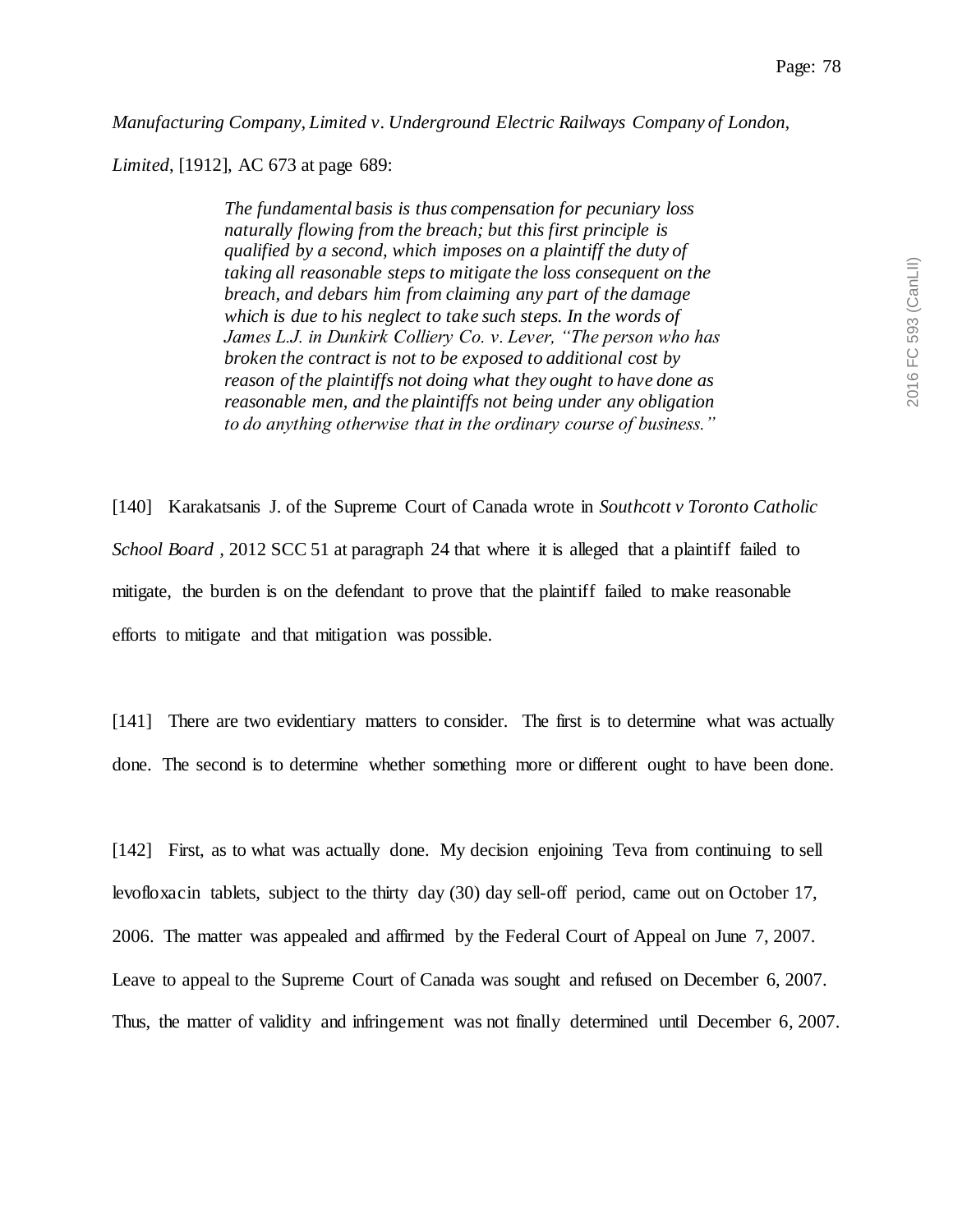[143] The evidence on discovery given by Janssen, as read into evidence at trial by Teva, is that, as far as the hospital group of customers was concerned, Janssen as a practical matter could not raise its prices as it was bound by an existing contract. I repeat pages 544 to 545 of Park's discovery:

> *MR. KLEE: And then I would like to know the basis for the statement that the "price reductions must remain in place even after the Injunction has taken place, to avoid alienating customers…"*

*THE WITNESS: It is a 3-Year Contract. Once we get the new (sic) Patent back, it wouldn't make any difference to a hospital. It is a 3-Year Deal. And then you would, at that point in time, renegotiate, after the Terms of the Contract were over, relative to what is going on in the new marketplace…*

[144] This position was affirmed at trial during the examination-in-chief of John Stewart. I repeat part of what he said at pages 703 to 704 of the trial transcript:

> *Q. In the period after Novopharm left the market, did that have an effect on Janssen's hospital prices for LEVAQUIN?*

*A. There was no change to our hospital pricing.*

*Q. How come?*

*A. You have established relationships and listings based on the hospital prices that have been offered for the last two years plus. We are not going to rock that boat and change it on these customers. It is not the way we operate.*

[145] As far as the so-called retail customers such as doctors, the evidence is that Janssen started to revise its marketing plans for LEVAQUIN in April 2006 but did not reassign its marketing team to LEVAQUIN until later in 2007. John Stewart explained the reason why at pages 702 to 703 of the trial transcript.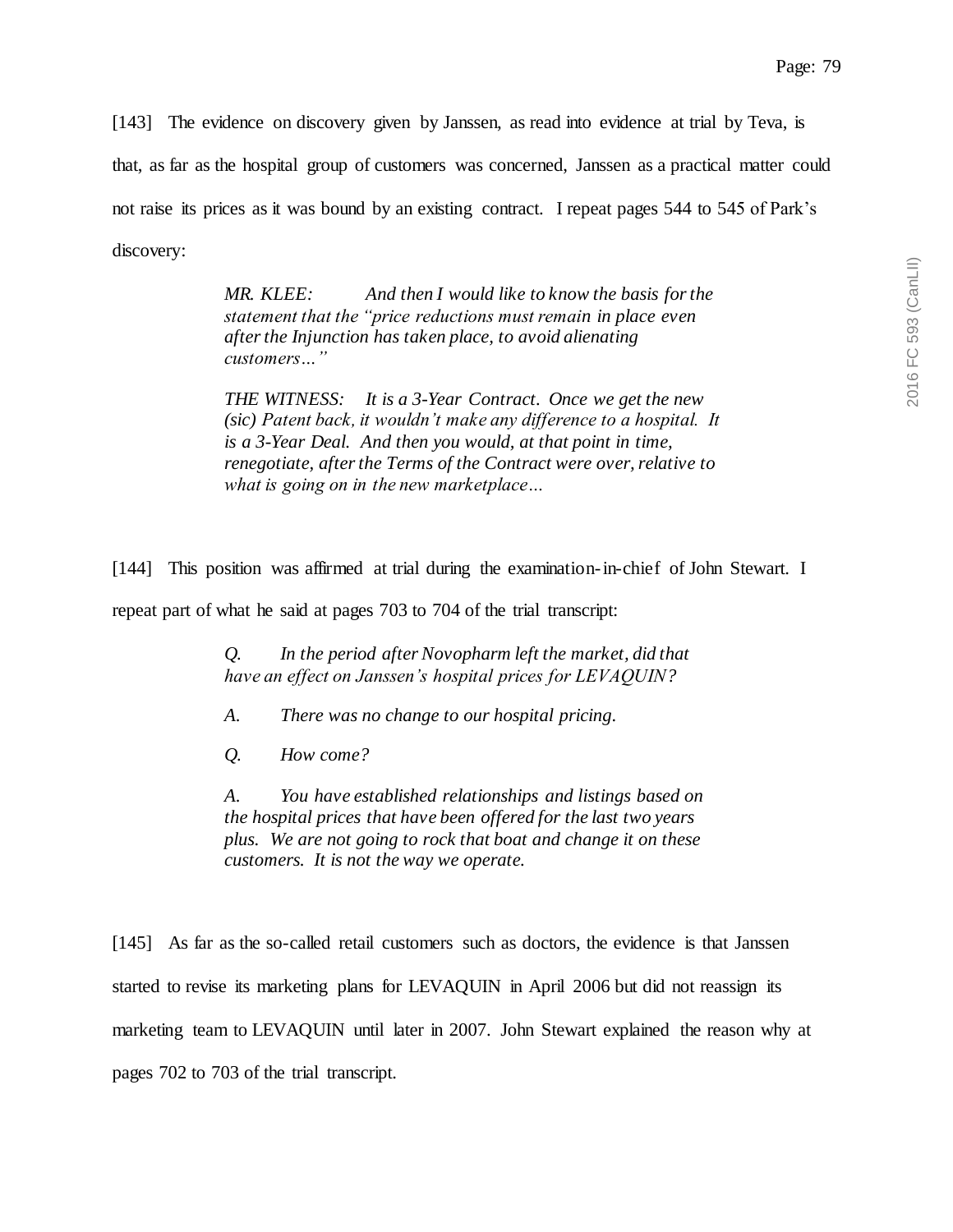*Q. Do you know why Janssen didn't reassign people to LEVAQUIN until the third cycle in 2007?*

*A. As stated previously, these things don't turn on a dime. You don't have the people in the organization and may have to hire them for the specialty role in particular. Then you have to retain absolutely everybody because there is turn over and change in our sales forces.*

*You have to prepare all the selling materials. You have to get caught up on the issues in the marketplace. It is not a turnkey operation. There is a lot of work that goes into developing strategies and tactics. You tend don't do this in the middle of a cycle. It is in the beginning of cycle 1 or cycle 2. In this case, it is prepared for cycle 3. That is a reasonable amount of time.*

[146] This is what was actually done. There is no evidence from Teva as to what ought to have been done. There are only assertions by Teva's lawyers in argument as to what ought to have been done and when. The Court has no evidence from any marketing person from Teva or any other evidence to suggest that the steps actually taken by Janssen were too late or inadequate.

[147] Given the evidence that I have, I cannot conclude that the steps taken by Janssen were insufficient to mitigate the damages incurred.

#### XII. COSTS

[148] The parties have asked for an opportunity to make submissions as to costs once they are apprised of my decision. Therefore, I ask that I receive submissions as to costs from the Plaintiffs within twenty (20) days from the release of this Judgment and from the Defendant within twenty (20) days thereafter.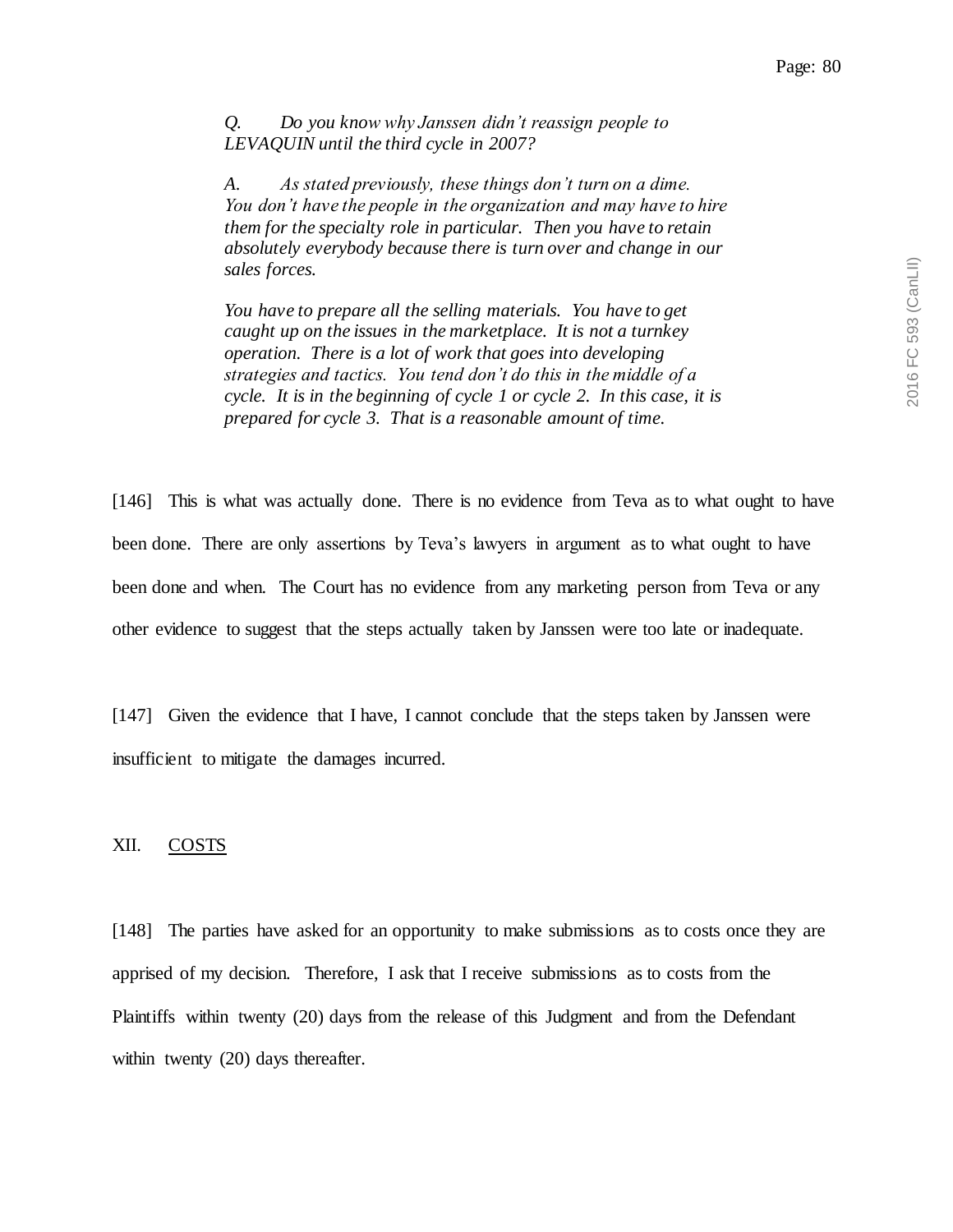#### XIII. CONCLUSIONS

[149] I have sent these Reasons in draft to Counsel for each of the parties and asked that they, working with their experts, Cohen and Mak, prepare an agreed upon set of figures that result from these changes to some of the assumptions underlying Scenario A. They have done so and have submitted an agreed set of numbers which include pre-Judgment interest calculated in accordance with the terms of these Reasons and my previous Judgment up to the last day of May, 2016. It is understood that, in agreeing to these numbers, the parties are reserving their rights to challenge any or all of my findings herein. The damages together with pre-Judgment interest are calculated individually for each of Janssen Canada and Janssen US.

[150] I have determined that Janssen Pharmaceuticals, Inc. (Janssen US) has standing as a person "claiming under" Daiichi, the patentee of the 080 Patent, to make a claim for damages herein.

[151] Janssen US is entitled to pre-Judgment interest on the same terms as expressed in paragraph 5 of my previous Judgment dated October 17, 2006, respecting Janssen Canada.

[152] It has not been shown that Janssen Canada failed to mitigate its damages.

[153] Janssen Canada is entitled to be paid damages by Teva in the sum of \$5,498,270.00 inclusive of pre-Judgement interest as aforesaid and Janssen US is entitled to be paid damages in the sum of \$13,342,949.00, inclusive of pre-Judgment interest.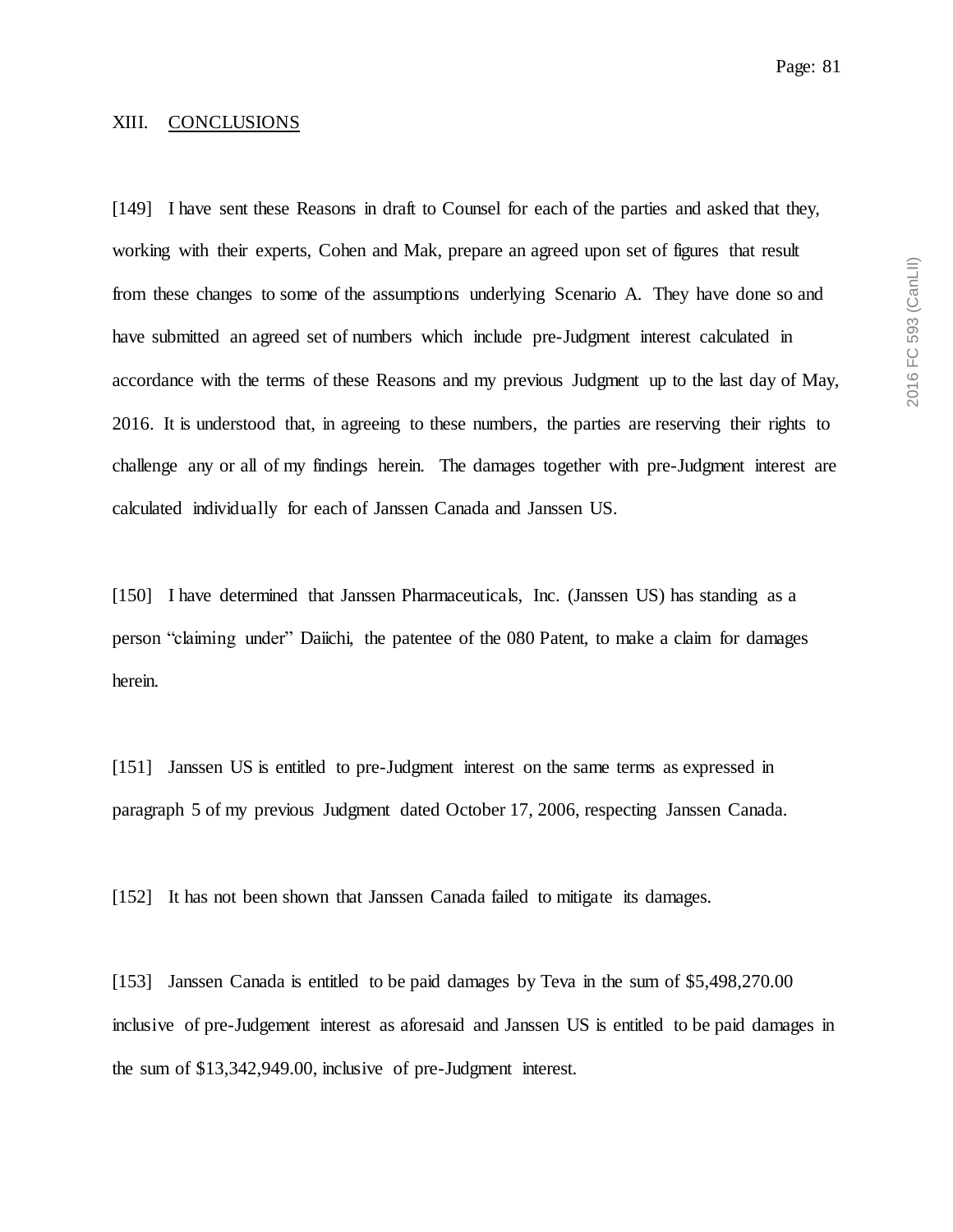### **JUDGMENT**

### **FOR THE REASONS PROVIDED HEREIN:**

## **THIS COURT'S JUDGMENT is that:**

- 1. Teva Canada Limited shall pay Janssen Inc. damages, inclusive of pre-Judgment interest, in the sum of \$ 5,498,270.00.
- 2. Teva Canada Limited shall pay Janssen Pharmaceuticals, Inc. damages, inclusive of pre-Judgment interest, in the sum of \$ 13,342,949.00.
- 3. Costs will be the subject of a subsequent Judgment once the submissions of the parties have been received in accordance with the timetable set out in the Reasons, and considered.

"Roger T. Hughes" Judge